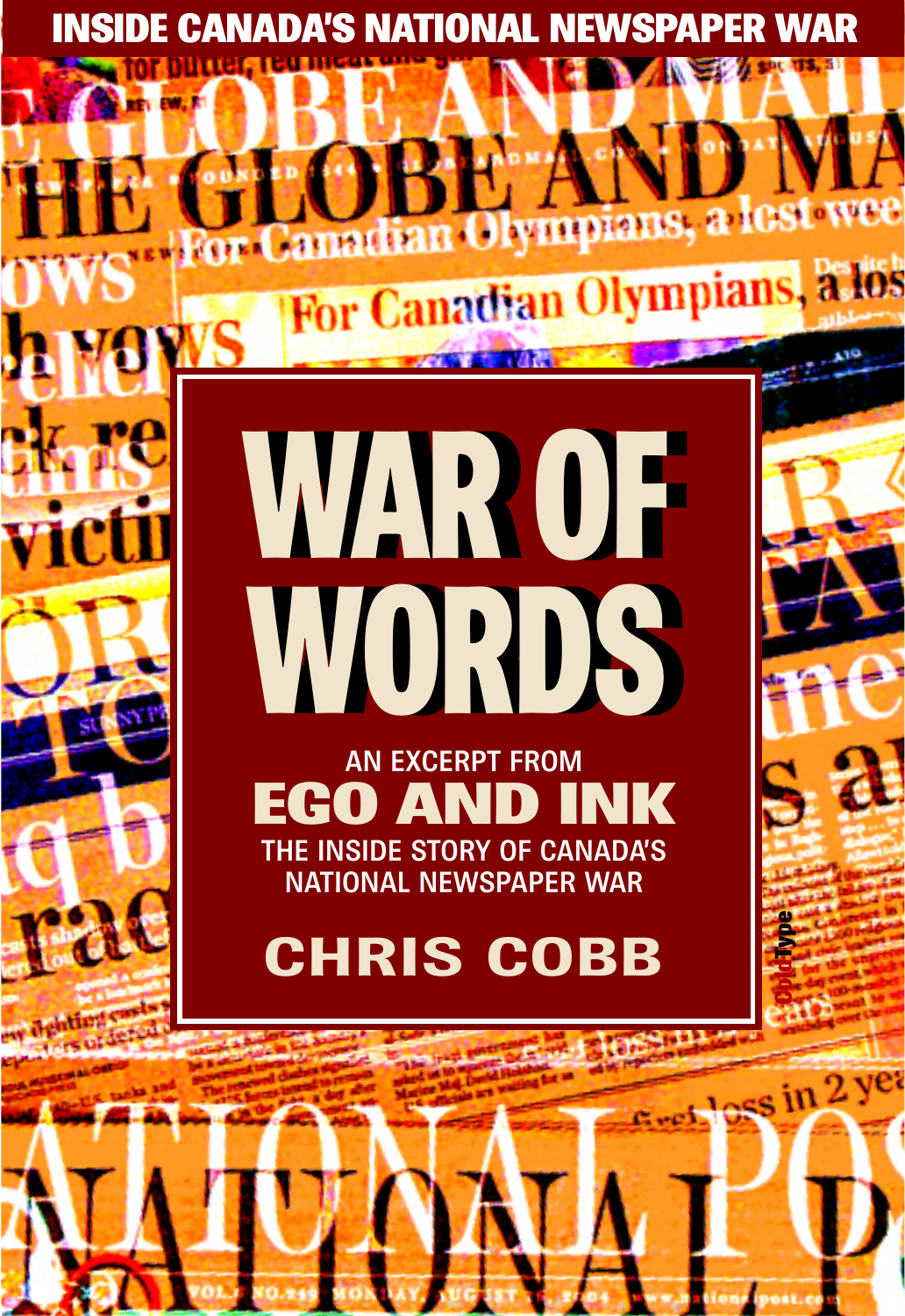# WAR OF WORDS CHRIS COBB



## AN EXCERPT FROM EGO AND INK **THE INSIDE STORY OF CANADA'S NATIONAL NEWSPAPER WAR**

Published by McClelland & Stewart Ltd., Toronto ISBN 0-7710-2173-9

> © Chris Cobb 2004 Published by permission of the author



WRITING WORTH READING FROM AROUND THE WORLD www.coldtype.net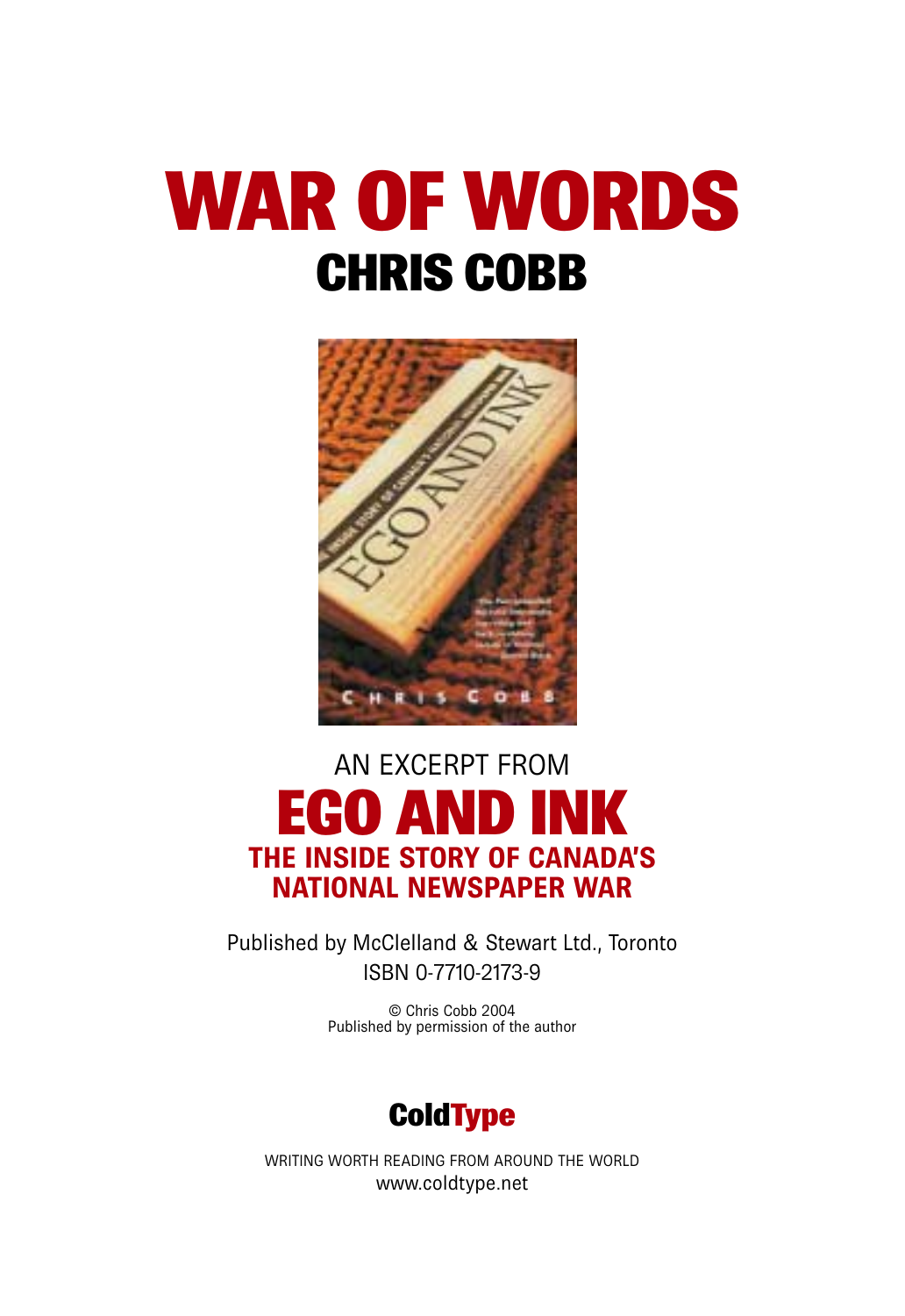## INTRODUCTION

**Chris Cobb's** widely-praised new book *Ego And Ink* chronicles the creation and launch of Conrad Black's National Post and the subsequent vicious newspaper war in Canada between the Post, the venerable Globe and Mail and the Toronto Star. *Ego And Ink* details a circulation battle in which millions of newspapers were either given away or sold well below cost in cut-price subscription deals. Together, it cost the three newspapers more than \$1 billion to articifially inflate their circulation figures.

Journalistically, Black's Post was a brash, irreverent broadsheet with a distinct right wing bias and an approach to feature and column writing that was new to Canadian daily journalism. The Post, led by editor-in-chief Kenneth Whyte and his British deputy Martin Newland, was launched on October 27, 1998 and, through various methods, was quickly boasting number one status in many major cities. After a year struggling and failing to match the Post's brash style, the Globe's publisher Phillip Crawley turned to the U.K. for help and hired former Fleet Street editor Richard Addis and, as his deputy, a young, relatively inexperienced Chrystia Freeland.

Addis, much loathed by many Globe journalists, pushed ahead with a single-minded ruthlessness to give the Globe the pizzazz he considered it lacked. As morale inside the Globe plunged to new lows, Jan Wong, one of the Globe's star columnists, put it this way: "The Post did a wonderful job of being fun and light and finding the quirky features. We were people who had always been sober and serious and suddenly we were putting on mini skirts and starting to dance but we didn't have any rhythm. The Post stunned the Globe with its light touch and innovation but our stories didn't sparkle or have any taste. They were like sequins on a stripper's panties."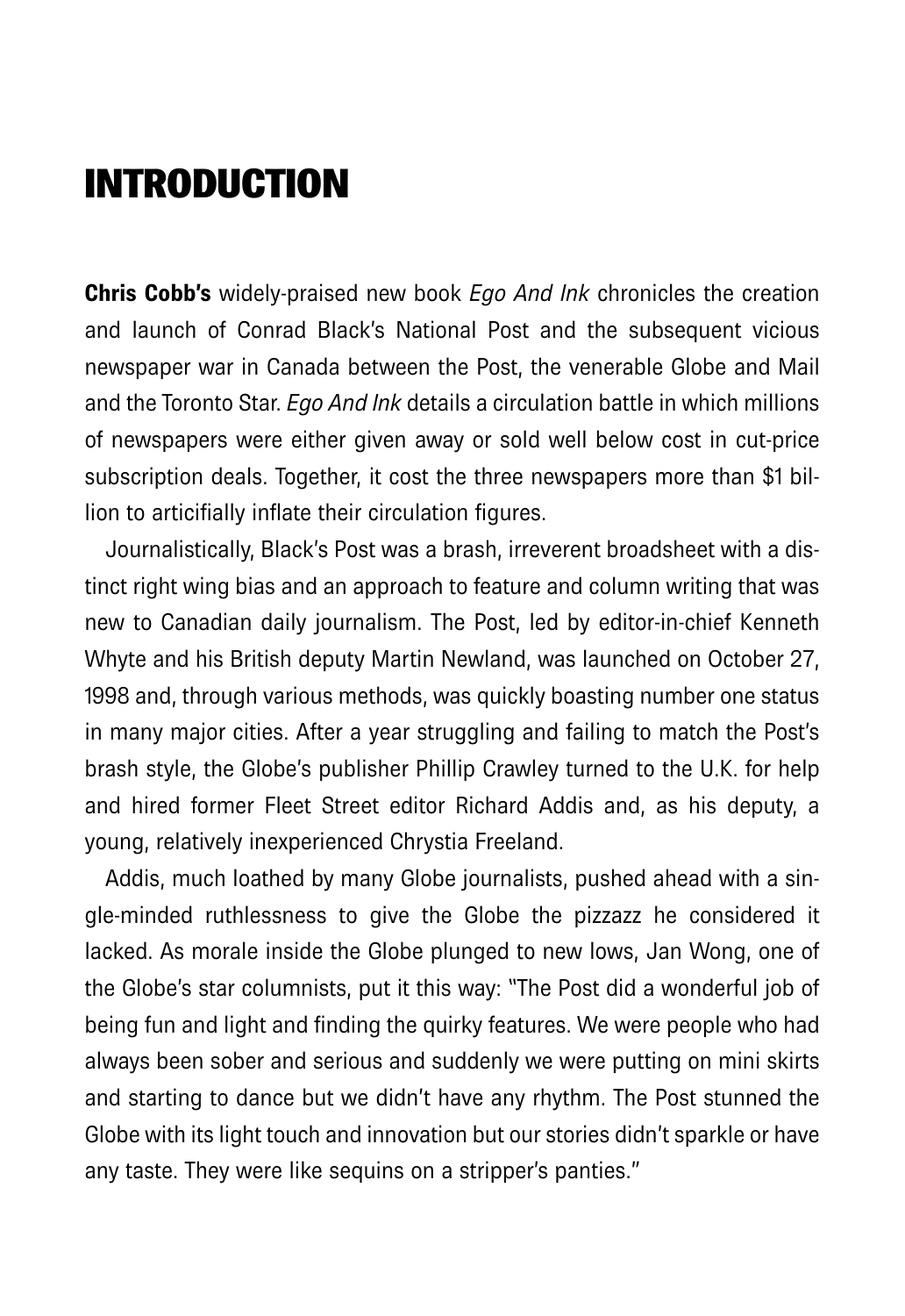At the Post, Martin Newland had brought some tricks of the trade from his years at the London Daily Telegraph and with Whyte's quirkty approach to the news, the newspaper became a formidable opponent. Every Post front page carried a quirky story, from Julia Robert's armpit hair to a remarkable offbeat saga about a cat up-a-tree in a Toronto suburb.

In this excerpt – Chapters 13 and 14 of *Ego And Ink* – Cobb and his colourful cast of characters discuss the Post's journalism and how the Globe reacted to it.

## THE AUTHOR



**Chris Cobb** is a reporter and feature writer at the Ottawa Citizen. Until the temporary disappearance of he National Post's sports section in the fall of 2001, he was also a twiceweekly TV sports columnist for the newspaper. He has received three National Newspaper Award citations and was co-winner of the Southam newspaper company's President's

Award for reporting from the crumbling Soviet Union.

Among other experiences, Cobb has lived and worked in Israel, covered the collapse of East Germany and the Velvet Revolution in Czechoslovakia.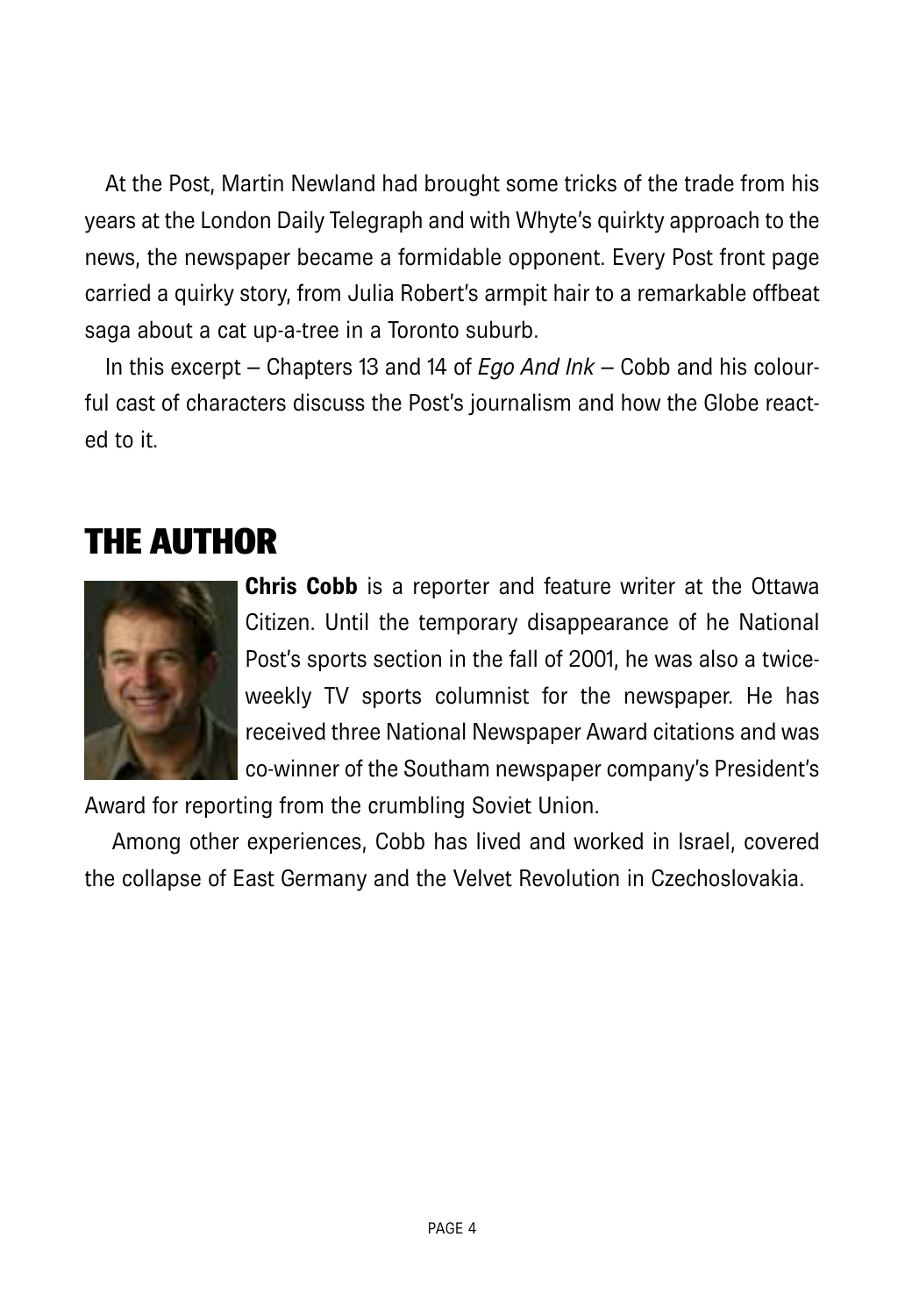#### CHAPTER 13

## RELIGIOUSLY IRREVERENT

*"You'd walk past a National Post box and you'd feel fangs in your legs like a mad dog had just bitten you."*

**– John Bentley Mays, columnist, National Post**

he National Post knocked the 154-year-old Globe and Mail off kilter with staggering speed and apparent ease. Perhaps the Globe lost its nerve, and its faith in itself, too soon, or maybe it was institutionally ill equipped to face the bright, brash, and sexy package every morning. The venerable daily was obviously trying hard, but it seemed spooked, and in often clever but revealing ways began mimicking some of the Post's design techniques and taking uncharacteristic Post-like approaches to news stories and feature articles. Its mix of page-one stories became noticeably lighter and design and story selection on page three of its first section – a particular Post strong point – changed significantly. Christie Blatchford, who wrote primarily about criminal trials, had made an instant impact in the Post with her coverage of the Gerald Regan trial in Halifax. The former Nova Scotia premier, facing charges of rape dating back forty years, was perfect grist for Blatchford's passionate, opinionated style. The Post played her columns well, and for a while at least the Globe assigned its own reporter, Erin Anderssen, to cover court cases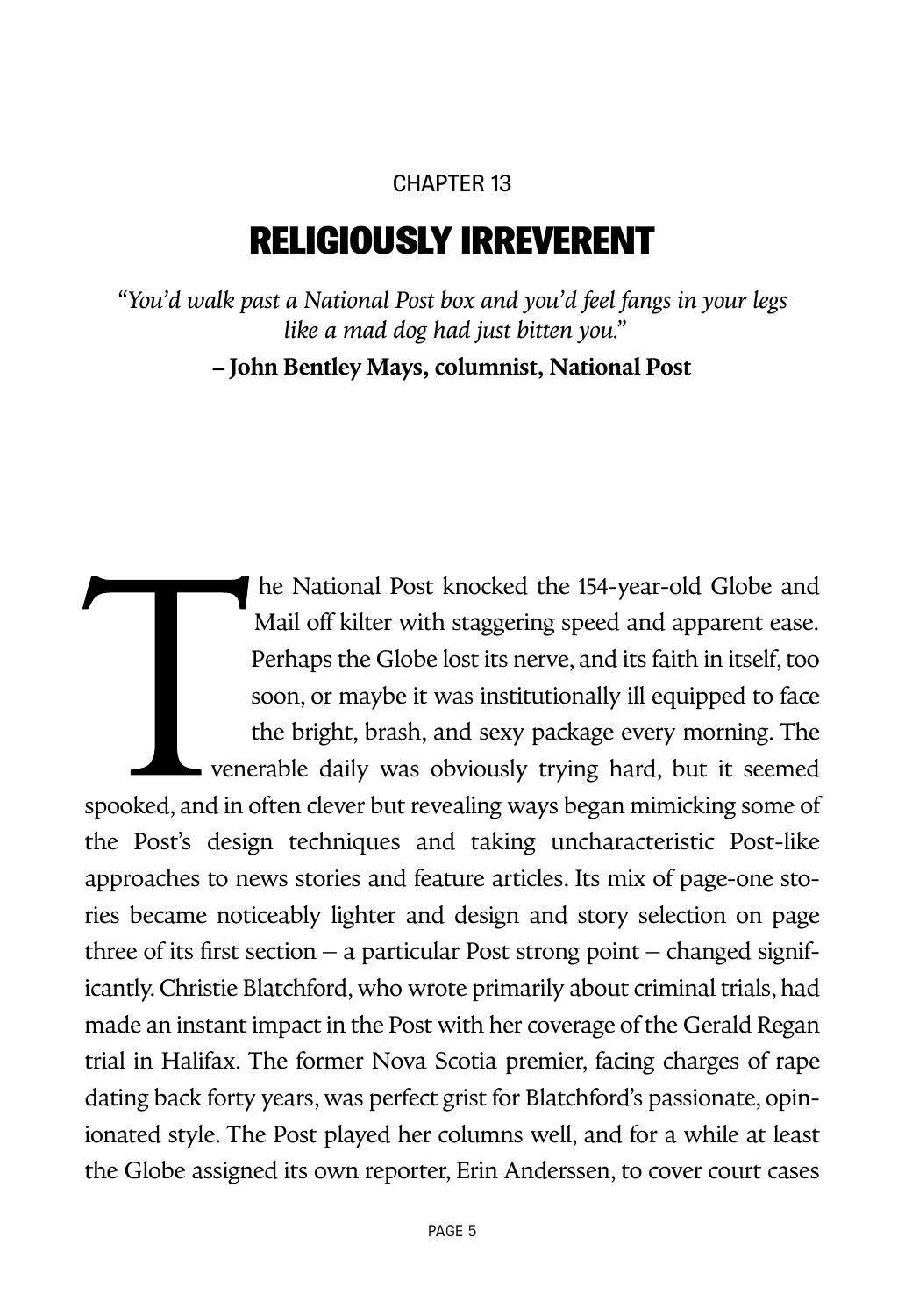in a similar style.

But the Post was full of daily surprises and would regularly devote copious pages and much of its journalistic resources to one topic. This "Outbreak of Third World War" approach to subjects of sometimes dubious qualification defied Canadian newspaper convention but was an echo, in fact, of what had been happening for more than a year before the Post at the Ottawa Citizen under the editorship of Neil Reynolds. In fact, Reynolds's Citizen also sparked the Post's predilection for photographs of young attractive women.

The Post was awash in hubris, its hand-picked, non-unionized staff willingly working twelve-hour days or more for little extra reward other than the pride and satisfaction of being part of the team. There was no happier, more dedicated group of newsroom employees on the planet, and it was giving the upstart daily a significant advantage. There was a buzz around the words National Post, and among those who had rejected offers to join the new daily regrets were not uncommon. Like a brash young stranger rolling into a small frontier town, the Post was the centre of attention and admired even by those who could only allow themselves to admire grudgingly.

That gave people like Christie Blatchford – people who had gambled by jumping to the Post – an extra jolt of satisfaction. "When I left the Sun, everyone I knew told me I was crazy. It was never going to get started, they said. And then it wasn't going to last. And then it wasn't going to last a year. And then it wouldn't last two years. But every single son of a bitch who said it wasn't going to get started was knocking on the door and asking, 'Can I get a job?'"

A renaissance seemed to be happening in Canadian daily newspapers, and whether you were in the newspaper business or simply some unsus-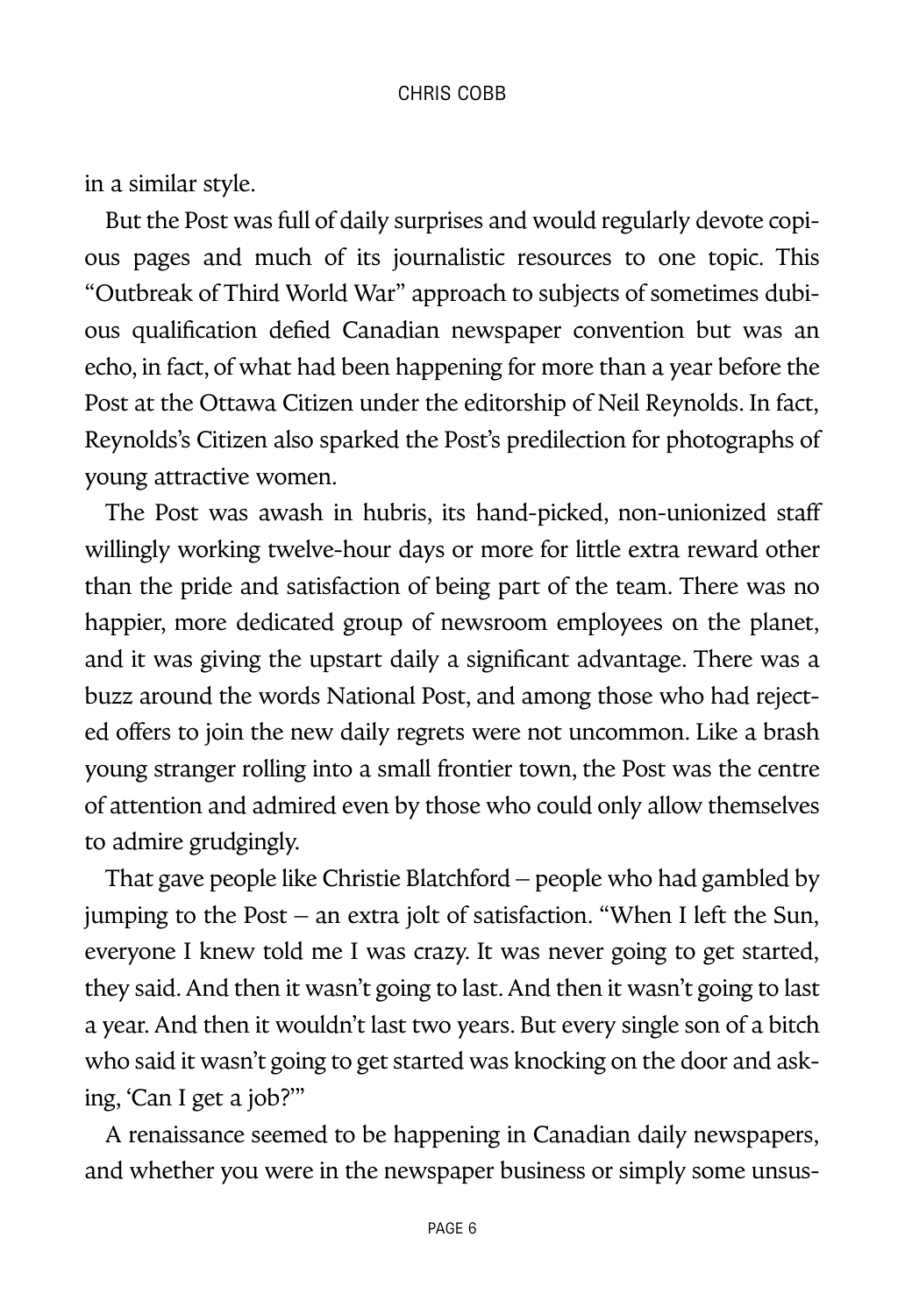pecting reader having a free newspaper thrust into your hand at the local gas station or coffee shop on the way to work, it was inescapable.

Globe columnist Robert Fulford, who would eventually create a major upset by defecting to the Post, described the Globe and Mail's reaction to the Post as "panic and hysteria." "My impression is that they completely mistrusted their tradition as a defence. Instead of playing to their strengths, and building up their best qualities, they panicked. 'We are not good enough' was the feeling. To become more Globeish was not a solution. They had to become something else."

The Globe had a useful and consistently helpful spy in the Post's organization – most likely outside the newspaper's Don Mills headquarters – who had slipped the Globe's senior managers a copy of the final Post prototype the night before its official launch. William Thorsell passed it around that evening during a Globe social gathering at the King Edward Hotel.

"My first reaction," says Thorsell, "was that it was much more conventionally arranged and put together than I expected it to be. I thought it would be more different from a traditional paper than it was. It had a couple of features that were very unusual and magazinelike. Avenue was very expensive but very well done – a luxury really."

Thorsell concedes that the Post introduced an impressive mix of news and human interest along with a good sense of when to commit extra resources to an event. "When there was a big story they would devote six pages or so with a tremendous combination of news, photography, and [opinion] columns that might have been a two-page thing in most papers. So when we thought they were going to six pages, we went to four. In their first budget coverage they did about twenty pages and we did our usual four. I was really taken with it, but then again is anyone going to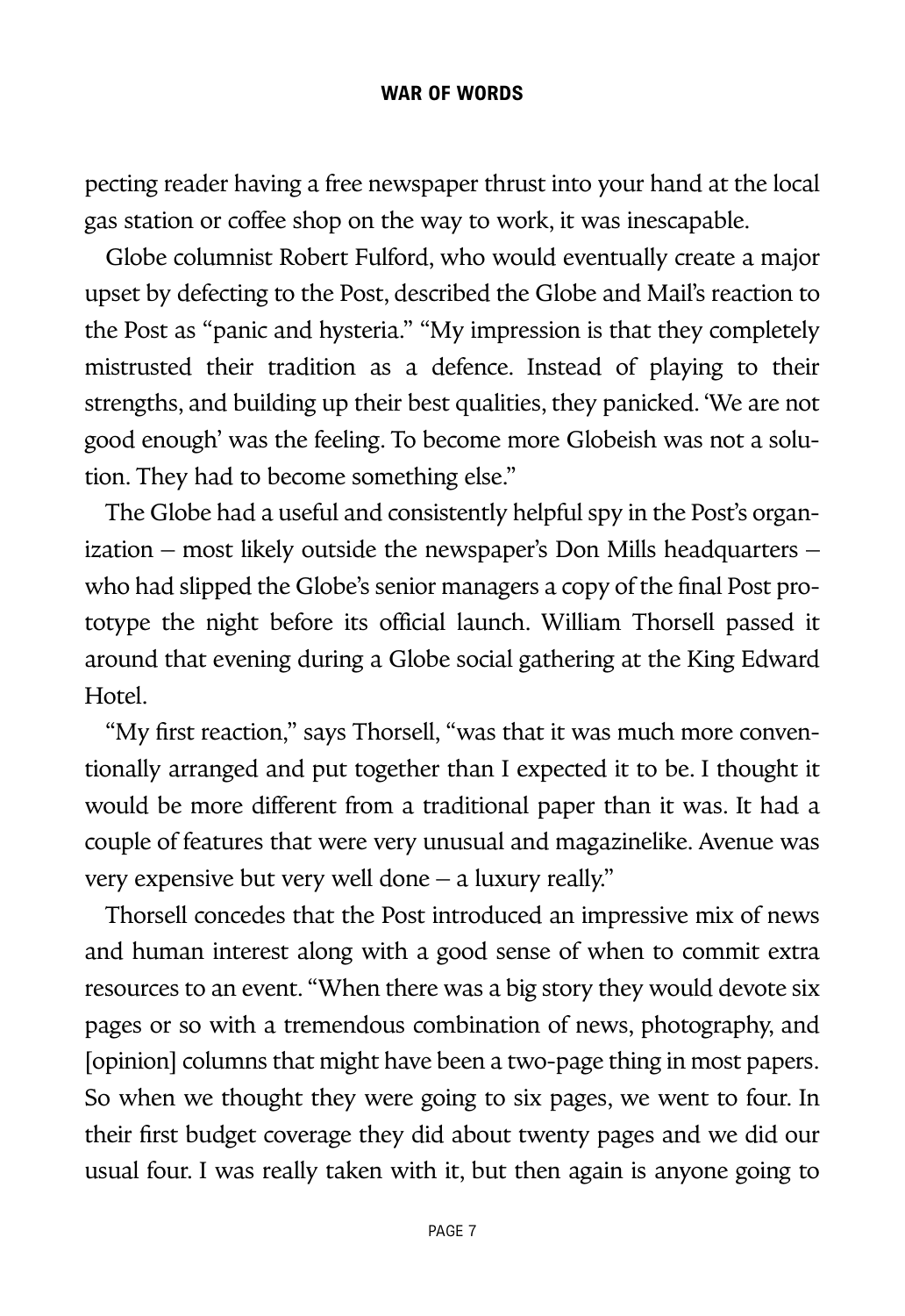read twenty pages on the budget? So we had those kinds of discussions that were provoked by what they were doing, and sometimes we picked up the cue and other times we said, No, it's their world, and didn't think it was necessary to respond to it. Some of it was about staking out territory – saying [they] are serious, even more serious than the traditional Globe."

Thorsell met the early weeks of the Post with series on health care and aboriginal issues, deliberate statements of journalistic purpose attempted to instill a steady-as-you-go ethos into his managers. Despite the subsequent, often clever adaptations of certain Postisms, he tried hard to shore up the Thorsellian view of what a daily newspaper should be. Senior features editor Sarah Murdoch was struck by the editor-in-chief's determination. "At our morning meeting, we would all compare the Star, Globe, and Post [a ritual at all three newspapers]. William was less complacent than most people and erred on the side of saying that things the Post did were pretty darn good. But at the same time he didn't want to make any changes by copying what made the Post what it was. He was very clear that we shouldn't deviate from what he considered wonderful journalism. The Globe set the agenda for the country with political coverage and he was prepared to leave pop culture to the Post because he preferred the higher arts. He had a vision of what the Globe should be and never wavered on it. It was admirable."

Not everyone judged Thorsell's Globe so positively. Former Globe foreign correspondent and Saturday Night magazine editor John Fraser agreed with his chum Robert Fulford that the Globe was running scared from the Post's opening volley. "The Globe had this great franchise that William Thorsell fucked around with for ten years and didn't seem to do any damage because there was no competition. He's not a dumb person,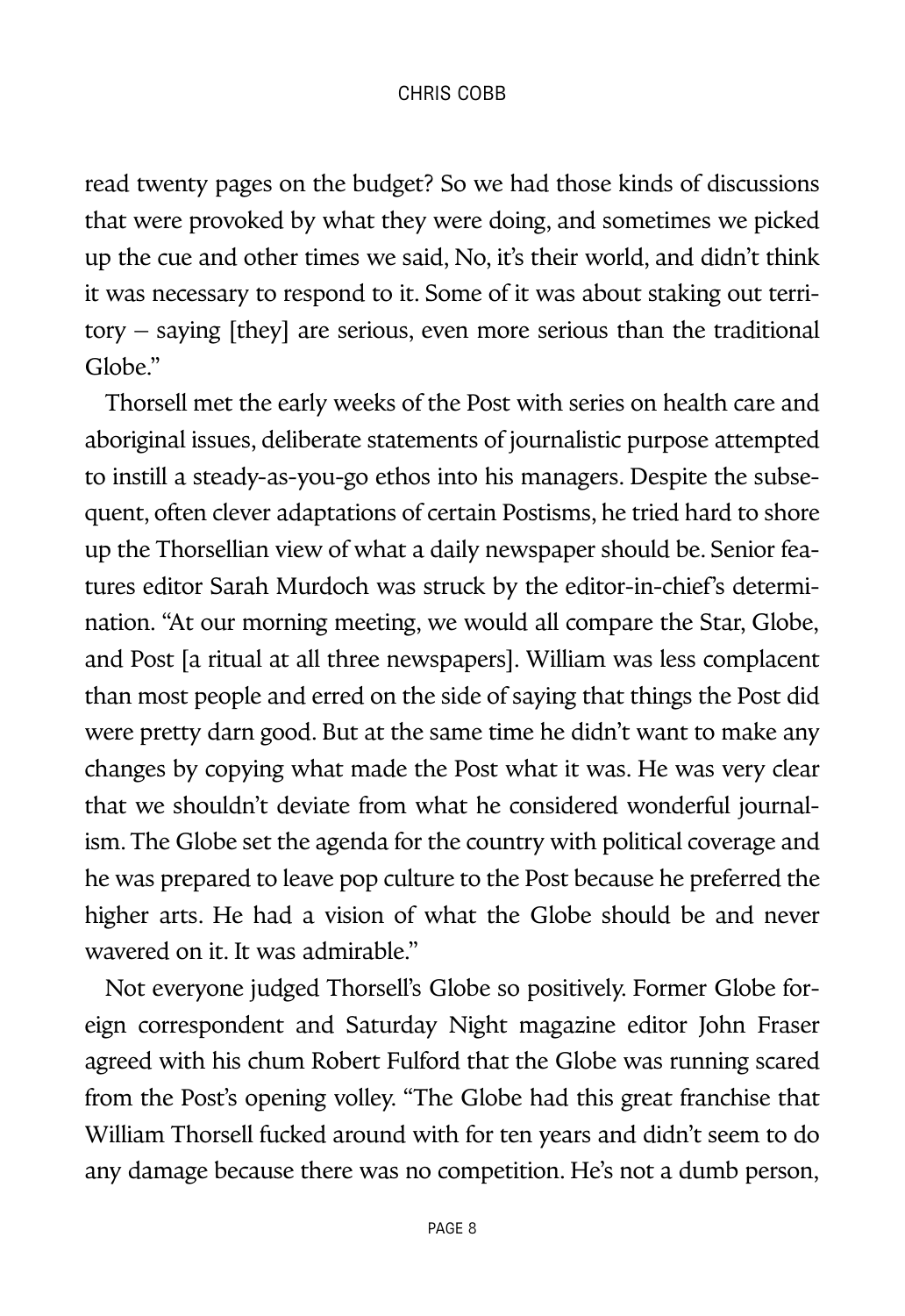but he introduced some of the stupidest ideas I've ever seen in journalism. It was a boring paper and they miscalculated getting ready for the Post. It was a big shock when the Post came out with such a comprehensive, comfortable voice that was both more intelligent, more fun, and racier than the Globe could ever hope to be. Parkinson and Thorsell were in over their heads. Thorsell had no experience of competition and didn't have a clue how to create an exciting front page."

Fraser, now master of Massey College at the University of Toronto, wrote a weekly media column for the Post in which he regularly used goings-on at the Globe as grist for his pieces.

Former Globe and Mail publisher Roy Megarry, the man responsible for saving the Globe from possible extinction in the mid-1970s by reinventing the newspaper as a national daily, considered it inevitable that the Globe would stagger at the start. "When you have enjoyed a monopoly for all those years and had the market all to yourselves, it's human nature to start taking things for granted. You are at the top and you are successful. It reflects in your readership research, in your circulation, in advertising revenue, and editorial. Throughout the organization, even though you think you are being innovative, it's still not the same as having a competitor breathing down your neck. It was one thing to strategize and anticipate, but when it actually happened and you read the Post for six days in a row, it was obvious that whatever we were doing, we had to do better. They put out a good newspaper."

Megarry, long retired, was brought back to the Globe as a special adviser to Phillip Crawley, the Englishman brought in from New Zealand three weeks before the Post launched. Megarry took Crawley across Canada as part of a rapid education and arranged lunches, dinners, and meetings for him with business and community leaders. Crawley had visited Canada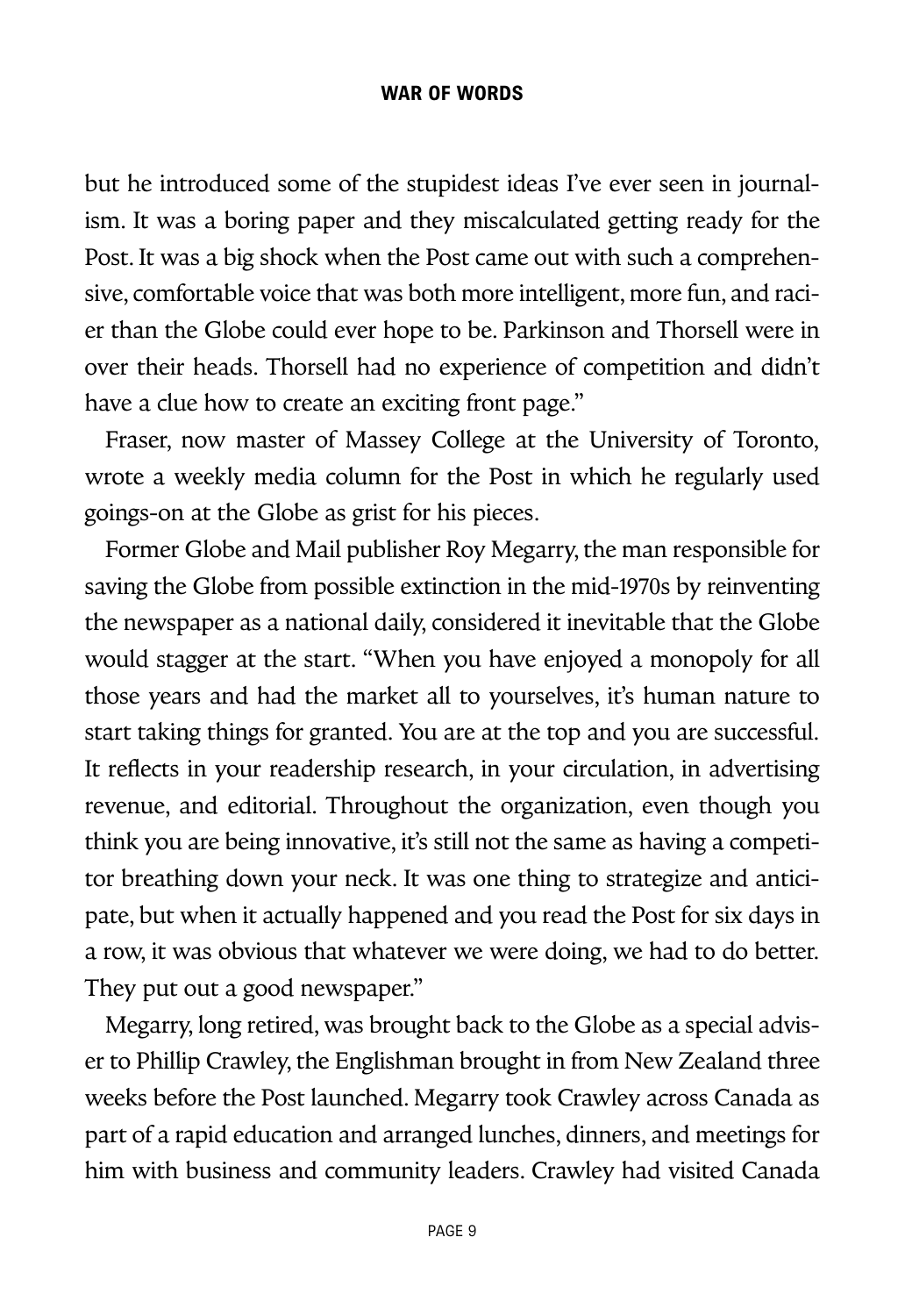only once before, on a two-week vacation.

#### ◆ ◆ ◆

The Post's approach to news, features, and photographs had been developed over many hours of conversation between editor-in-chief Kenneth Whyte and his deputy, Martin Newland. Whyte, a small-c conservative but not, he insists, an ideologue, had a clear idea of the issues he wanted the newspaper to emphasize, and Newland, who has an a-pox-on-alltheir-houses approach to party politics, had no doubt how it should be done: irreverent but with a seriousness of purpose.

Whyte had seven or eight issues he wanted the Post to focus on:

- Parliament and the lack of democratic accountability in Ottawa.
- Taxes, which were too high.
- The brain drain, which was sucking away Canada's future.

– The United Nations (in Whyte's opinion, "one of the most bloated, inefficient bureaucracies ever devised").

– The Supreme Court, whose decisions were not getting the critical analysis they warranted.

– The Chrétien government's use of public funds for political purposes, which siphoned cash from much-needed improvements to infrastructure in cities and towns across the country.

And there were other ongoing issues, the type that former Hollinger president David Radler describes as radio talk-show topics that no other newspaper in Canada was writing about in a critical way – issues such as the rights of divorced fathers, human rights tribunal decisions, Supreme Court decisions, immigration and Crown corporation spending, all of which would find plenty of space in the Post.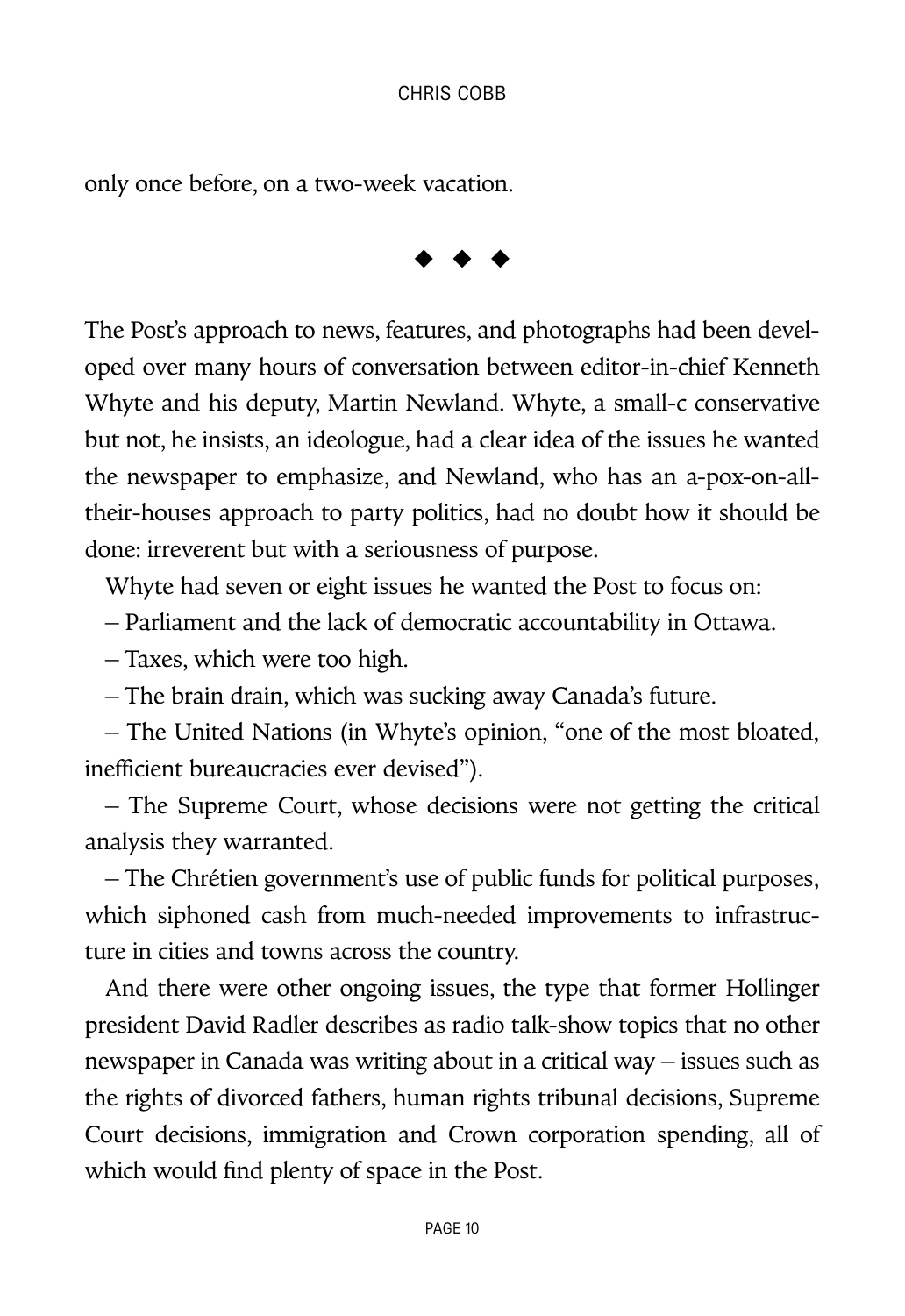In essence, they were on a mission to rescue Canadian journalism from what they perceived as drab, humourless, institutionalized reporting that wallowed in the woes of victims of all kinds. Theirs was a newspaper intended to shock, amuse, intrigue, and, when necessary, horrify. They wouldn't be afraid of sex and totty, a word Newland imported from England that became part of Post lexicon. Totty, which in earlier generations would have been called cheesecake, is photography of beautiful women, personified in the Post by tennis star Anna Kournikova. As columnist Scott Feschuk was to record in an article commemorating the Post's one thousandth edition, large photographs of Kournikova appeared 109 times during that period, and with most of those photographs there was a story that referred to the Russian beauty, who had never won a Grand Slam, getting more press than any other tennis player.

Tabloid editor Michael Cooke, who exhibits a remarkable ability to sum up complex subjects in four words or less, said it was the "Holy shit, Martha" stories that would remain unique to the National Post. These are stories that provoke outrage or highlight the bizarreness of human behaviour – stories that people are moved to share and talk about at home and work. In more polite company, they are referred to as "watercooler" stories. Two of Ken Whyte's favourite examples are stories his team used in many of their prototypes.One involved a Saskatchewan boy who was caught shoplifting in a mall. As punishment, the boy's father sent him back to the mall for the afternoon wearing a sandwich board that read, "I Am a Thief."

"Everybody who has a kid or has been a kid knows the shoplifting story," says Whyte. "It was a perfect water-cooler conversation piece. Everyone would think either, 'Hey, good on the father,' or, 'How can you humiliate a kid like that?' The other was a story about a knife fight in a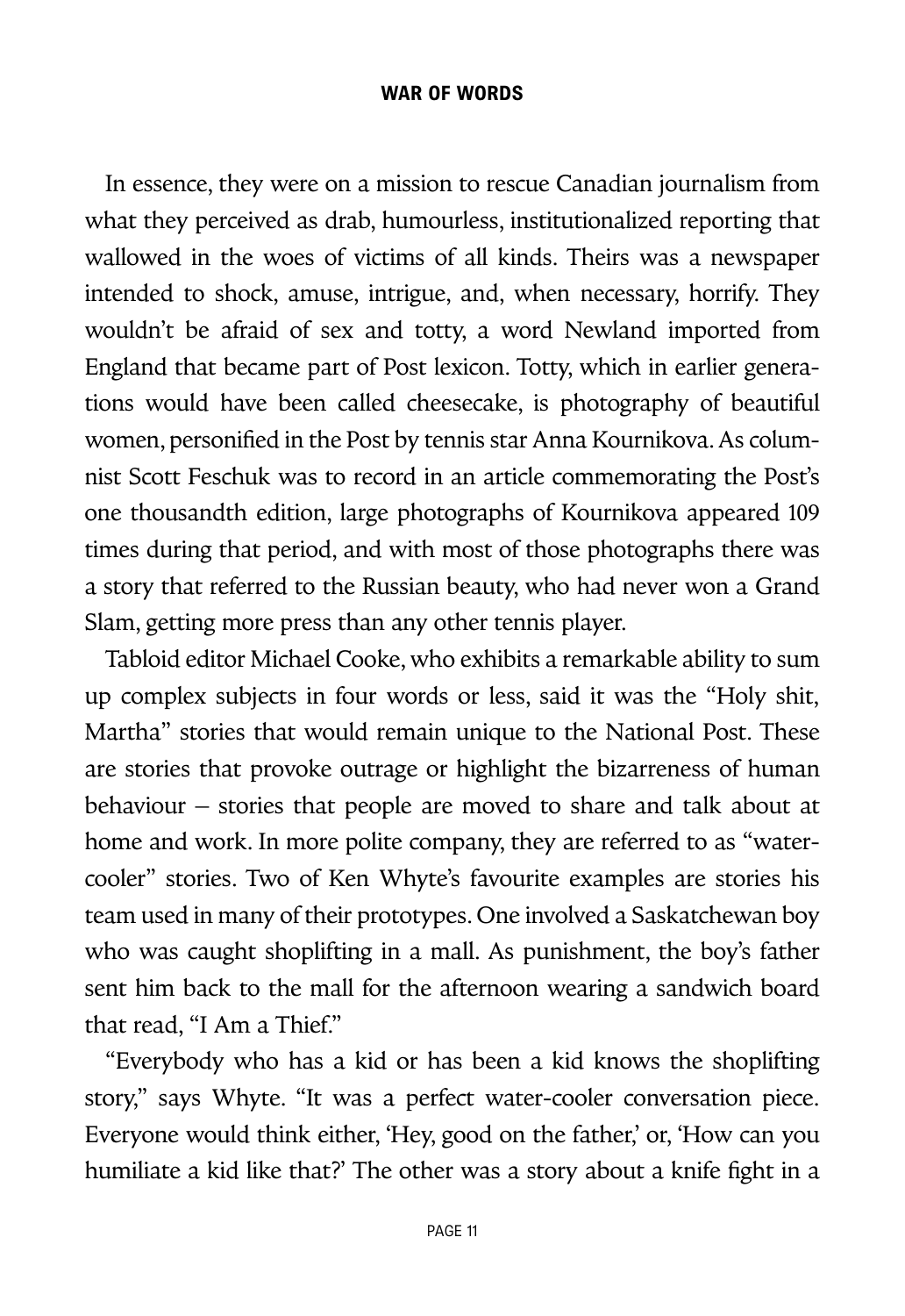monastery involving two monks in a monastic order where they don't talk but somehow got on each other's nerves in the kitchen. We wanted that sort of story on the front page all the time."

Above all, Whyte wanted to tap into ideas that he sensed had a ready, under-served audience from coast to coast. "There are big problems with the country that people like me have been thinking about for a long time. None of those ideas was original, because there are large pockets of dissent in books, think tanks, universities, and political parties. There has always been an orthodoxy in Canada, on one hand, and people who dissent on the other. It was part of our job to gather all those people who didn't take the official line on things."

The news of the day, how it would be approached, and where it should be placed in the daily newspaper was decided at news meetings, the first of which was scheduled daily at 11 a.m. but rarely started on time because the editor-in-chief was invariably late. News meetings are usually formal, structured affairs with department heads taking turn to list their best story prospects for the following day's edition. The Post meetings, held around a ping-pong table in an office adjoining Whyte's, developed early in the newspaper's life into emotional, irreverent, often hilarious, politically incorrect gatherings and a melting pot of ideas. The results were consolidated at another meeting in the afternoon, from which an early form of the daily newspaper emerged. During one period, the meetings were announced by the banging of a Chinese gong, but was ditched because it irritated people.

Whyte would use his favourite phrase  $-$  "What if we do this  $\dots$ ?" – to push basic stories into different, offbeat directions. Deputy editor Newland educated his Canadian colleagues in profane Fleet Street newspaper language – wanker (loser), bollocks (bad idea), dog's bollocks (good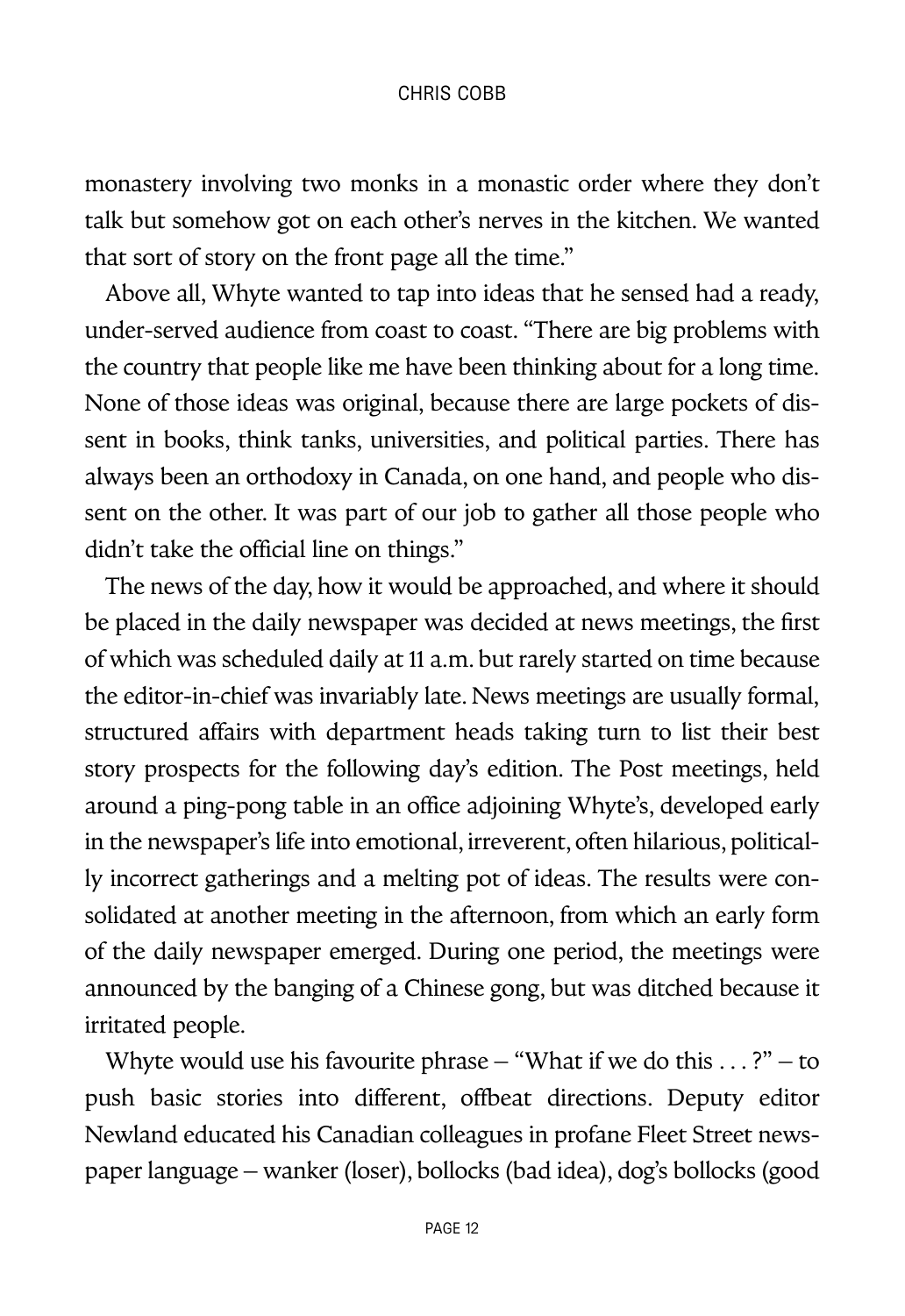idea) – but whatever was said in the Post news meetings, nothing leaked to the satirical press – otherwise known as Frank magazine, which was feeding copiously off misery at the Globe and Mail and would for several years to come. It was indicative of the happy, collegial nature of the Post.

Despite the atmosphere of apparent anarchy, the Post meetings were strangely hierarchal, recalls sports editor Graham Parley. "Ken was always very much in charge, and even if he wasn't there people would cram into the room but nobody would ever sit in Ken's chair. It was an ordinary chair at the head of the table, but it was sacrosanct. And Martin would always sit to his left. The mood of the meetings was dictated by Ken's mood. If Ken was looking like thunder when he came in, it would be more subdued, but mostly they were Seinfeldian discussions like a bunch of people would have over a beer."

There was competition at the story meetings to be the funniest person that day, says former Toronto section editor Peter Scowen, who left in August 2002 to join the Toronto Star. "It was a freewheeling, fun place and you looked forward to those story meetings. You could say anything. They wanted to hear about the top report of the day but also the stuff that could provide the outrage or fun story. You knew you could get Ken's attention if you had those fun, controversial stories. But we all learned that Ken's attention was too unreliable to vie for, because sometimes he wasn't in the same room as you even though his body was there."

Scowen's quintessential meeting moment came after one of the editors suggested a story about Prince Edward and his wife, Sophie. "The editor who made the pitch finished and then John Racovali, the foreign editor, started delivering this impressive and earnest pitch of great stories. Ken was sitting there with his feet up on the table. John reached the end and there was a long pause. Ken looked across at the person who had made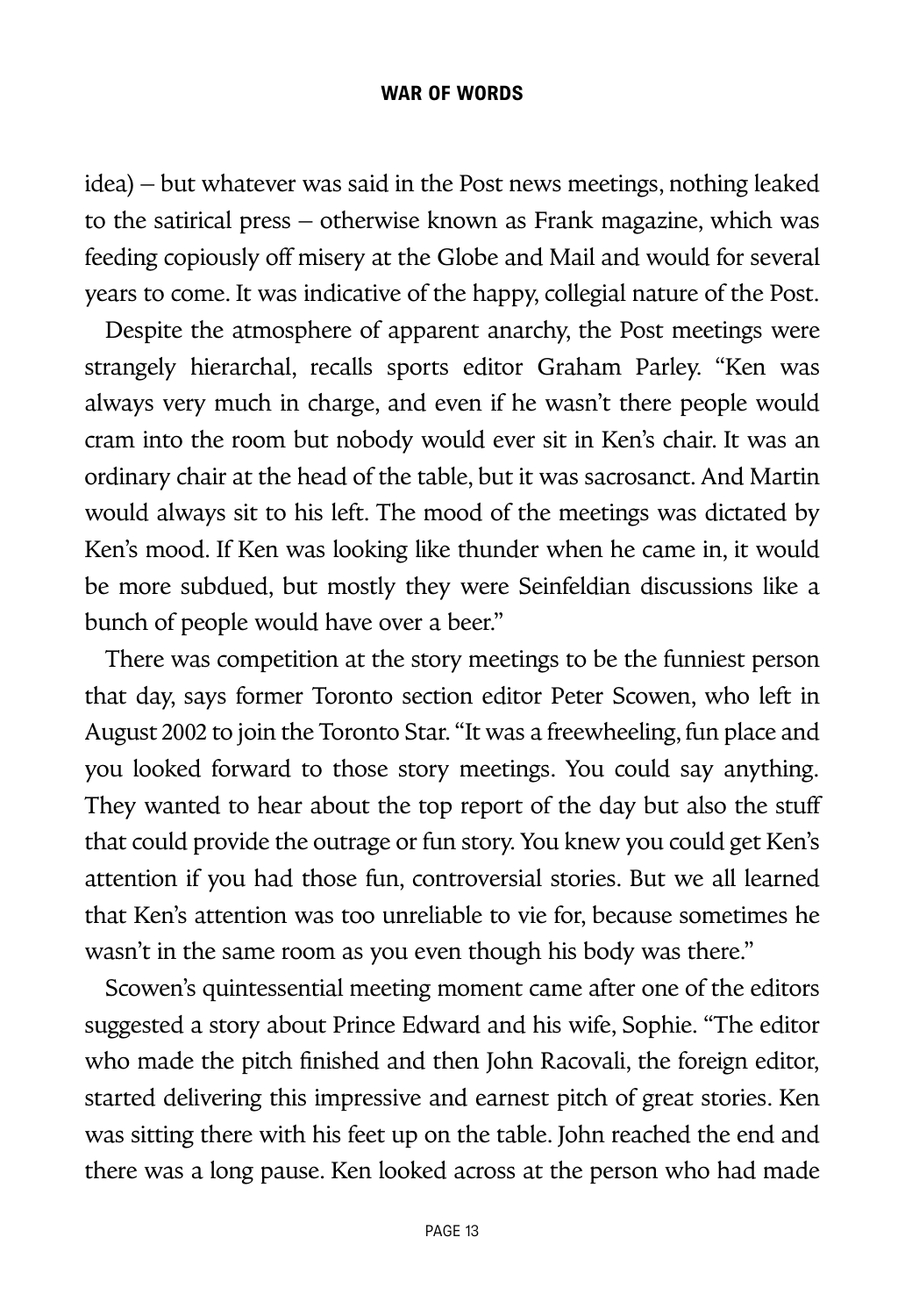the Edward and Sophie pitch and said, 'Which member of the royal family was it you were talking about?' You just never knew where his mind was. But he and Martin Newland knew exactly what they wanted. You didn't have to agree with the politics of the paper, and a lot of people who work there don't, but they still enjoyed working at the Post because it had such a clear vision of what it wanted to be."

It was Scowen, with a half-serious aside at a news meeting during the Stanley Cup playoffs in the spring of 1999, who inspired one of the Post's most successful stunts during its early years – a stunt, for sure, but a brilliantly simple idea that produced irresistible reading. It was, essentially, a copy of a series of beer commercials, broadcast during playoffs, in which a group of hockey fans purloined the Stanley Cup and showed it off around town to incredulous ordinary folk.

Parley emerged from the meeting smitten with the idea and determined to make it happen. He called the National Hockey League's Toronto vice-president Gary Meagher.

"Gary, we want to borrow the Stanley Cup," said Parley.

Meagher listened to the story proposal intently. "That's the strangest request I've ever received," he replied, "but I like it. Give me an hour or  $\mathsf{so}"$ 

The Stanley Cup assignment fell to sports reporter Dave Feschuk, who travelled from Toronto to Buffalo with the trophy strapped in the passenger seat of a rented gold-coloured Chrysler convertible while photographer John Lehmann brought up the rear with the Keepers of the Cup – two guards, one from the Stanley Cup's home at the Hockey Hall of Fame and another from the NHL. The Holy Grail is never left alone.

Crossing the border, Feschuk was stopped by a U.S. customs officer, who didn't believe his claim that his passenger was, indeed, the Stanley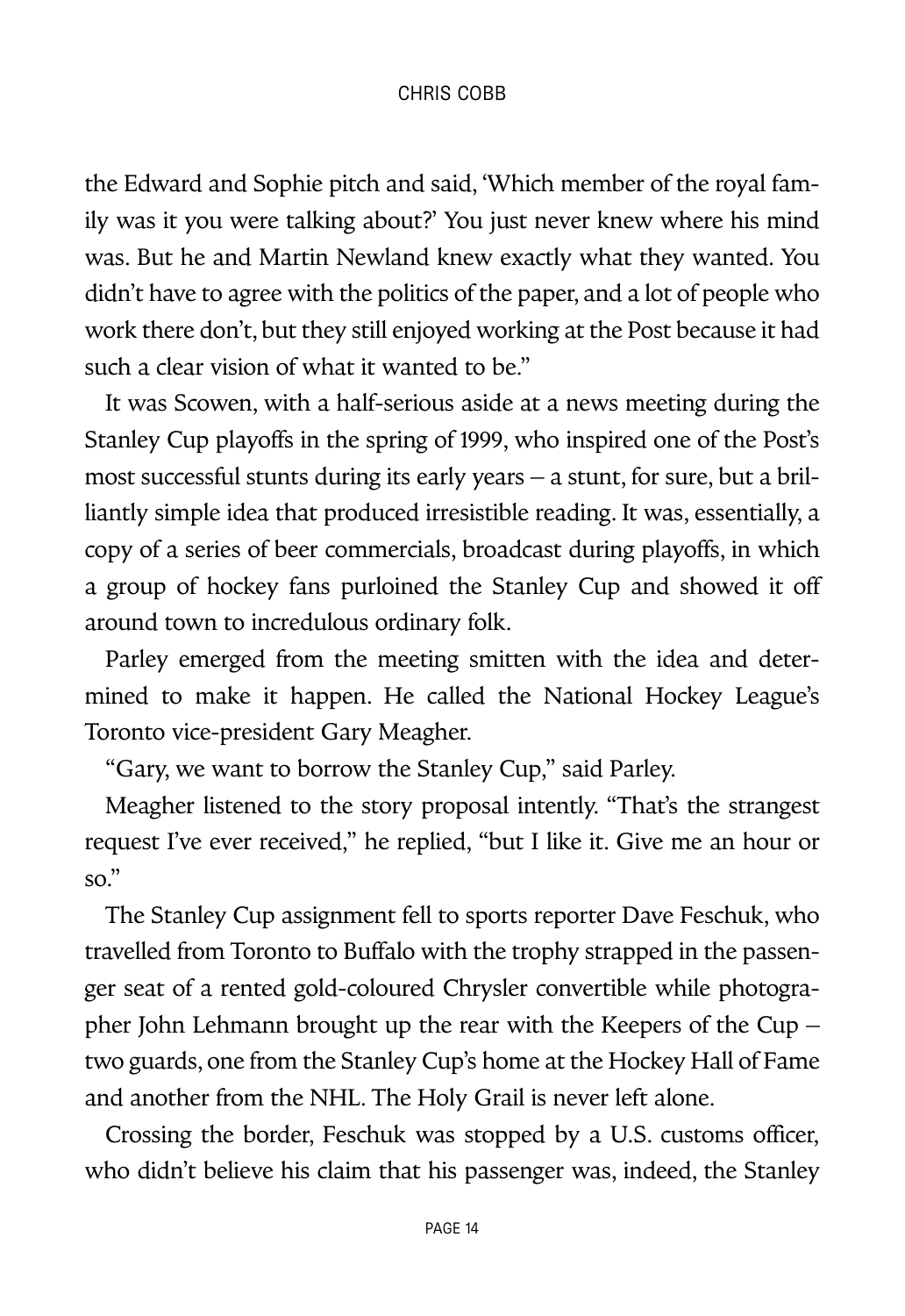Cup. After a brief interrogation, Feschuk took the Cup to a chicken-wing emporium in Niagara, New York, before heading back across the border, where a Canadian customs offcer phoned down the line urging all his colleagues to come look, then proceeded to pose joyously with Lord Stanley's treasure while Lehmann photographed him. The story ended with the cup back on the Ontario side and a young boy refusing to touch it. He knew the superstition that he who touches the Stanley Cup will never win it. And he had ambitions.

The idea was subsequently copied by Sports Illustrated columnist Rick Reilly and then by Time magazine, which credited Reilly for the original idea. Parley assigned reporter Scott Burnside to do the same thing with the Grey Cup, but despite hauling the Canadian Football League silverware on journeys through the Toronto subway system, it didn't quite create the same excitement.

"The Stanley Cup story was one of the few stunts we did at the Post that didn't produce a single negative comment," recalls Parley, "and it cost only the few hundred dollars in car rental fees and a few bucks for the chicken wings. Any newspaper would have done the same if they had thought of it, but it was a good example of the pizzazz of the Post. That kind of thing came out of the informality of the meetings when people often just sat around talking about their favourite movies, TV shows, or, in that case, commercials."

The creative approach extended to political coverage. Former Canadian Alliance leader Stockwell Day caused a fuss, and was ridiculed by government MPs, when he suggested that the House of Commons should run on a four-day week, closing on Fridays. The Post, looking for an offbeat angle on the story, sent Ottawa reporter Jane Taber and photographer Dave Chan to Ottawa Airport on a Thursday afternoon to interview MPs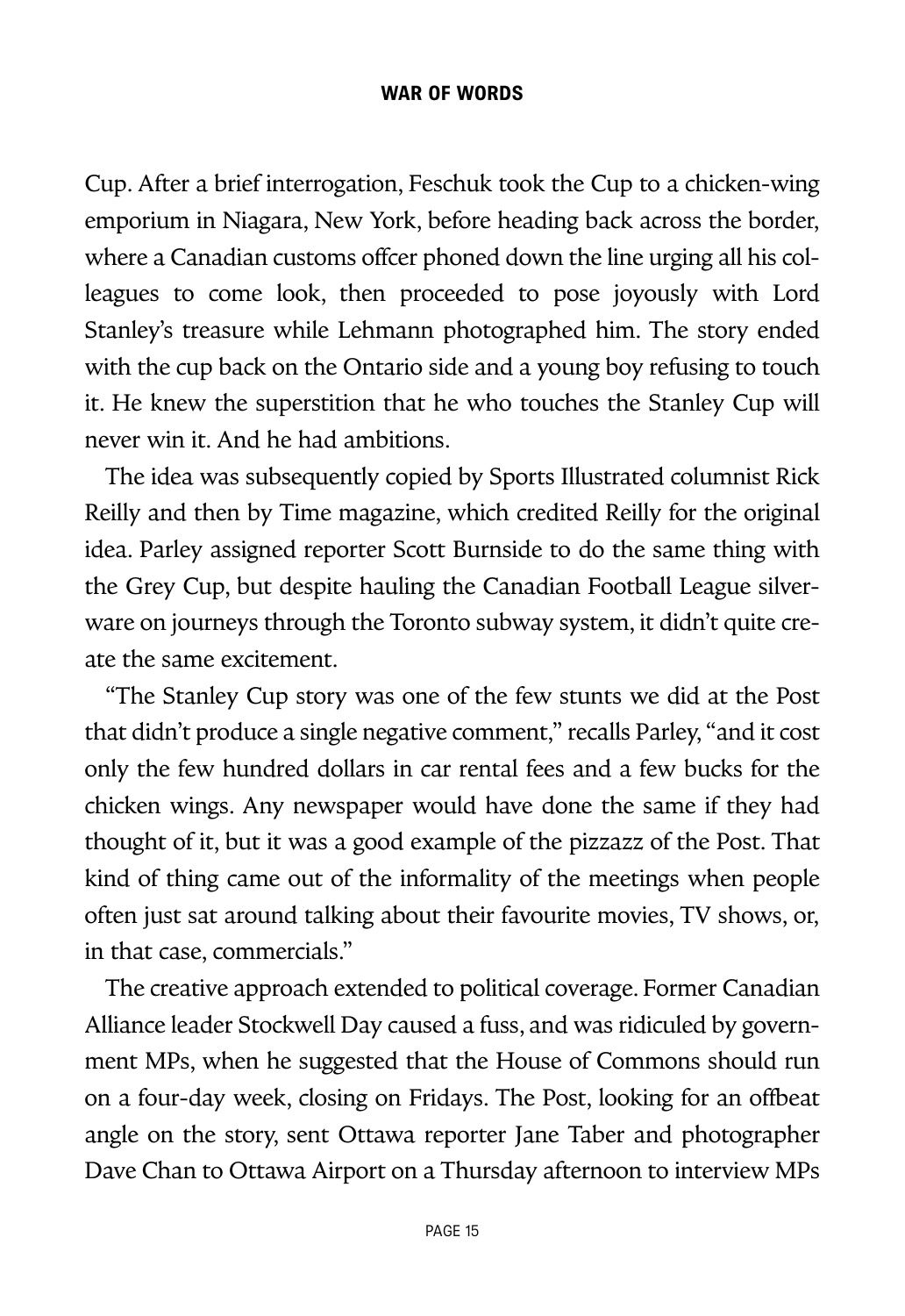leaving for a long weekend. It may have been news to Day, but it was well known among Parliament Hill journalists that MPs often left the capital on Thursdays if there was no critical House of Commons vote on the agenda. Taber's story, while hardly news, was an entertaining piece of work – "gotcha" journalism with a humorous twist. Underneath a photograph of each MP was "The Excuse," the reason given to Taber for the early departure. If MPs wanted to save money, she suggested in the story, maybe they should share cabs to the airport on Thursdays.

The Post also made much of Julia Roberts's armpits. By happy coincidence, Roberts had flashed an armpit full of hair to photographers in London around the same time Australian researchers emerged with a study suggesting that women who didn't shave their legs and armpits had higher self-esteem than women who did. It brought Roberts the handle "Pretty Hairy Woman" in one British tabloid headline and the story and picture gave the Post perfect front-page fodder.

Deputy editor Newland is particularly proud of the page-one story about a cat in Orillia, Ontario, that got stuck in a tree for a week and refused all appeals from neighbourhood cat lovers to come down. Tales of cat-stuck-up-tree are among the most basic of local stories and are routinely ignored by the smallest of city weeklies. But the cat's determined attitude and the bizarre human distress on the ground below made the story, in Newland's view, a natural page-one item for the Post. The story included quotations from locals who reported minute details of the cat's rare movements.

"News, to an extent, is what people are talking about and what they are curious about," says Newland. "And for all the tut-tutting that went on, Julia Roberts's armpit hair was something people were curious about and talked about. A lot of people read us because they like to get pissed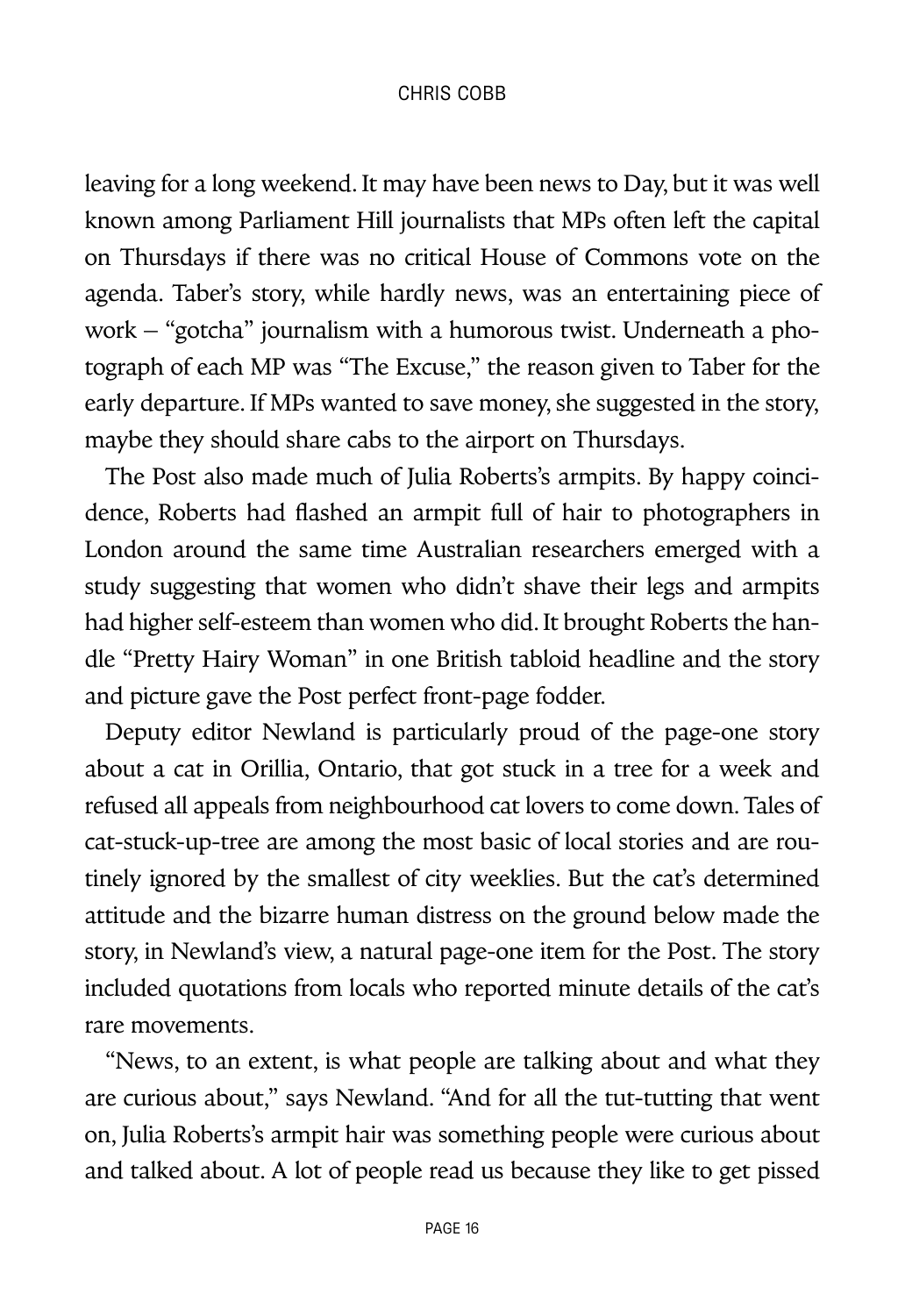off. All of us live with popular culture and, if we're honest with ourselves, are fascinated by it. Good coverage of pop culture is good coverage of news. We can't be so proud, or so far up our own arses, that we ignore a vast tract of the lifestyles of half the population. And just once, before my career was over, I wanted to put 'Cat Stuck Up Tree' on the front page. It got a huge reaction from readers. Half were slightly baffled and half were genuinely wanting to know what happened to the frigging cat."

As a newcomer, Martin Newland saw Canada as a country of infinite possibilities and, as he put, "one of the highest standards of living in the world, where you have two-car garages and garage doors that go up and down by themselves." He didn't see that country reflected in the newspapers he read when he arrived in Toronto during the early summer of 1998.

"Reading the papers and listening to the CBC, there was such an unbelievable victim-based brand of journalism. News was something that had to leave you rubbing your chin and saying, 'Hmmm, that was a good lesson.' So much of Canadian journalism was based on misery. I remember being struck, during my first month here, about the number of items about cancer on the CBC. It was like you needed that sprinkle of cancer every day to make the cake rise. I find it so hard to define news, but it can be a strange event that evinces a reaction in people – outrage, fear, laughter, even sexual reaction. There is a degree of exploitation in it, because I know the readers we want and I know the readers we need reading the paper. All newspapers target stories to achieve that."

Newland brought a racy, pugnacious tabloid style of writing to the Post that had been perfected by Conrad Black's Daily Telegraph. It's a no-frills, often adjective-free style of news writing that can make the most salacious of news stories sound respectable without losing any of the spice. The more understated and subtle the story, the more powerful the impact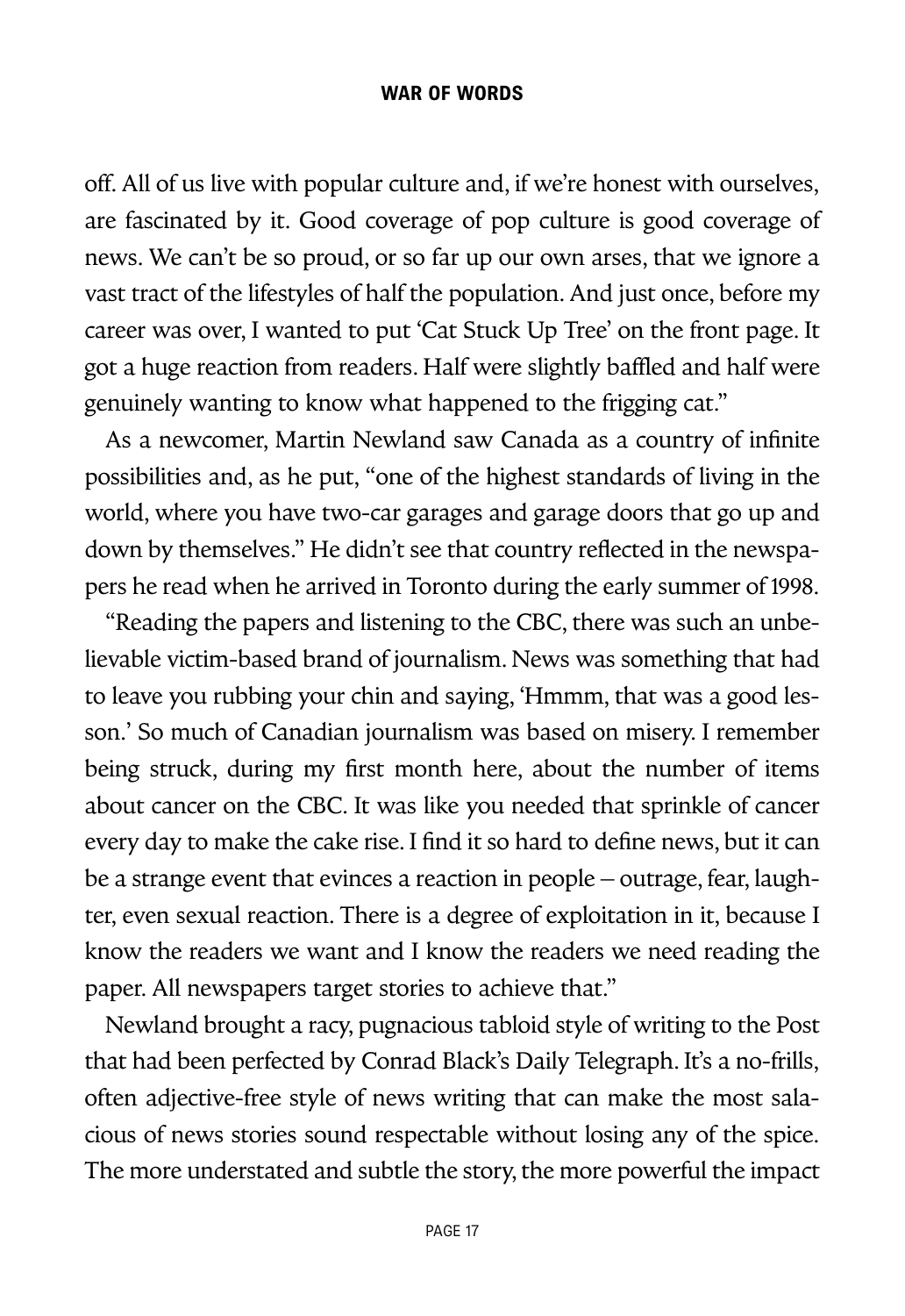and the greater chance of getting readers outraged or amused, depending on the topic.

John Bentley Mays, one of the earliest defectors from the Globe and Mail, says page one of the Post was pure Newland. "You'd walk past a National Post box and you'd feel fangs in your legs, like a mad dog had just bitten you. That was Martin Newland, and it was what the Globe got so sniffy about. The front page was vulgar, but it was great, and Newland managed to do it without cheapening the product. He flew in the face of every prejudice that is held by the ruling elite in this country."

The Post's obsession with the United States, exemplified on a daily basis with stories about the brain drain and tax cuts, seemed to get totally out of hand with the eighteen pages devoted to the death of John Kennedy Jr. and his wife and sister-in-law when their aircraft plunged into the ocean off Cape Cod. Newland says it was a subtle way of riling Canadians by prodding them to face the fact that the United States plays a huge role in Canadian lives. "For someone like me, who just floats in never having been to Canada, you all look like Americans; you all dress like them and there on TV is Friends. So what is it that you are? For me, one of the biggest questions about Canada was do they love the Queen, or do they love the Queen because the Americans don't have her? Do they love medicare as it is, or do they love it because the Americans haven't got it?"

The persistent pro-American pursuit was a strategy that tarred the Post's reputation, and even Conrad Black, loath though he is to criticize the Post under his ownership, was somewhat uncomfortable with that aspect of his newspaper's journalism. Given the chance to start over, it would be one of the few things he would change. "Too many people got the idea that the paper was always critical of Canada," he says, "and it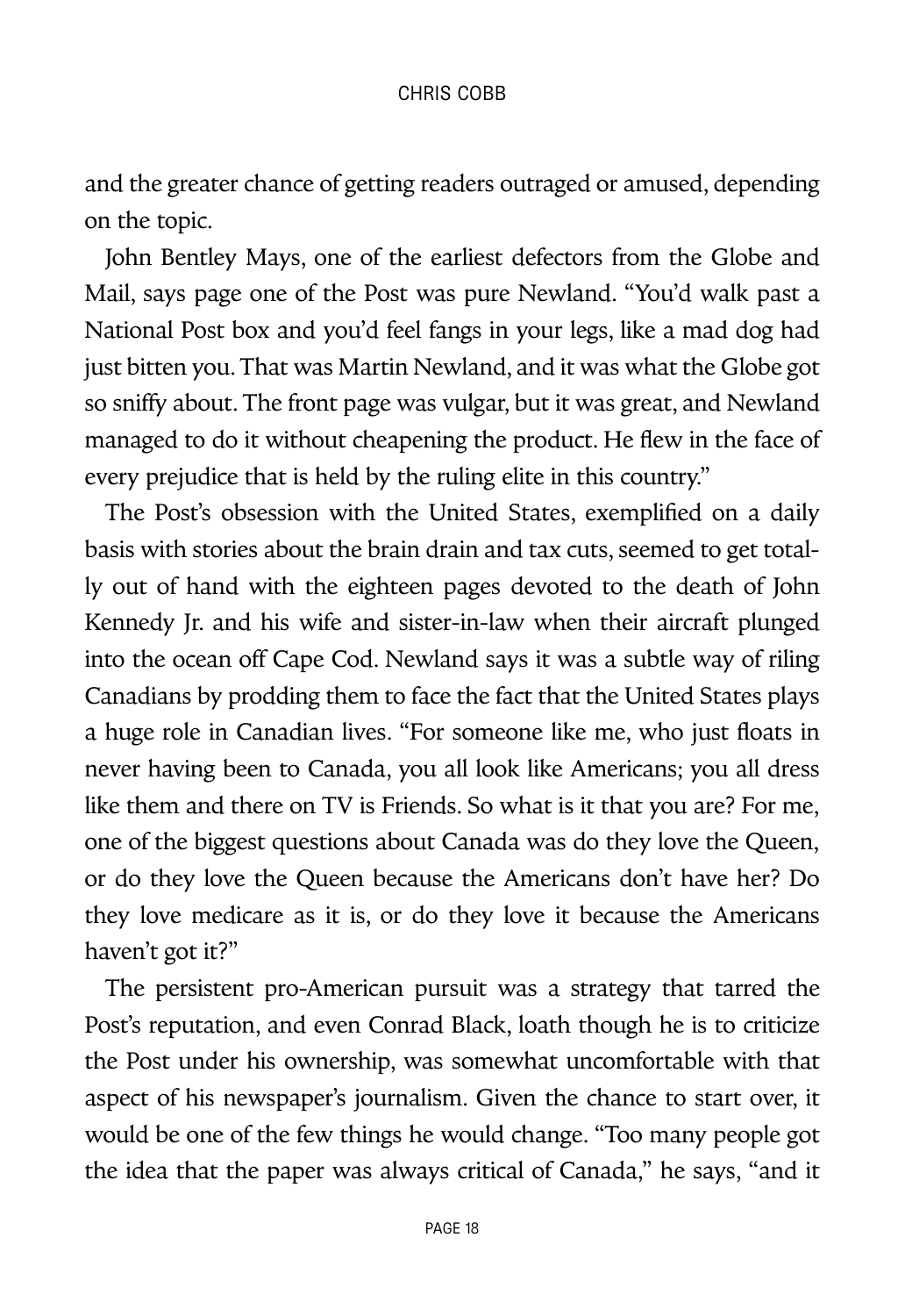certainly wasn't what Ken and I wanted the perception to be. I think I would assert myself more than I did to try to avoid that perception."

The Globe and Mail came in for bouts of ridicule at National Post news meetings for its apparent efforts to copy their racier style, but in the months after the Post launch, Globe editor-in-chief Thorsell decided the competition was surprisingly conventional in its look and biased in its political news coverage – similar, as he saw it, to the Toronto Star but conducting its mission at the other end of the political spectrum. The Post was allowing its right-wing bias to enter into its news coverage, breaching the traditional wall between impartial news reporting on one side and editorial page comment and opinion columns on the other. Reader surveys, which the Globe commissioned continuously on orders from Thomson chief executive Stuart Garner, suggested to Thorsell that people were suspicious of the Post's political mission.

"It was good for the Globe," says Thorsell, "because it came back to us in surveys that people saw that as transparent and manipulative and didn't trust it."

Thorsell and his fellow Globe executives knew that the Post was spending heavily to make a big splash but were still surprised at the daily Avenue section, a double-page photographic or graphic spread and one of Whyte's favourite features. Despite the extravagance, Thorsell figured that the Post was doing what it had to do to get noticed.

There is no such charity from Phillip Crawley, brought in by Stuart Garner three weeks before the Post launch as president and COO and, in June 1999, formally replacing Parkinson as publisher and CEO.

Crawley and Garner had worked together as reporters and editors at the Newcastle Journal in England during the 1960s and 1970s, and at one point in their careers, before heading off to become executives, Garner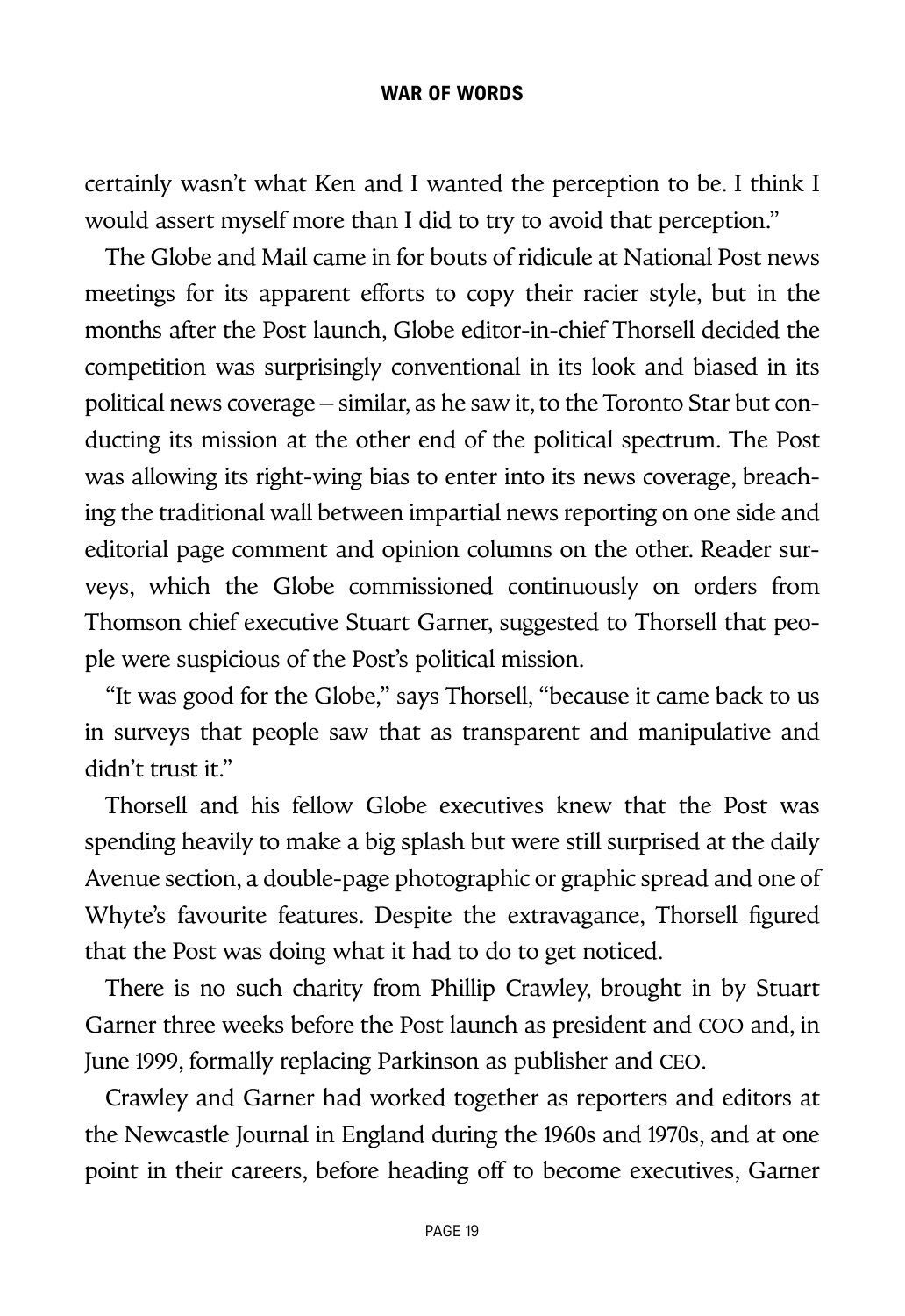had been Crawley's deputy. The two men share a passion for soccer and are ardent supporters of the storied English premier league club Newcastle United. They know each other well and speak in the precise, clipped manner of those who have had to work at being understood. The regional "Geordie" accent they share is one of the more attractive in the English language but a decidedly foreign tongue to most ears outside England's northeast. It's also an accent that can be especially chilling when raised in anger, as Globe employees would discover when Crawley decided they had to have the fear of God put into them.

Either out of genuine conviction or competitive posturing, Crawley became relentless and brutal in his criticism of the National Post and of Conrad Black – a sentiment that quickly became fully mutual. From his arrival in Canada, Crawley considered the new daily as little more than an irresponsible indulgence. He still refuses to be impressed by anything the Post did or does and considers the Post's design rather old-fashioned rather than radical or revolutionary.

"I detested the Avenue centrespread, which I thought was the biggest waste of space I have seen in a daily newspaper since my time in newspapers, which goes back to 1965. It was a classic example of a magazine editor trying to run a newspaper and seemed to be wholly self-indulgent. You have to question Conrad Black: Why allow that kind of thing to happen when there wasn't the advertising to support it? The amount of space thrown away by the Post was incredible. I regard myself as a professional newspaperman, and to me it was unprofessional. There was no business logic being applied. They were being allowed to play with their train set and had a proprietorial indulgence to do so."

Six months after the Post published its first edition, the Globe began looking for reinforcements from the United Kingdom. The Post was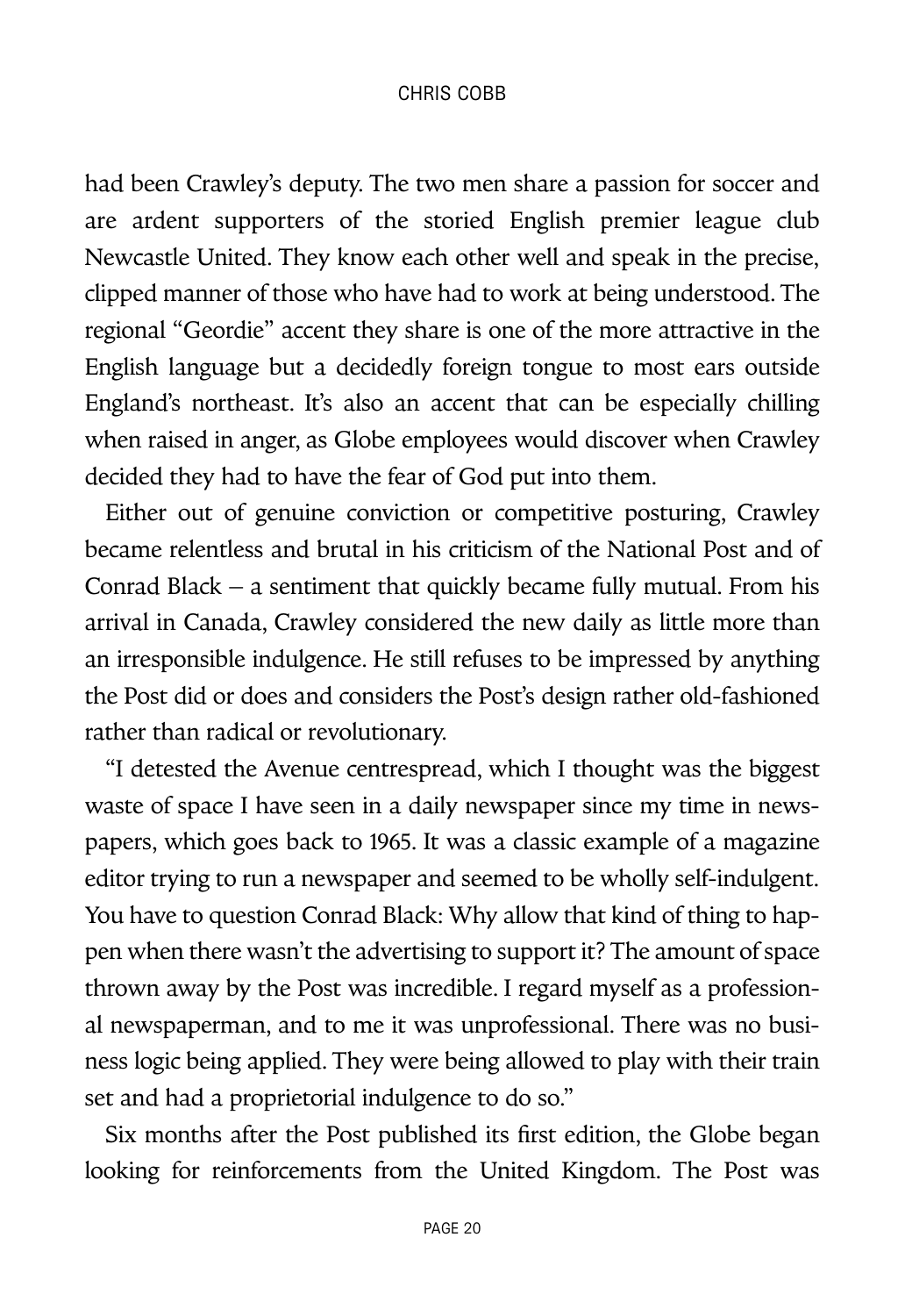wounding the Globe journalistically and financially, and after watching Thorsell try to compete on his own terms, Crawley decided he needed a new editor-in-chief to give the opposition a taste of its own ammunition.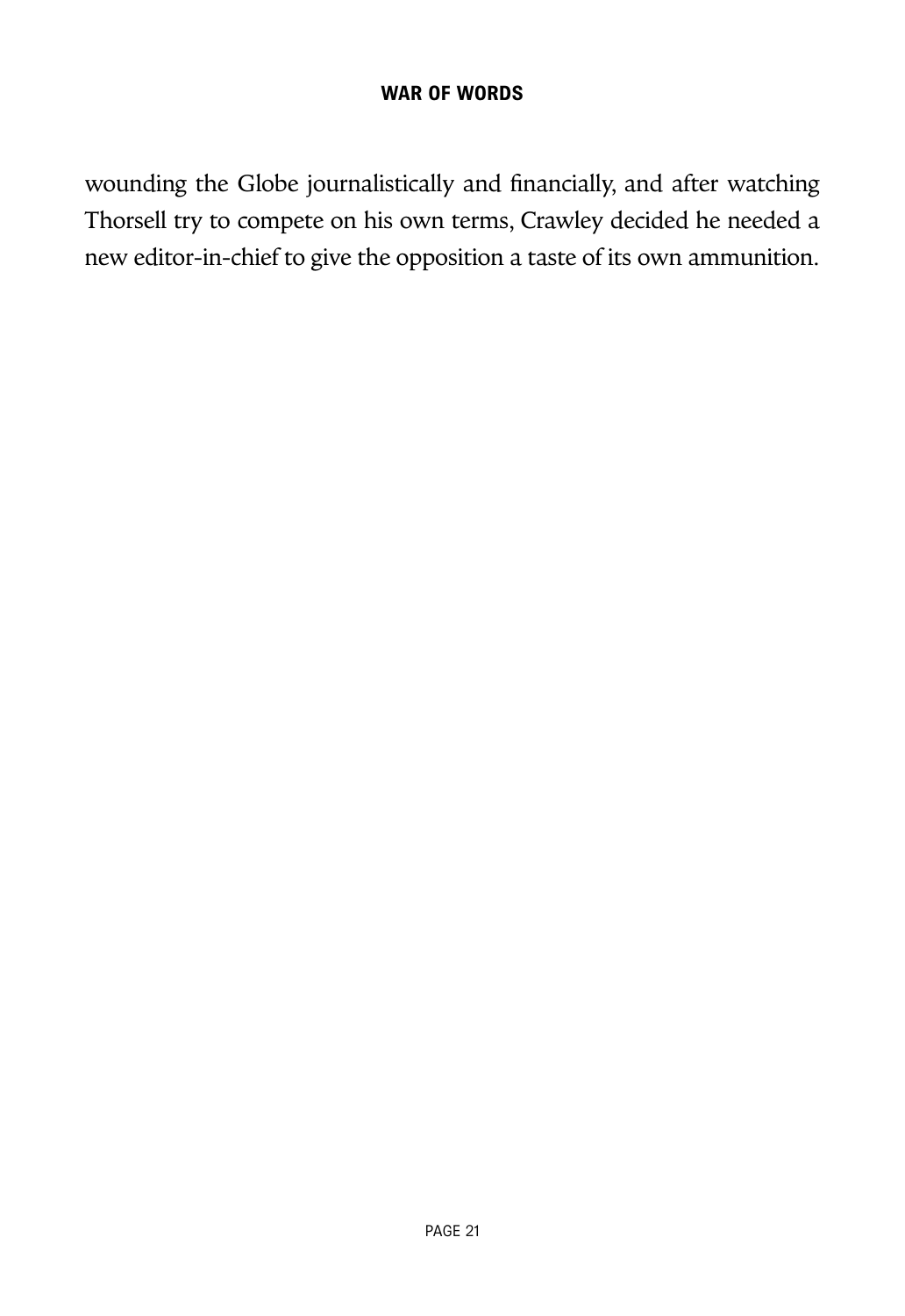#### CHAPTER 14

## THE GLOBE UPS THE ANTE

*"The ghastly, appalling public-school boy that I am, I have to make things appear effortless. You can paddle hard underneath, but on the surface you must be a swan.*" **– Richard Addis, editor-in-chief, Globe and Mail**

ord soon spread around the Globe and Mail that Phillip Crawley hadn't come all the way from New Zealand to be Roger Parkinson's helper. There had been a meeting of managers to which Crawley had arrived early, ahead of Parkinson, and settled into the chair at the head of the table.

Parkinson arrived next, looking a little irritated. This was interpreted, rightly or wrongly, as Crawley making a point, and the speculation travelled rapidly.

Confirmation of Crawley's role as de facto publisher came barely three months after his arrival, when he called a staff meeting at the usual mass meeting place, a disused garage next to the Globe's main offices.

It had been a collegial habit at the Globe for management to share the newspaper's business data with the newsroom, urging recipients to keep the information to themselves, which, predictably, not everyone did. Crawley made it clear that the days of sharing financial information with staff were over and threatened dire punishment for anyone caught leak-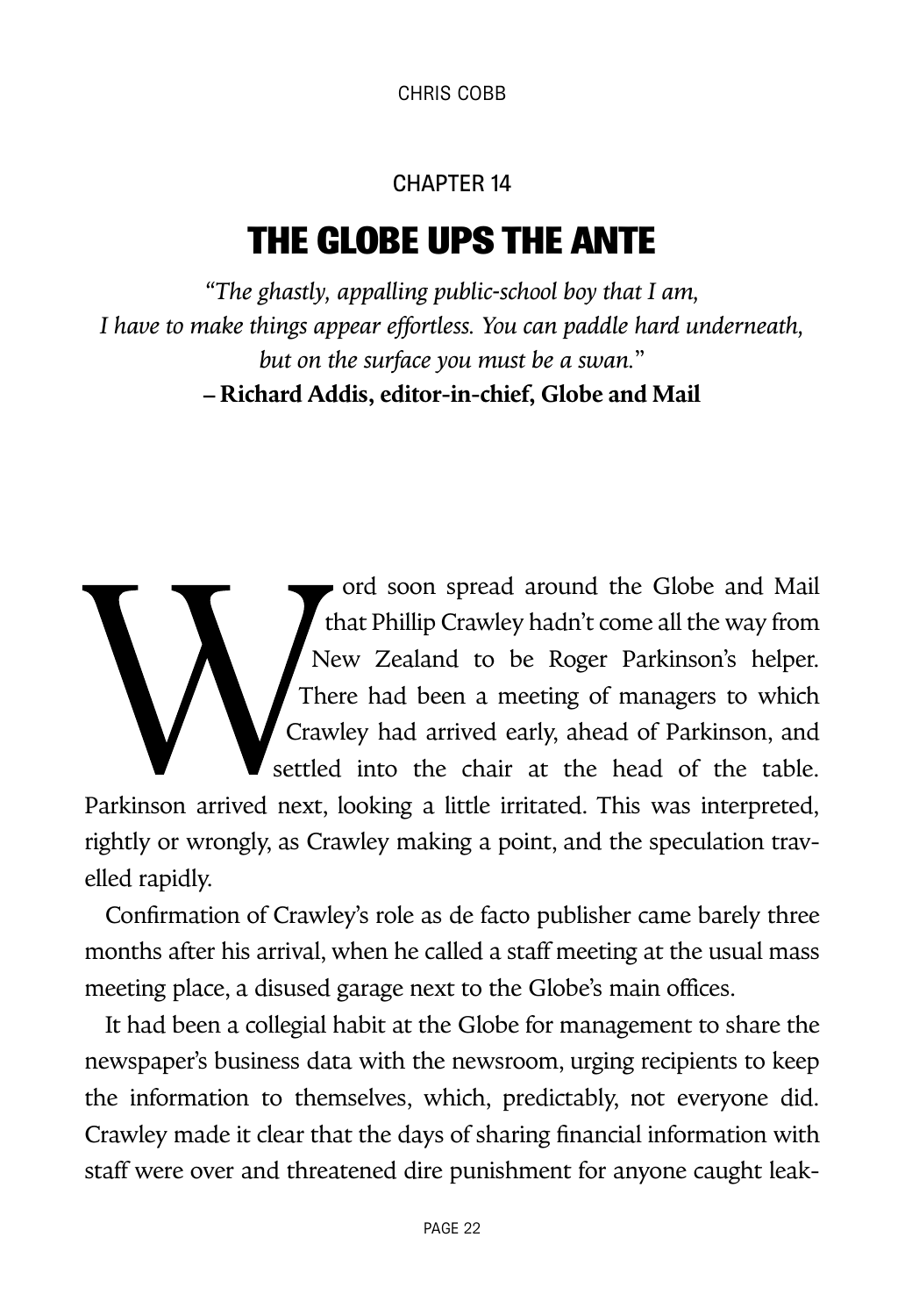ing information to, or gossiping with, the competition. The benign, gentlemanly days were over. For Crawley, this was war.

Columnist Jan Wong, a former China correspondent who had long before decided there were reasonable comparisons to be made between the ruling elite in Communist China and Globe management, was shocked by Crawley's blunt presentation. She decided to exercise her democratic rights and push back. "He used military terms and said, 'In this war if you betray us we will execute you.' He talked about executing people who weren't loyal foot soldiers, and I was, like, 'You're telling a bunch of journalists this? It was, like, Hello!' I think he wanted to rev us up, but he certainly revved me the wrong way."

Wong, author of the much reviled, irresistible Lunch With column, was one of the Globe journalists Kenneth Whyte had courted and Thorsell had proactively compensated with a pay raise and cellphone. She raised her hand and asked Crawley, "So, how exactly are you going to execute  $\overline{\mathsf{u}}$ s."

"Hanging," snapped back Crawley without missing a beat.

Reporter Susan Delacourt recalls there had been a mix of bravado and curiosity among her colleagues as they made their way to the meeting. "We were all saying that this Brit would know he was in a room with a hundred bullshit detectors so he wouldn't try to put anything over on us. So then he made this speech about treason and about fraternizing with the enemy being a hanging offence. He said the Globe was now at war with the National Post and then used lots of military analogies. He was very serious and he scared the bejesus out of all of us big brave reporters. After he finished, we just quietly filed out and went back upstairs. It was something we had been waiting to hear, and wished someone had said it months before."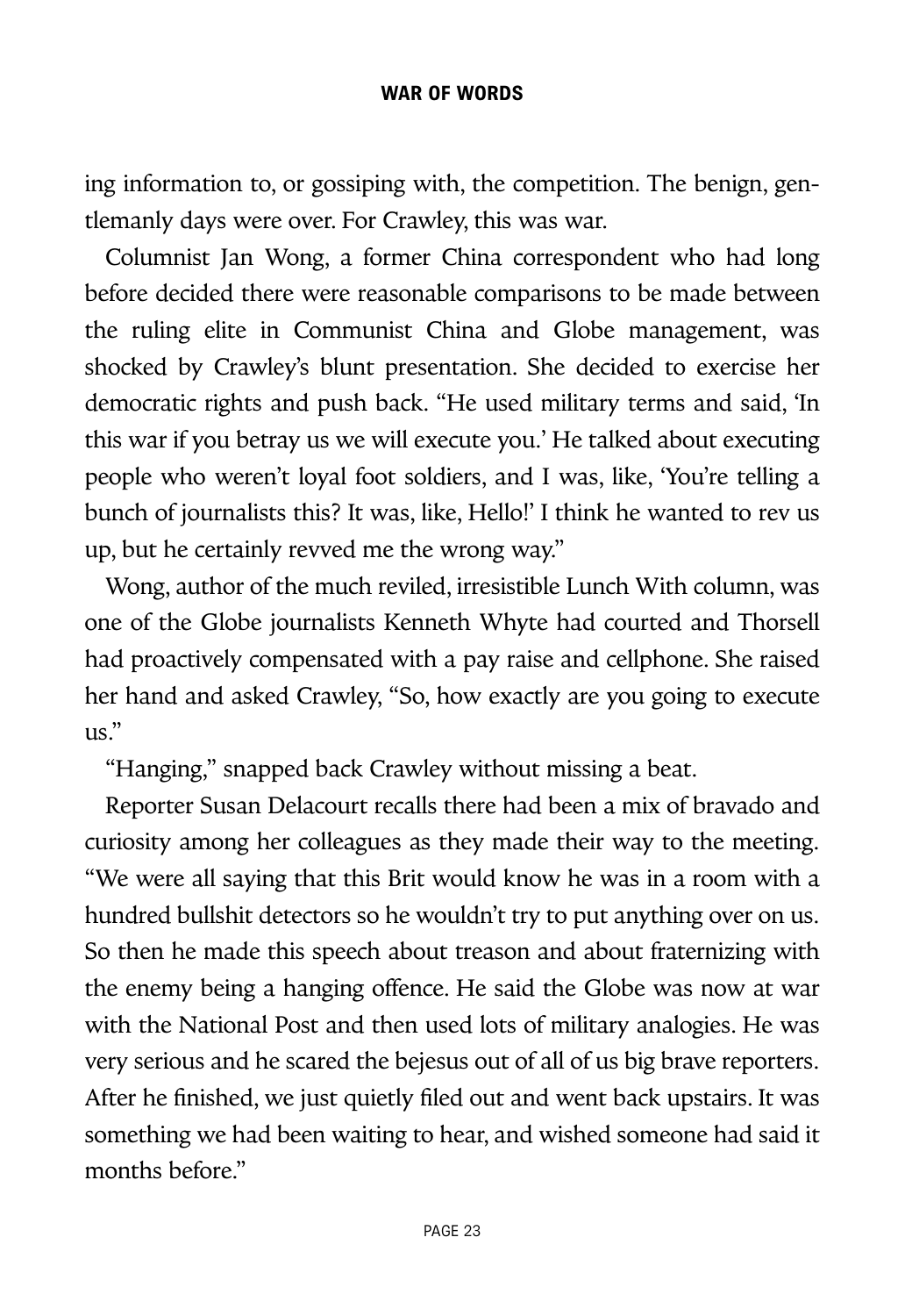Crawley laughs when he's reminded of his bellicose lecture but said he decided soon after he arrived at the Globe that it was something he had to do:

I just wanted to stiffen the backbone a little bit. At times like that there are usually two groups: one group who are frightened to death and think the end of the world is nigh, and the other group who will think, "We don't have to worry about the opposition; they can't touch us because we're so good." And in between there is some sensible middle ground. I was talking mainly to the two ends of the spectrum, which needed to understand that change had to happen and I was there to deliver it and if they didn't like it, then tough luck. We wouldn't be operating on a democratic principle. We had been in the habit of being very open – divulging lots of business information to the staff, and I made it very clear from the word go that I would not be doing that. It was confidential information that could be useful to the enemy and I would not be disclosing it in the future because it was ammunition. We were on a war footing, and I said that if anyone wanted to bale out because they couldn't stand the pace, then okay. And if people behaved treacherously and betrayed secrets I would know what to do with them. Journalists and sales people are great gossips, but by and large we protected ourselves quite well.

Shortly afterwards,on January 20,1999,Crawley visited Ottawa to meet the Globe's parliamentary reporters and take them to lunch at the National Press Club. Word had travelled quickly from Toronto that the new guy, publisher in everything but name, was tough and scary and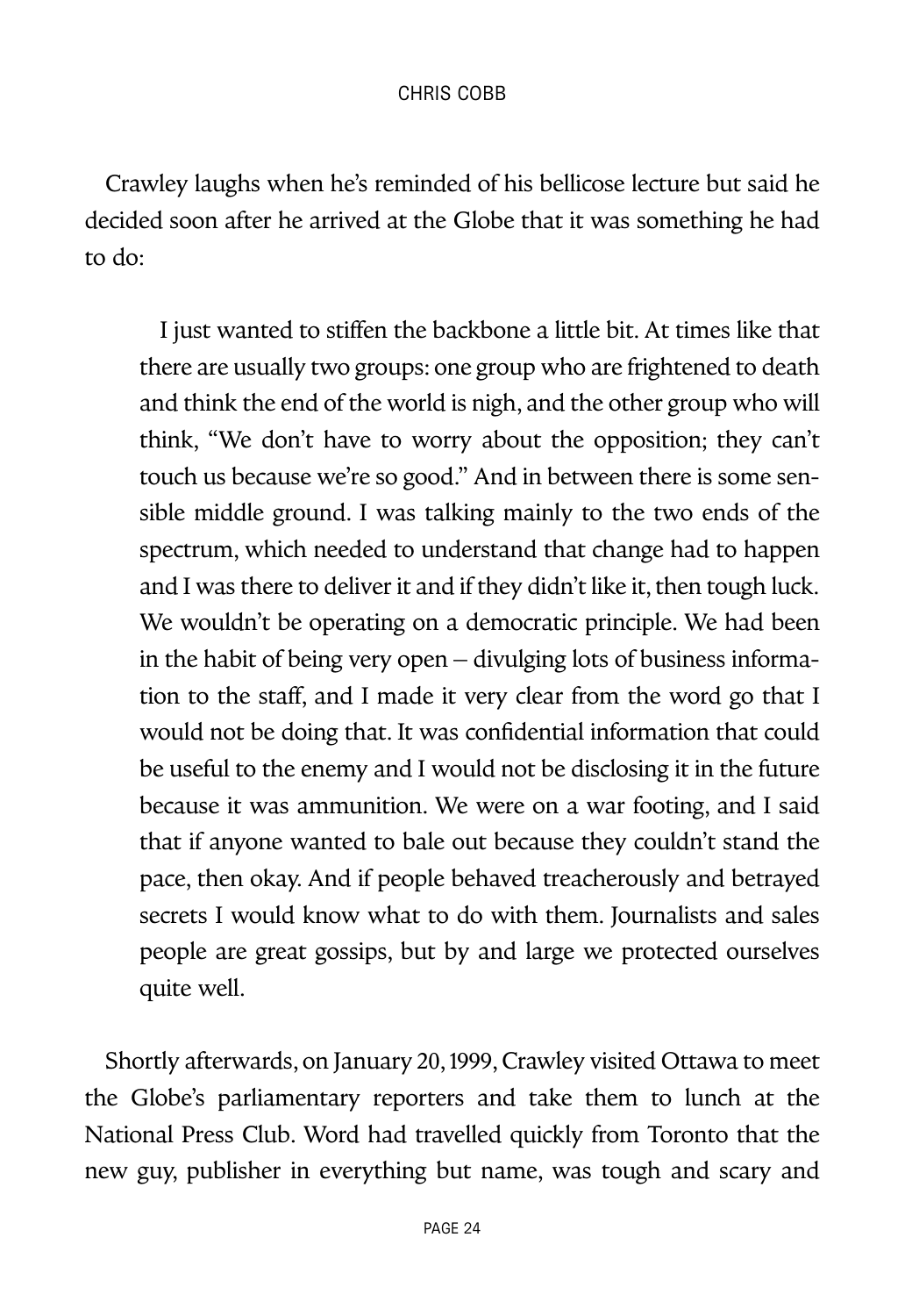should be treated with caution, but Crawley's sardonic wit and impressive knowledge of the newspaper business, especially the news side, came more as a relief.

He told the parliamentary reporters that the Globe's use of photography was poor and he intended to do something about it.

Deputy bureau chief Anne McIlroy protested mildly and suggested Crawley was being a little unfair. She cited the photograph on the Globe's front page the day after Pierre Trudeau's funeral the previous October as an example of a good image beautifully displayed.

Crawley fired back. "Do you know who chose that photo?"

"Er, you, I hope," replied McIlroy.

"Yes," he said, much to the reporter's relief.

Before he left, Crawley spoke privately with bureau chief Edward Greenspon, who complained about the newsroom management in Toronto and said that too many good stories from the Ottawa bureau were getting short shrift or falling through the cracks altogether. And the Globe, he said, wasn't competitive enough.

After he turned down Kenneth Whyte's offer to join the new Black newspaper, Greenspon had received a mixed reaction from his friends at the Globe, some of whom said they were glad he stayed but sorry, too, that he hadn't given management a kick in the pants by leaving. In the nine months or so since, he had developed a better relationship with Thorsell and Wente, but the frustrations never fully disappeared, and the apparently waning interest in political stories from Ottawa was a constant irritant.

Shortly before the Post launched, Greenspon and his Ottawa colleagues had been hearing whispers about the new daily's plans for covering the vitally important federal political battleground. In particular, they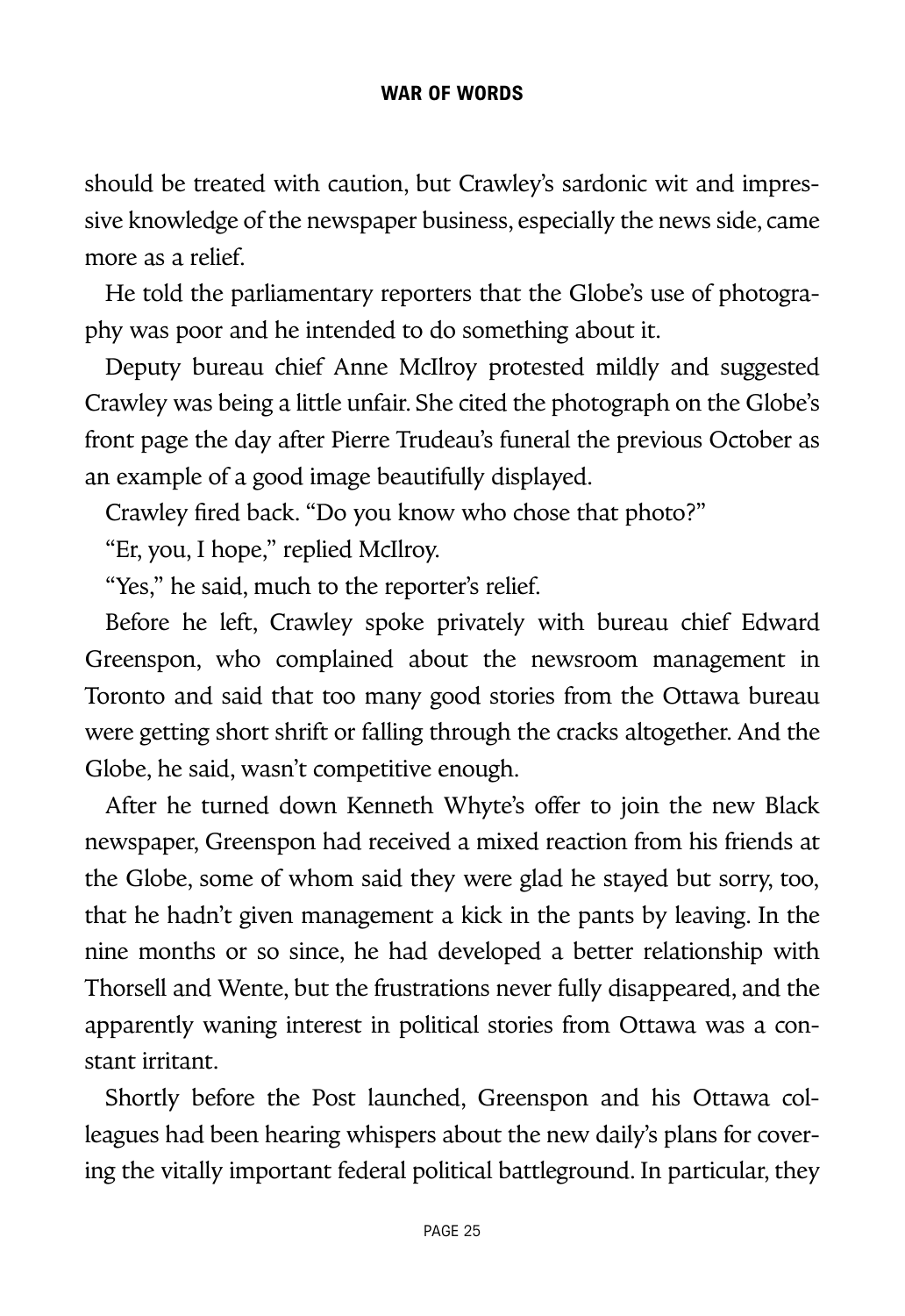had heard that the Post was in the throes of investigating Prime Minister Jean Chrétien's personal financial links with taxpayer-funded projects in his home riding, what was to become known as Shawinigate. Greenspon wanted to put together an investigative team to prevent the Post from scooping the Globe on the Chrétien story. The suggestion was rejected by his bosses in Toronto.

At their meeting, Crawley asked Greenspon about his future plans and whether he might be interested in being editor-in-chief. Greenspon said, yes, he certainly would be interested in replacing Thorsell, but he was in no hurry. They left the subject, but Crawley seemed to be struggling with how the newspaper should look and be organized. (Greenspon didn't know that the weekly national surveys ordered by Stuart Garner to keep close tabs on the national and Toronto-area newspaper markets were showing a troubling downward trend in Globe fortunes.) Crawley hinted to Greenspon that a crunch could be coming and he might have to make a decision to move from Ottawa to Toronto, sooner rather than later.

#### ◆ ◆ ◆

Greenspon was enjoying a short family vacation to celebrate his daughter's birthday when Crawley phoned him at the upscale west Quebec resort Chateau Montebello barely two months later. Changes were afoot and he wanted Greenspon to move to Toronto to replace Peggy Wente as executive editor, Thorsell's second-in-command, and run the newsroom. It was Tuesday, and Greenspon asked for time to think. Crawley was holding a management retreat the following weekend and wanted to introduce him then as the new executive editor. Now was the time either to put up or shut up.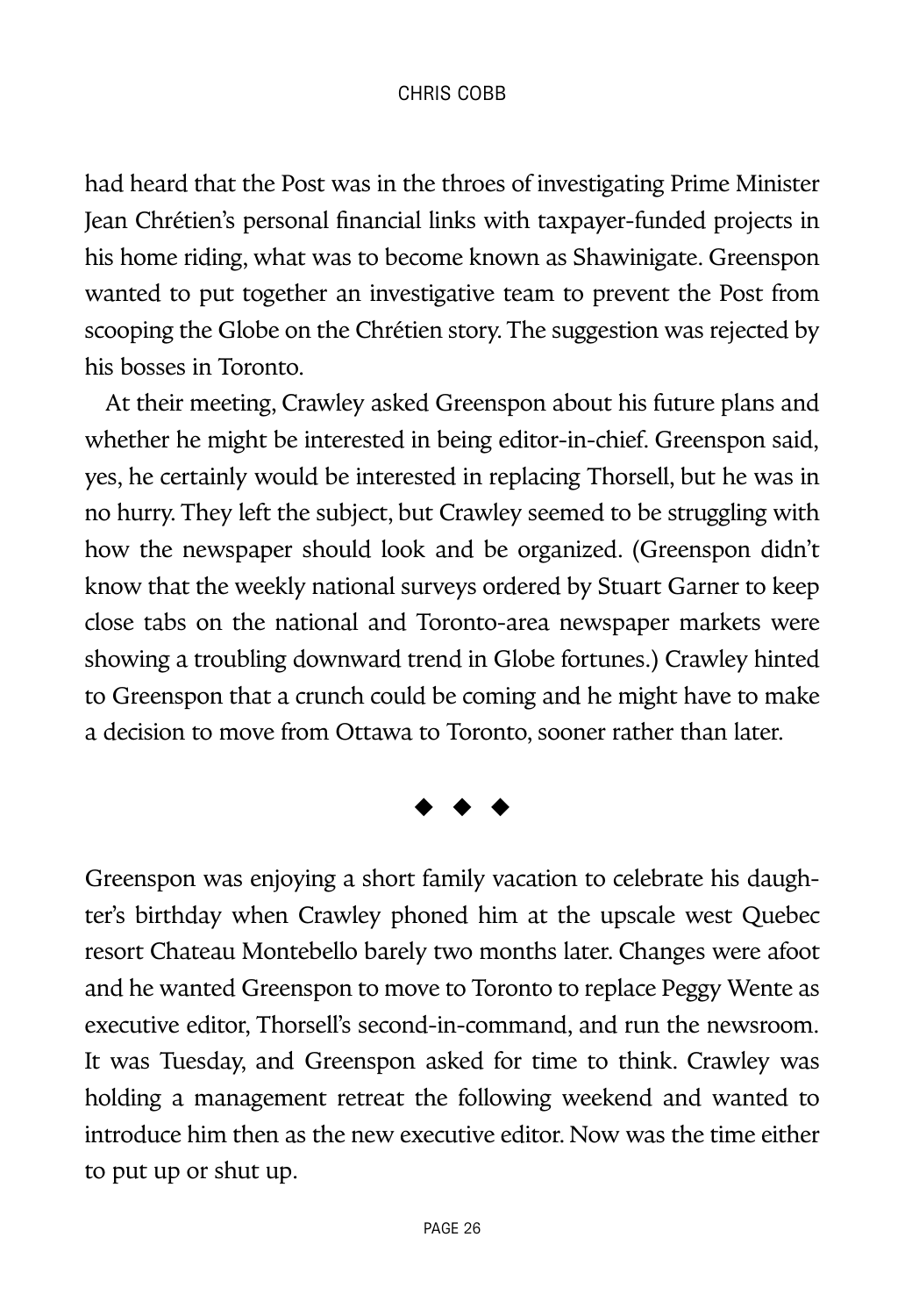Greenspon's wife, Janice Neal, was reluctant to uproot herself and the couple's three children, especially given the turmoil that had become a hallmark of life at the Globe and Mail.

"I wasn't happy with the way things were going," says Greenspon, "but nor was I scheming behind anyone's back. On one hand, I had been a critic in the bullpen, bitching about people; now I had the chance to go in and pitch the next few innings. And it is the World Series, because the National Post is out there and we are floundering. We are all a bunch of whiners, but there's whining and there's really soul-sapping kind of stuff that makes people not work as well as they should. We were well into that"

Greenspon agreed to take the job if he could keep his home base where it was, returning to Ottawa on Thursday evenings and working there on Fridays. Crawley agreed and they signed a contract.

The changes were announced by Thorsell without much enthusiasm on April 9, 1999, in an internal memo to staff. He thanked Peggy Wente "for the role she has played in leading the changes to the A-section to date" and that she was "currently considering her options." He added, "These changes are being made to ensure we have the most effective organization and processes in place to deliver the best news package to our readers."

Crawley had not promised Greenspon the editor-in-chief's job and was now hinting that he had plans to bring in a senior British journalist with production experience who could produce the consistent daily design of the newspaper Crawley considered necessary to combat the bright displays in the spacious National Post. Greenspon understood that the new person would be Thorsell's deputy.

Like most monopoly businesses, the Globe and Mail had institutionalized bad habits, and Greenspon found a structure that was often unable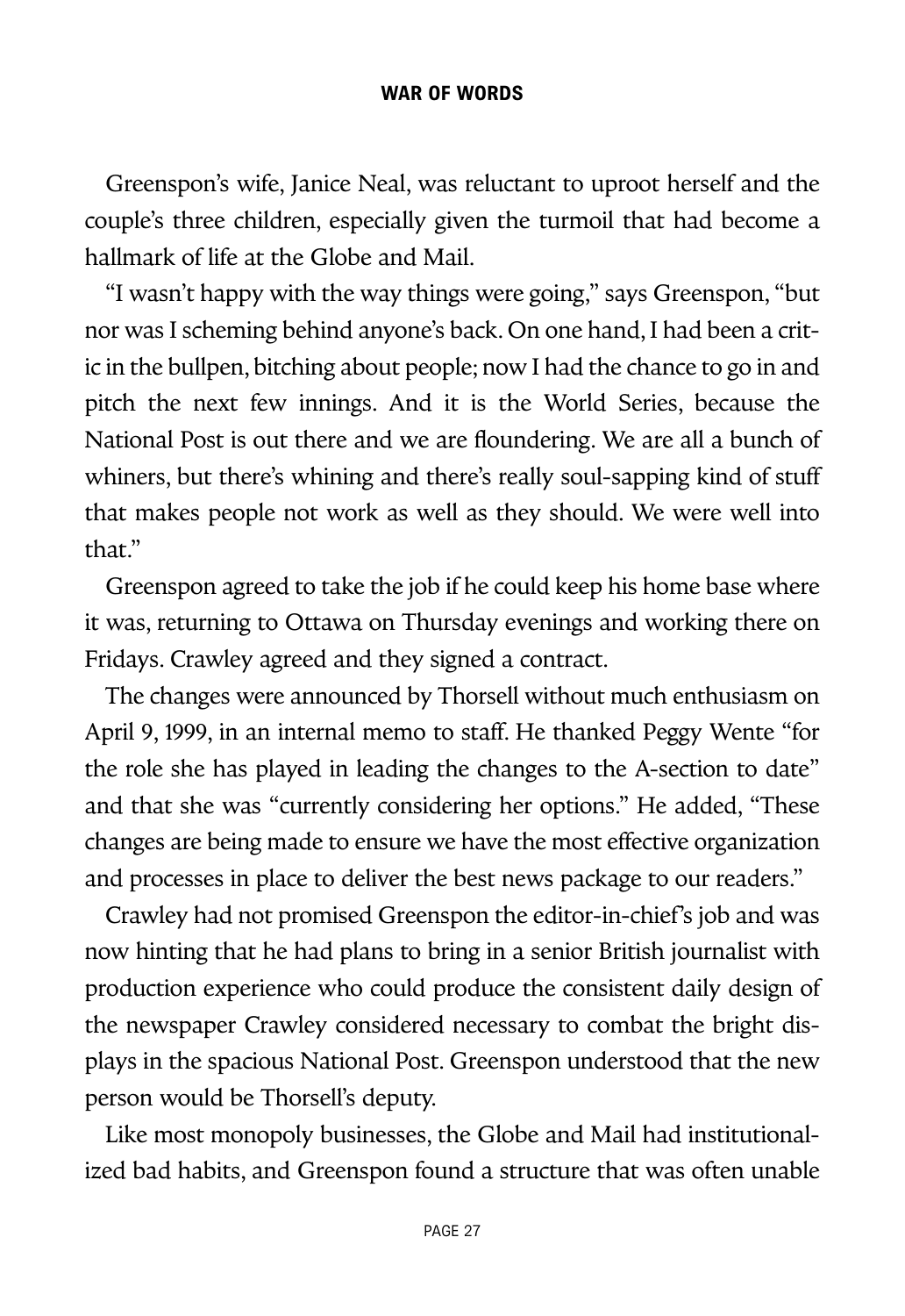to react quickly enough to accommodate new or changing stories. He arrived in the Globe newsroom one Sunday evening in May 1999 when staff was trying to decide how to accommodate an exclusive interview with escaped convict Ty Conn, a career criminal and chronic escapee who, two weeks earlier, had slipped out of Kingston Penitentiary in Ontario – the first convict in forty years to do so  $-$  and now had apparently killed himself while on the lam. It was the hot story that weekend, and broadcaster Lyndon MacIntyre, who had conducted the interview (and would go on to co-author a book about Conn),was offering the Globe a preview. But the space in the Monday edition was spoken for; in some cases, it was filled the previous Friday. Plans were in place to hold the MacIntyre interview and run it in the Tuesday edition, whereas the Post, given a similar opportunity, would likely have devoted two or three pages to it on the Monday. Greenspon cleared one page and ran it the next day.

He remembers the Ty Conn story as a breakthrough of sorts. "They needed someone in the centre to say, 'Yeah, I really care about that story. Let's go for it.' So that's what we did. The Globe mentality was that if the newspaper is already planned for the next day, you don't tear things apart."

It was a good summer for news, especially in the West, where B.C. Premier Glenn Clark was being accused of ethical indiscretion, Chinese boat people were landing off the coast, and there was scandal at the world-famous Montreux eating disorder clinic, where staff was alleged to have been force-feeding anorexics.

Six weeks after becoming executive editor, Greenspon got an encouraging letter from Stuart Garner, whom he had never met, expressing satisfaction in the change in the Globe's first section and congratulating him on a job well done. Garner's letter may have also been prompted by new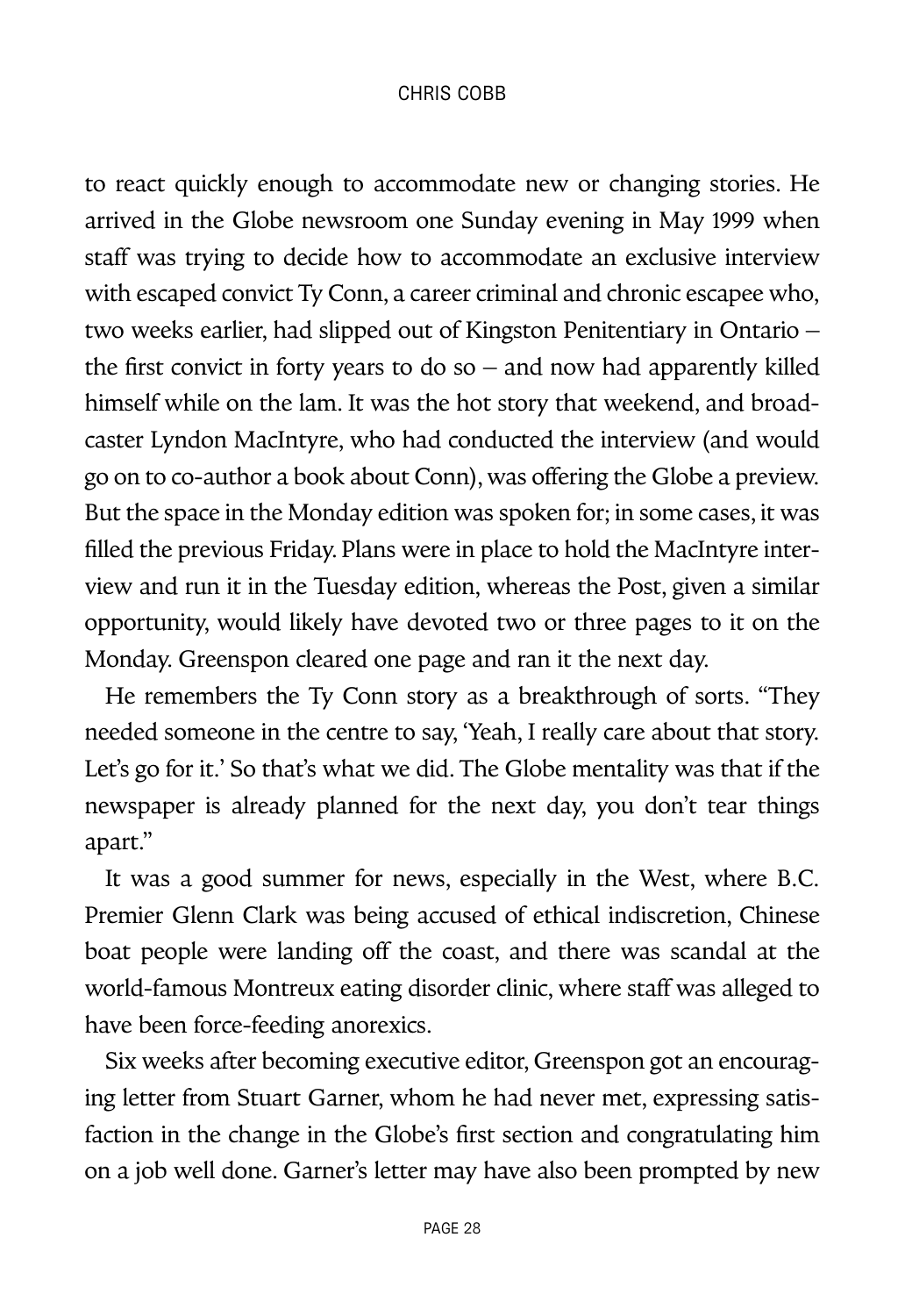research which showed that Globe circulation was doing better and readers were more positive about the newspaper.

In the meantime, Phillip Crawley was busy making changes. "I arrived with a fairly clear idea of what needed to be done and knew I would have to move quickly in some areas. It took a little while to effect all of the changes, but within two weeks of getting here I made sure there was a sports section in the newspaper every day. We didn't have a sports section, just a small space at the back of the paper allocated to sports. I knew that sports was going to become a battleground in terms of reader appreciation, and we had some very good sports journalists, but they didn't have a very good platform. Other things took a little longer. We needed some new leadership across the company and some of it was back office and some of it was in the public eye. So, during the first six or nine months, I made some of the changes, and I suppose the most important one was appointing Richard Addis editor in the summer of 1999."



Richard Addis was not the first choice to succeed William Thorsell as editor-in-chief.

They had tried, within weeks of Crawley taking over at the Globe, to entice Scottish newspaper editor Andrew Jaspan to take the job. Jaspan had been editor of the Scotsman, a newspaper in many ways similar to the Globe, and Lord Roy Thomson's first newspaper in the United Kingdom.

Stuart Garner, head of Thomson operations in Britain, had persuaded Jaspan to take the Scotsman job, but eight months later Jaspan got an enticing offer to edit the Observer, a "quality" British Sunday newspaper,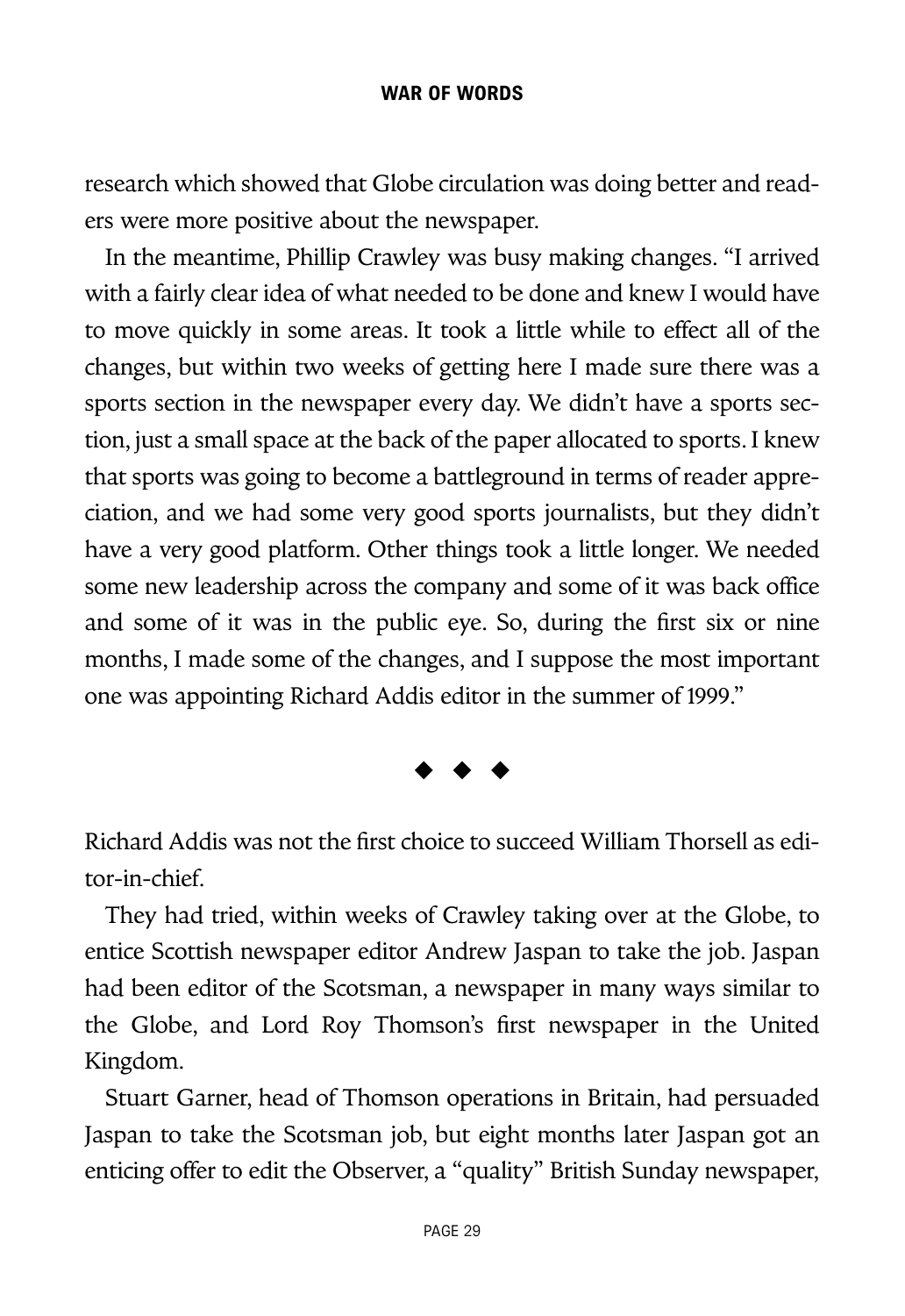and much to Garner's chagrin he accepted. That job, one of the more desirable in British newspapers, lasted barely one year, and after an acrimonious departure Jaspan found himself on the street, so to speak, as publisher of the Big Issue, a magazine for street people. In a story typical of the ups and downs of a British newspaper editor, Jaspan was then asked to develop and launch a new Scottish Sunday newspaper, a \$30 million project he was in the midst of when Phillip Crawley called him in December 1998 to ask him to become editor of the Globe and Mail. Apparently at the suggestion of Garner, Crawley offered the fluent French-speaking Jaspan a lucrative three-year contract, with handsome bonuses, along with the clear message that the war with new National Post was not one the Thomson family intended to lose.

They sent copies of the Post to Scotland for their chosen editor to peruse. Jaspan, who had visited the Globe and Mail three times and had come to know and like William Thorsell, insisted that any new arrangement would have to accommodate the current editor-in-chief. Crawley and Jaspan worked out those details, and despite some mild reservations about the optics of being a British editor running Canada's national newspaper, Jaspan was sorely tempted. He had a written contract, but with the launch of his own Sunday Herald only weeks away, he turned Crawley down.

Undaunted, Crawley and Garner invited Jaspan to stay with his Scottish project for a couple of months and then come to Canada. He again refused, offered Crawley a few alternative names, and left the Thomson executives to search elsewhere – a search that would eventually lead them to Richard Addis.

Conventional wisdom, not always the most accurate barometer of things to come in the newspaper business, was that Garner and Crawley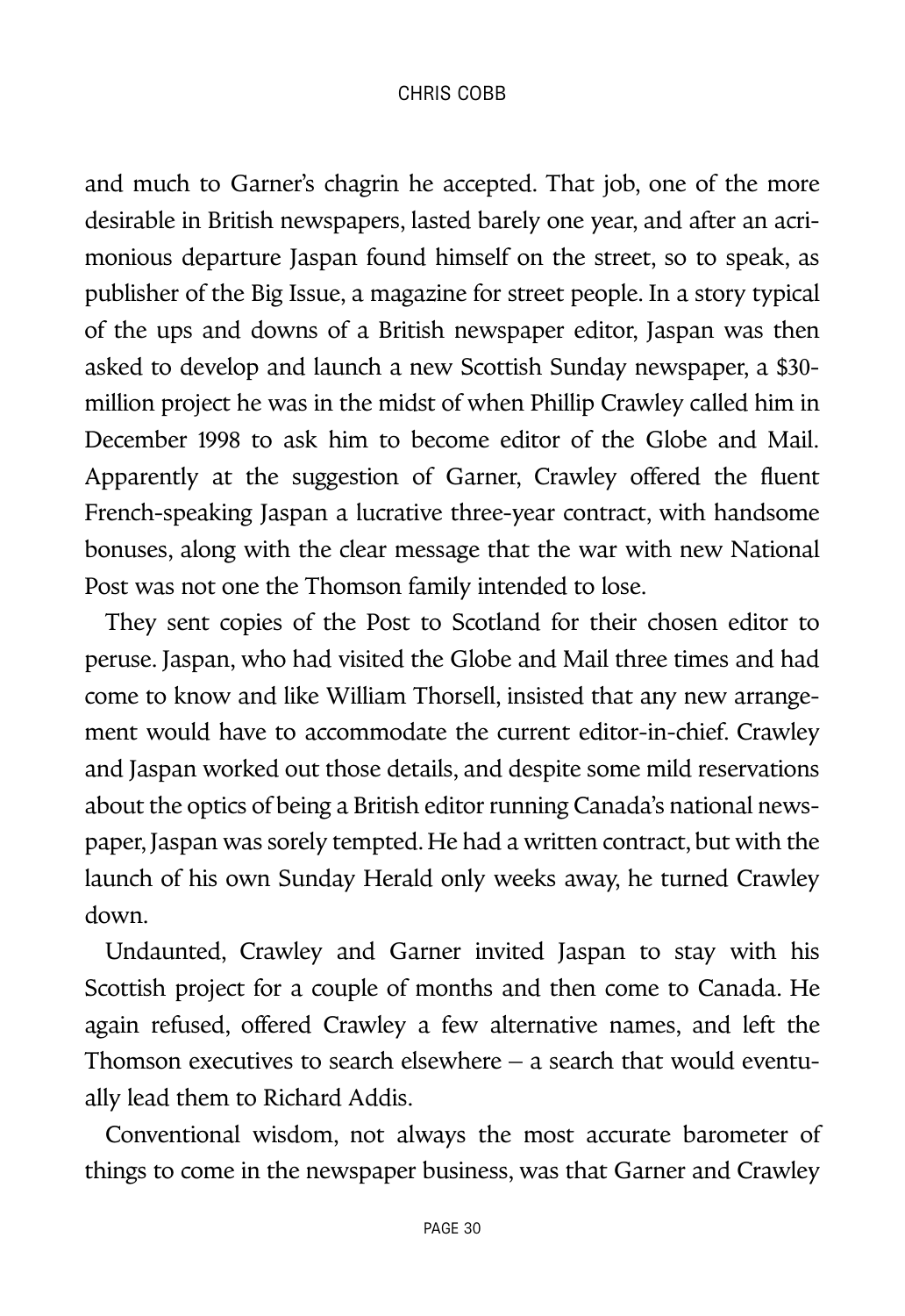were searching for a deputy for Thorsell, not a replacement. The theory had some credence, because Thorsell was to be part of the final interviewing team along with Garner and Crawley.

But former Thomson executive Jim Jennings, who had helped guide the newspaper through its colour conversion and redesign, was not surprised that the demise of editor-in-chief William Thorsell was at hand. "William wanted the paper to go one way, and he and the publisher apparently disagreed, because he was there and then he was gone. William was an imperial editor who would grace the newsroom with his presence but really didn't run the newsroom."

Jennings recalls a discussion about rearranging the design of the Globe newsroom to have a central news desk that would allow people easier access to one another, including improved contact with the Report on Business department, a floor above the main newsroom. Jennings got the distinct impression that Thorsell was more interested in the look of the staircase than any practical improvements the new set-up might provide, and began to imagine an elaborate Broadway musical set.

"William, I have this vision of you descending the staircase in a long white robe surrounded with smoke from smoke machines," said Jennings.

"Mmmmm," mused Thorsell, "that's a thought."

Crawley had, indeed, decided that the Globe needed a different kind of editor-in-chief. Whatever else Crawley felt about Thorsell, he considered ten years editing the same daily newspaper too long. "It is an extremely demanding job, both physically and mentally, and you have a very high burnout rate.We needed a hands-on editor who would take charge of the day-to-day running of the paper, and William was more detached. It was very important to have someone from outside the Globe, because anyone from inside would carry too much baggage. The newspaper needed an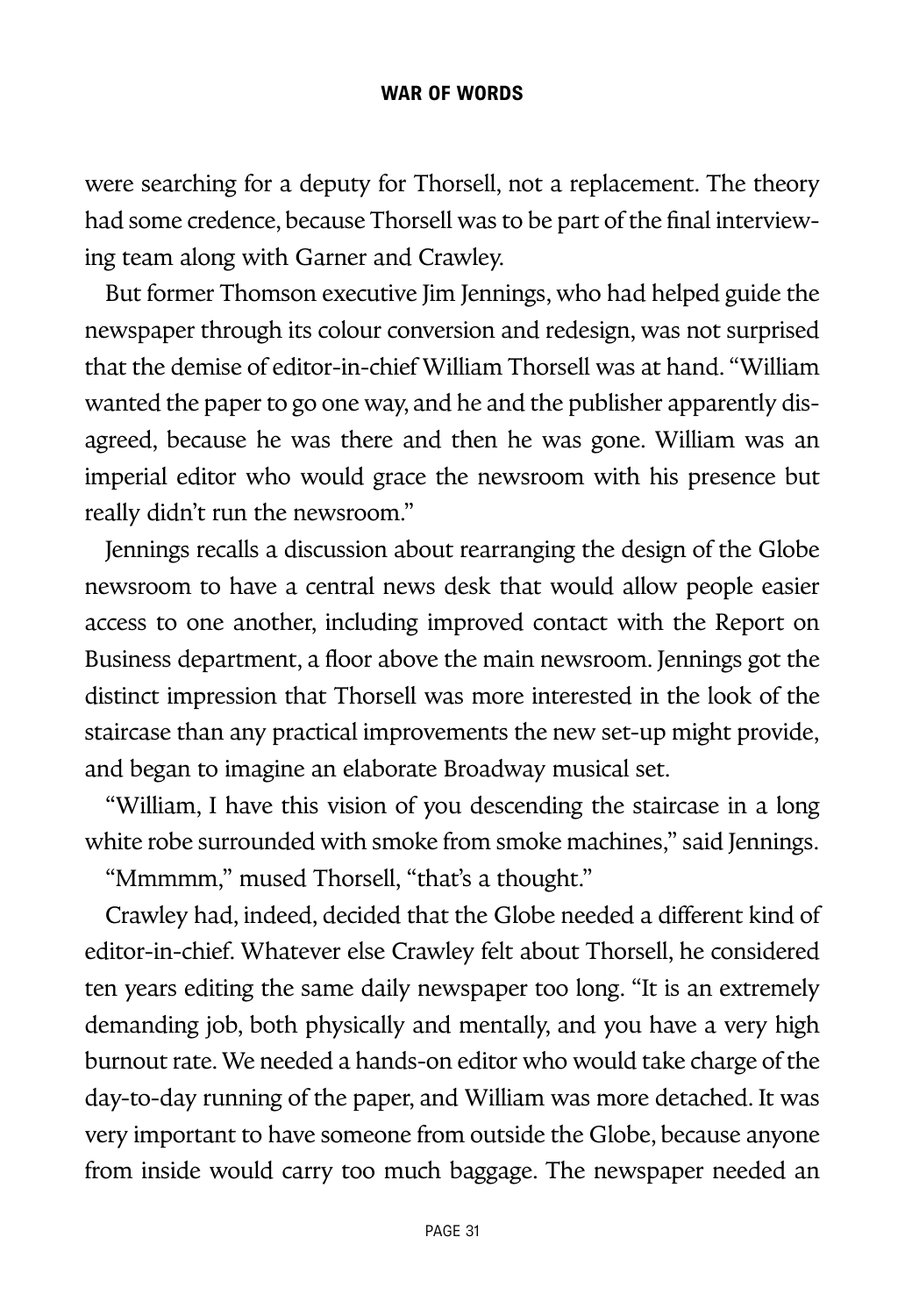outsider's eye to see what needed to be done, to drive change – to change the internal culture."

Associate editor Sarah Murdoch saw the relationship between Thorsell and Crawley start well and slowly deteriorate as the imported executive grew less and less enamoured with his editor-in-chief's serious-minded, somewhat eccentric view of what the Globe and Mail should be. "Crawley found the Globe boring and wanted to make it more sexy and entertaining. I was a big supporter of William's, but he would come into my office saying he wanted a five-part series on productivity or something, and I would talk him down to three parts, but Crawley wanted no parts at all. William loves events like the Giller dinner, and enjoys flitting around Toronto. Crawley is a smart, working-class Brit and hates the poncey, elitist thing that makes life worth living for William. So it was quite obvious that William and Crawley were on different planets and the relationship wasn't going to work. It was plain to all of us that our time on the masthead was limited."

Thorsell said he wanted to hand over the news side of his job by New Year's Day 2000, and, while there might have been confusion over titles, he took part in the recruiting process knowing that the person being hired would take control of the news pages of the Globe. It was, he said, all in the cards when he flew to London, met with the headhunters, and then eventually with Addis.

Thorsell hints that he didn't really have the stomach or experience for the different style of journalism he knew Crawley wanted to bring to the Globe – a match for the British sensibility that was driving the National Post. Thorsell and his managers had a running joke about the amount of female cleavage and space devoted to furry animals on the Post's front page, but the reality was that the Globe would be heading at least par-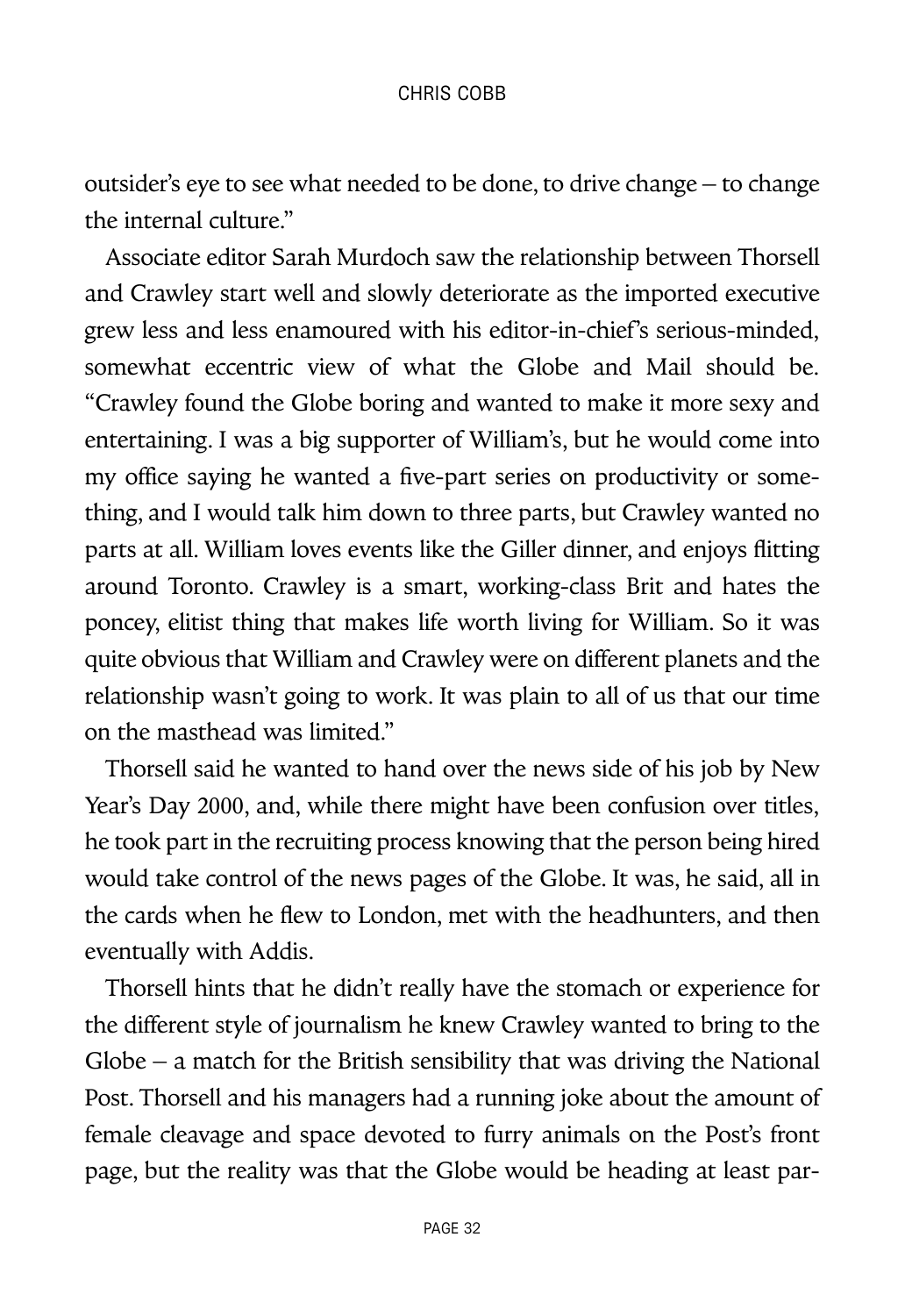tially in the same direction and he didn't like it. "It's not really my nature and my sensibility and I'm not going to be very good at producing that. I'm just not that kind of person, and if I went out there and tried to pretend, I'm sure I would have embarrassed myself."

#### ◆ ◆ ◆

The decision to hunt for a new editor in the United Kingdom was a clear admission by Garner and Crawley that they were deeply worried about the journalistic and financial damage the National Post was inflicting.

Richard Addis had been editor of the high-profile Express tabloid, but like most Fleet Street editors he hadn't lasted long in the position and was soon labouring as a section head at the Daily Mail, a job that bored him and was made extra discomforting because his boss, in better times, used to work for him. The knowledge that Fleet Street editors often met in similar circumstances on the great elevator ride of ambition did little to soften the indignity.

The headhunters' call came out of the blue for the ambitious Addis, an upper-class Cambridge graduate and a divorced, devoted father of three young children. He was cool at first, and rejected the first approach, but chronic boredom, and exotic imaginings of the Great White North, gradually warmed him to the idea. Two months later, he got another call from the headhunters, who wanted to tell him more about the Globe and Mail and explain how important it was.

Aside from his initial comical ignorance of Canada, Addis was from such an alien personal and professional culture that, in pre-Post times, he would have escaped the headhunters' radar altogether. He was the antithesis of a "Globe person," and while "Globe people" were never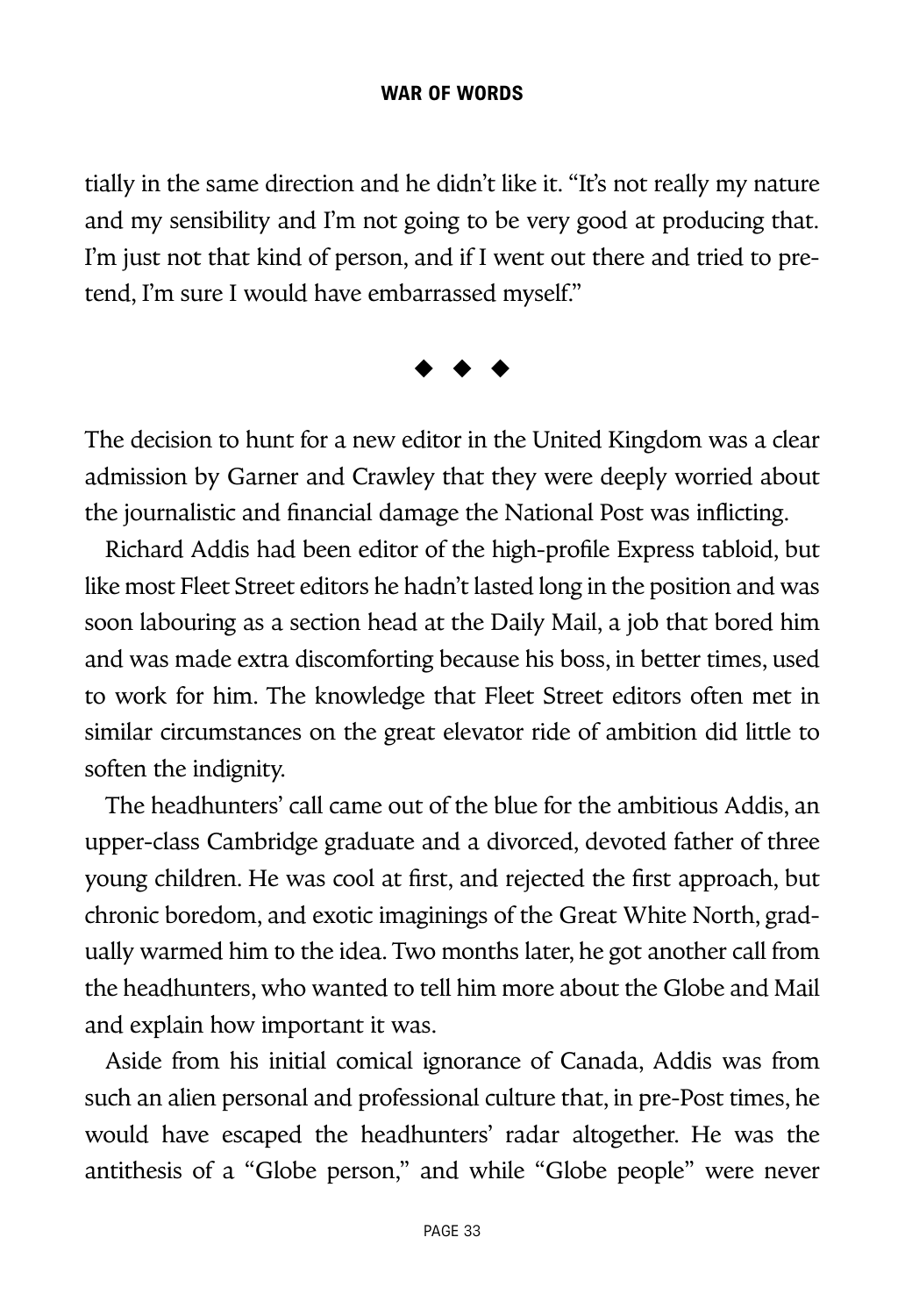above knifing each other in the back when the opportunity arose, they would at least be polite enough to tend each other's wounds. Addis was content to step over the bodies until the human resources personnel dragged them away.

The Globe's new man had been a prominent Fleet Street editor – a misnomer really, because Fleet Street, once the centre of British daily newspaper journalism, has long since ceased to be so. After the once-powerful unions were crushed and new technology took a grip, newspapers moved their London operations to other parts of the city. But the words Fleet Street still serve as recognizable shorthand for the merciless world of British tabloid and broadsheet daily newspapers – a brutal world where the average tenure of a tabloid editor is around three years.

Addis had held a variety of journalism jobs, the first of which was editor of a magazine called Homes and Jobs, which was run, Addis later discovered, as a front for a petty criminal organization by two men who had served time in prison for assault.

He went on to write a regular column for Marketing Week, a respectable publication that provided him a luxurious life of irresponsibility and long lunches. "I got invited to everything in the advertising business – lunches in Nice, parties in Rome. Quite often I would get up in the morning and meet some tycoon for lunch and have a very good lunch from 12:30 to 4:30 and go back home. My job was to keep in touch with these people, to mock, tease, and interview them, so I lived on caviar and champagne for two years."

He moved to Rome to learn Italian and worked for two years as sports editor for a small expatriates' newspaper called the Rome Daily American, even though he knew absolutely nothing about American sport. But his real Fleet Street baptism came as a freelance reporter for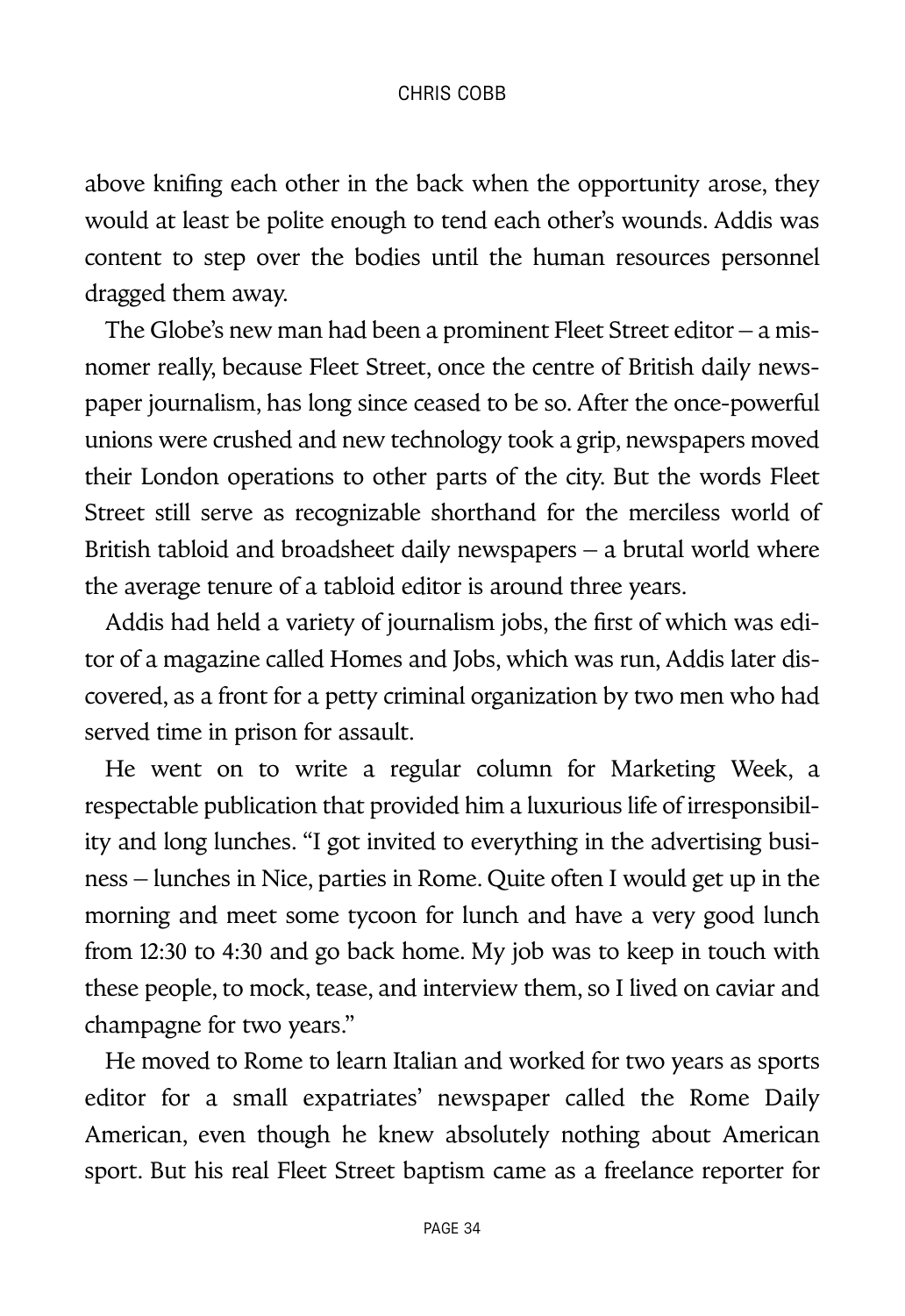Britain's Daily Mail when he was sent with a battle-hardened photographer to stake out Sarah Keays, the pregnant mistress of one of Margaret Thatcher's favourite cabinet ministers, Cecil Parkinson, whose contemptuous attitude toward his parental responsibility had earned him the wrath of Fleet Street and the loathing of almost everyone except, apparently, his boss. Addis shudders at the memory of the Keays stakeout:

The photographer was a vile barbarian I had never met before, but he taught me how to do a stakeout. Under cover of darkness we invaded the garden of this house, found a little chicken house, got inside, and prised open the wall so there was a little crack we could see through. We stayed in there all night long. I had a new suit that I had bought for my first day at work and it was freezing cold. We sat there for three days, going to the pub occasionally to eat and get warm, and then, shortly after the photographer had left for another job, Sarah came out of the door, and I called the office as instructed and they said, "You have to follow her now." She got into a Lagonda or Maserati or something and I had a Citroën and couldn't keep up with her. I got back to work and was fired. The penalty for failure on Fleet Street is death.

Addis was eventually forgiven and gradually climbed the Fleet Street ladder. He had been executive editor at the Daily Mail for a couple of years when, as he tells it, he was at a dinner party in London seated next to a beautiful and charming Iranian woman who claimed to know Lord David Stevens, chairman of the Daily and Sunday Express.

"He's looking for a new editor," she said. "Do you know anyone who might be a candidate?"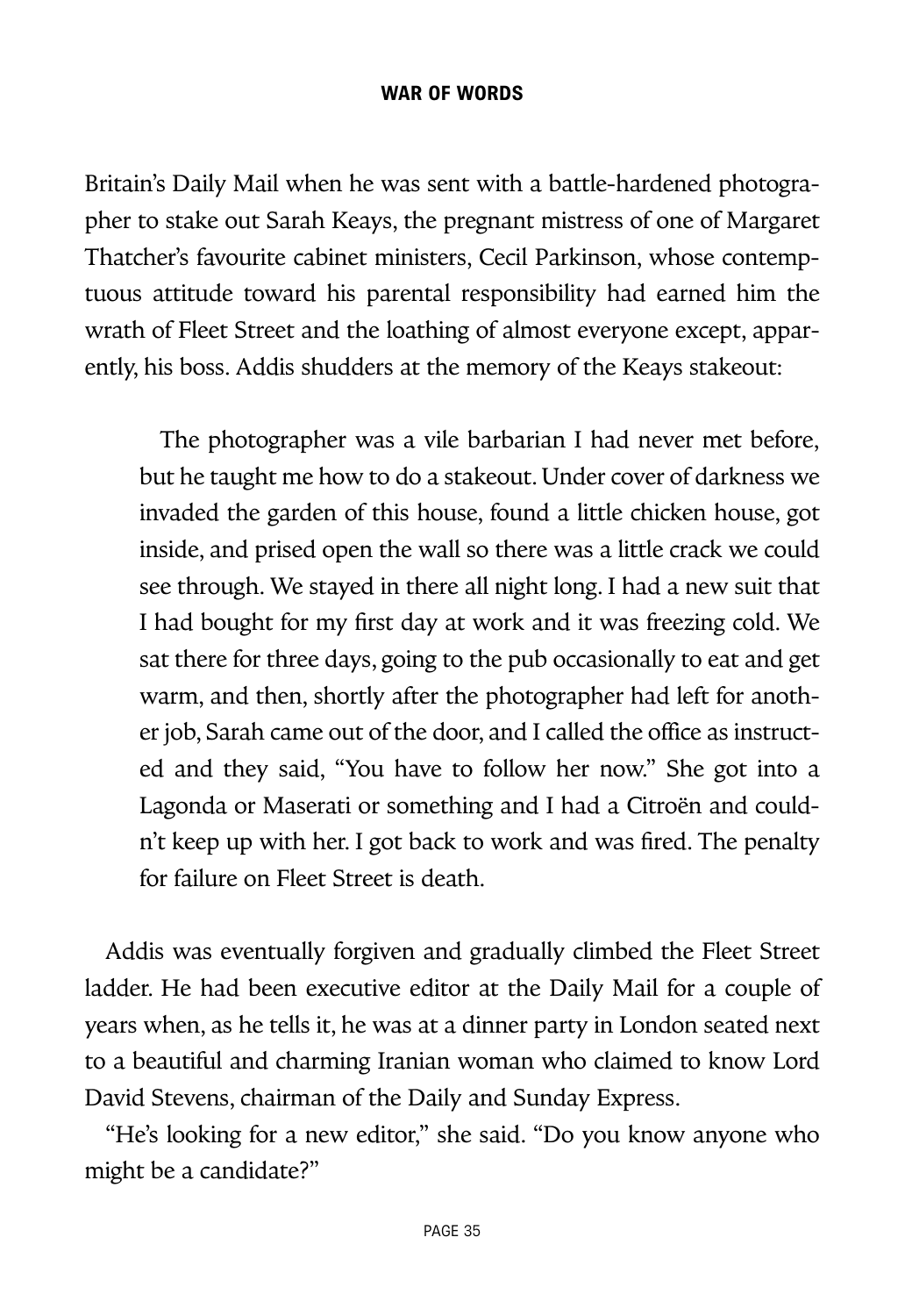#### **YEAR ZERO**

"I would be a good candidate," replied Addis, without hesitation or expectation.

Lord Stevens, who doubtless hadn't yet told the incumbent editor he was being ousted, phoned Addis the next day and invited him to the first of a series of secret interviews at luxury hotels and houses in London's Mayfair district during which the ambitious thirty-nine-year-old met members of the Express board of directors.

Three weeks later, Stevens offered Addis the job and a crack at instant celebrity with a salary of  $£200,000, £50,000$  in bonuses, and limitless expenses, countless parties, and fine dining at only the very best restaurants. Addis also got a chauffeur-driven bullet-proof green Jaguar.

He loved the life and lived it to the full, partly because he knew it wouldn't last too long. It was the existence, he says, of a firefly – glorious for a while but destined for an early end:

You are expected to act in a very autocratic way. You have armies of secretaries and can order the chauffeur to get you a toothpick if you want one – not that I did that sort of thing. I had a drinks cabinet and champagne in the fridge and my feet on the desk. There is a degree of theatricality about being an editor in England. You have to wear really nice suits and have the occasional dramatic scene in the office, like ripping up the front page or standing on a desk in the newsroom and exhorting your troops to fight harder, or hurling a typewriter though the window. It all goes with the job. You get to meet anyone you want – prime ministers will see you about once a month, the Queen will see you from time to time, and I lunched occasionally with Princess Diana. Celebrities and pop stars will see you, if you want to see them, and you get at least ten lunch invita-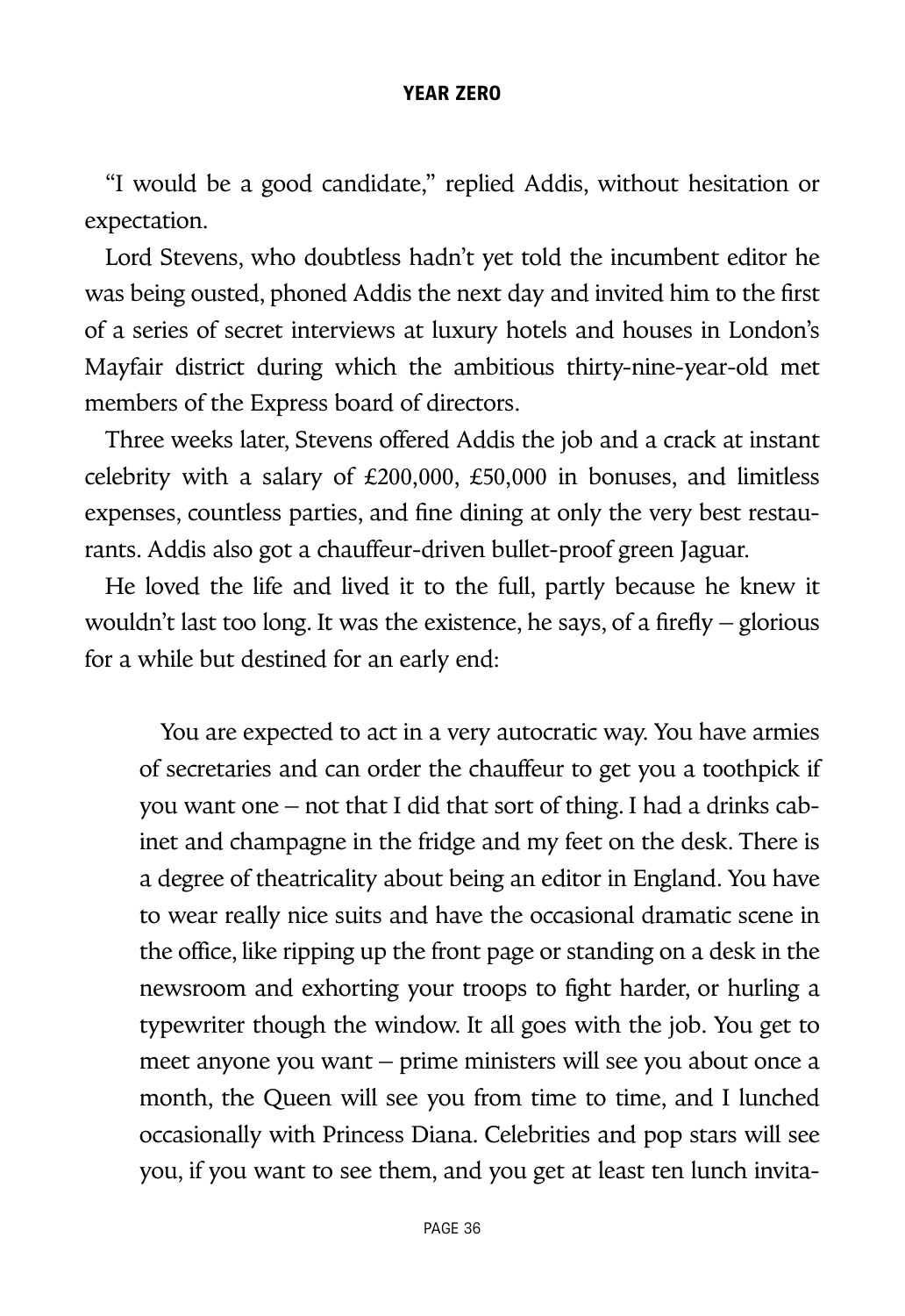tions a day. It's very glamorous, very thrilling, and if you're thirtynine and ambitious it's like heaven.

The longevity of a Fleet Street editor depends on two things: circulation, and the ability to stay on the good side of the right people. The job is long on both hours and intrigue, as Addis discovered:

Twelve hours is a short work day, and it's very cutthroat, because everyone is out to get you one way or another. You have to be tough, resilient, charming, and cunning just to survive. Everyone around you wants your job, because it's such a good job, and they will find any way they can to manoeuvre into position to get it. The rival newspapers are always trying to hire your best people or ruin your best projects and leak personal stuff about you to Private Eye or one of the rival gossip columns to damage your character. If you're at a party doing or saying something foolish, it will definitely be in the gossip columns, because the point is to get it on the daily clippings file produced for your proprietor. He won't read the column itself, but he'll have the item provided on this daily file of clippings, and he'll see something like "Richard Addis was seen at the National Gallery last night. He went up to the Cabinet Secretary for Culture and called him by the wrong name." In our weekly meeting with the proprietor, he would say, "I hear you couldn't remember the culture secretary's name." You could say, "That's absolute rubbish, I got it right." And he would say, "Well, that's not what I read in the Mirror." You have to accept the job for what it is and enjoy it, and I enjoyed it a lot.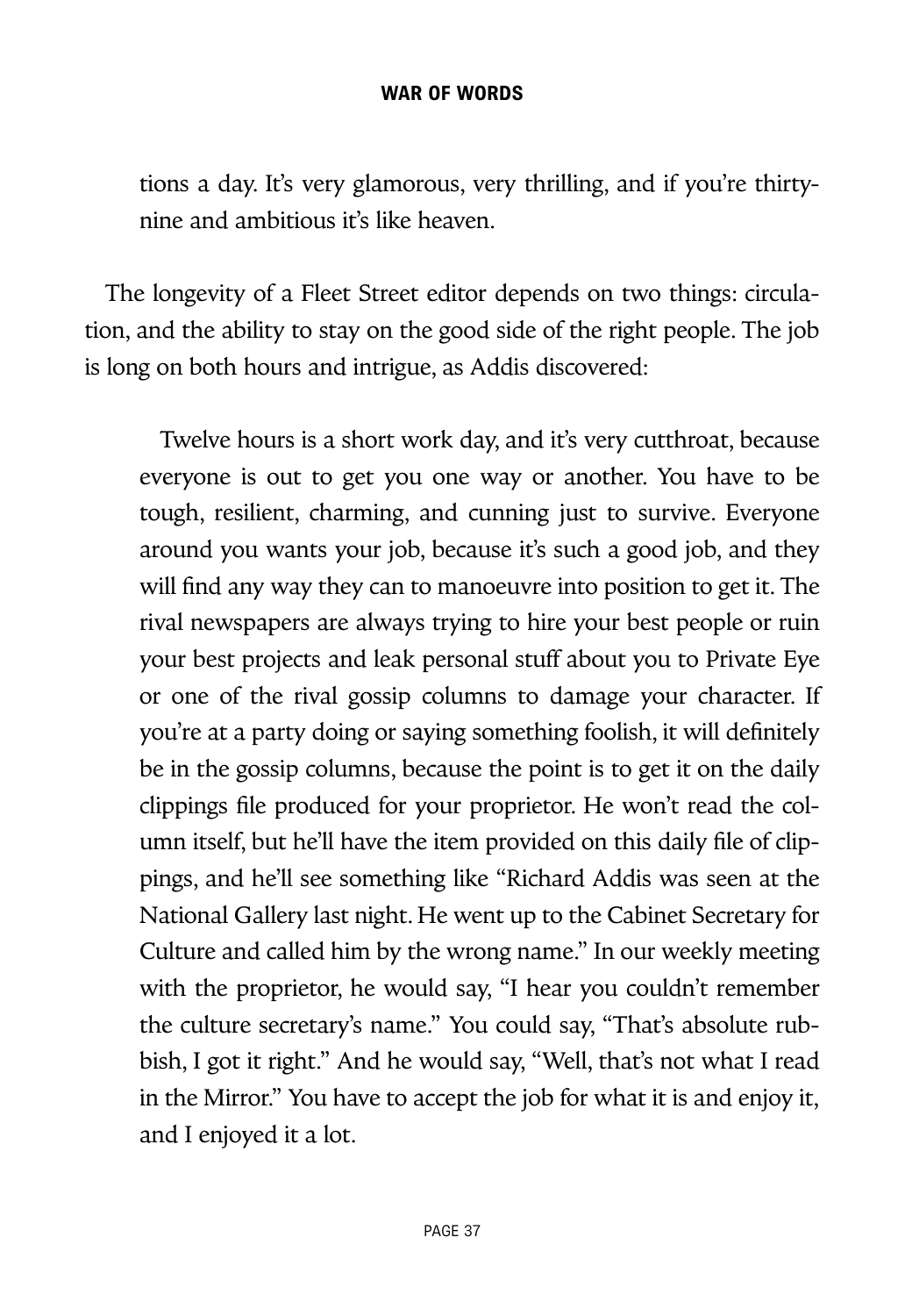Addis increased his power at the Daily Express in the fall of 1996 when new owner Lord Clive Hollick decided to merge the daily title with the Sunday edition, which, in the British tradition, had operated as a separate entity. Hollick told his two editors to prepare presentations detailing their plans for the merged Express. In gladiatorial tradition, the winner would get the big job and the loser would get nothing. Addis won, and as editor of two newspapers with a combined circulation of more than two million copies, he became one of the most powerful editors in the country.

He became notorious for what came next: the laying off, in one day, of eighty newsroom staff, all of whom were angry. Several of them grew loud and threatening before being led away by human resources people to get their severance packages.

A month later, Addis was in the London restaurant Caprice. "A really vile blonde journalist from the Daily Mail, who I'd never got on with, came over and said, 'Oh, Richard, it must have been so awful having to fire all those people!' Because I disliked her so much, I said, with heavy sarcasm, 'It was just like cleaning out an old sock drawer.' The quote, of course, went straight to Private Eye, as it would have gone into Frank magazine. It lived on as a horrible thing to say, but I was just trying to undermine her unctuous sentimentality, which annoyed me. If I had been a really clever person I wouldn't have said it, but there we are."

Addis learned of his own execution at the Express in April 1998 when he read a story in the Times reporting that Rosie Boycott would be his successor. (She was fired in January 2001.) He called Lord Hollick, his boss.

"I just read that I've been fired," said Addis.

"I can't talk now," said Hollick, essentially confirming the news. "Come and see me at eleven."

Addis got the two year's severance he had negotiated into his contract,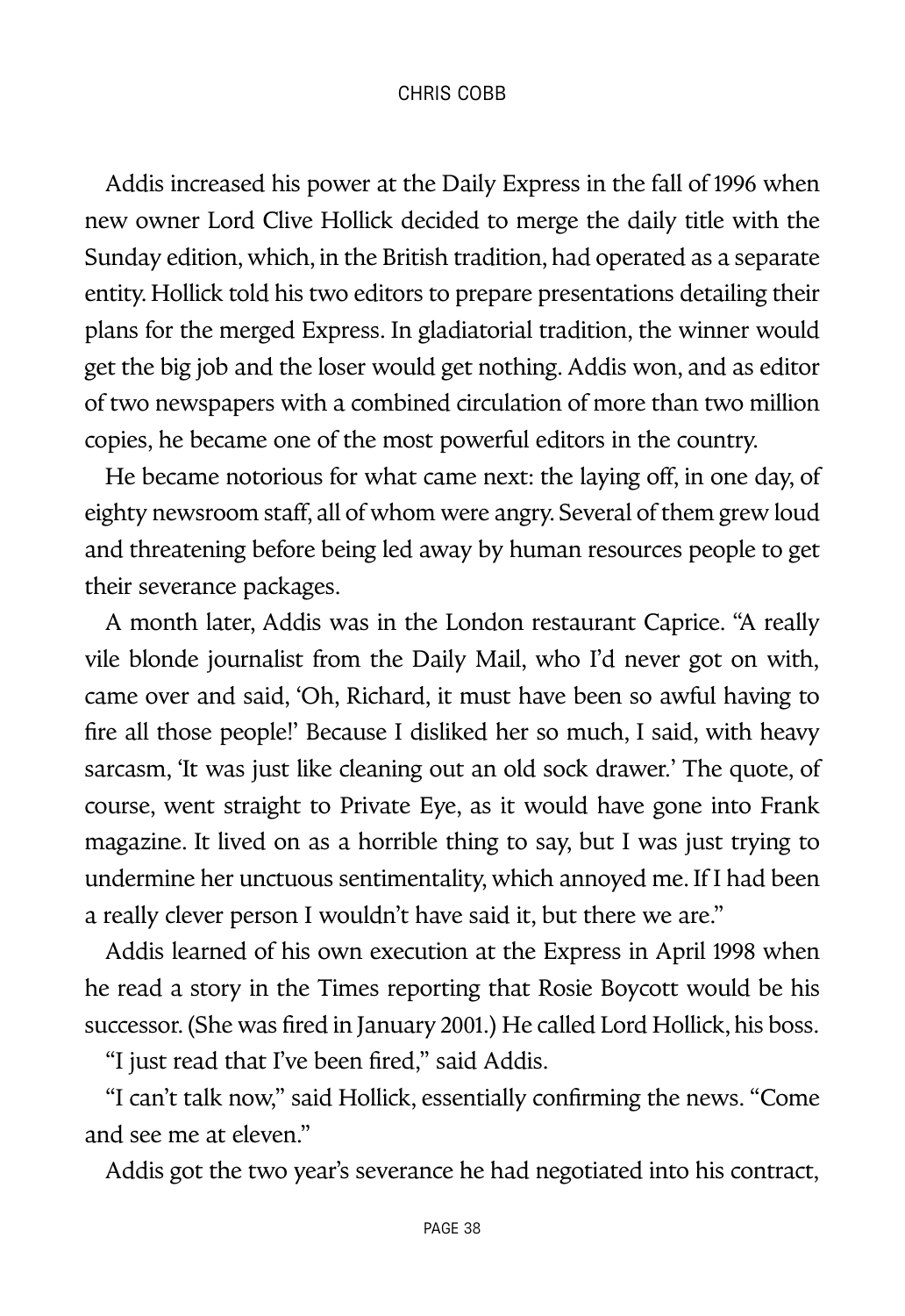packed the contents of his office and left the same day, to the noise of the traditional "Banging Out" by reporters and editors knocking heavy objects on their desks. Banging out is an ancient ceremony, a throwback to the days when compositors in newspaper print shops used lead, which they would bang in unison when a fellow union member retired.

"There was this loud crashing noise as I walked out of the newsroom, because everyone knew what was happening. It was quite moving. So I got banged out, had a party in a nasty big pub across from the Express. It was a very Fleet Street party, with lots of tears and hugging and stupid emotional speeches. That evening, I went to a book launch and met Margaret Thatcher, and she said, 'Bad luck.' I went home and didn't have a job."

Addis lived off his severance for nine months before taking a job back at the Daily Mail, where he launched a new arts section and ran it unhappily while he wondered when, and if, another editor's job would come his way.

The Globe and Mail's headhunters put an end to his wondering.



Garner, in transit, met Addis at a hotel near Heathrow Airport, and Crawley interviewed him three times, with and without Thorsell. Addis flew twice to Toronto and met Thomson family scion David Thomson and, in an unofficial side meeting, chatted by his hotel pool with Kenneth Whyte, whose phone call shortly before had been "a total surprise."

During negotiations for the Globe job, Addis had visited Conrad Black at his mansion in Kensington to ask his opinion. Black had phoned Addis, a former employee at the Telegraph, to offer his condolences after the edi-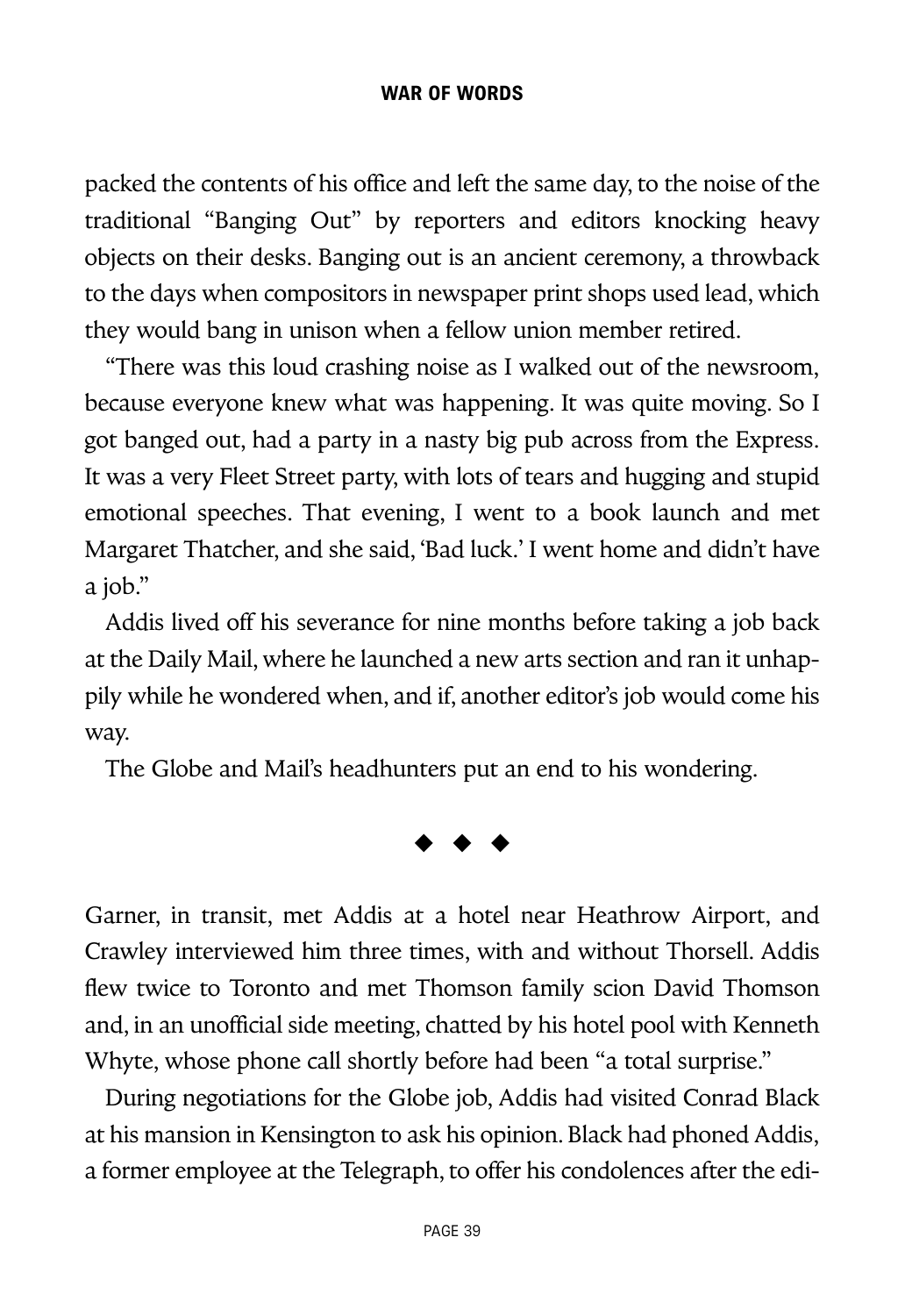tor was fired from the Express. Addis recalls,

We met at his house in a very Conradian room about 300 metres long, lined with Napoleonic history and heavy Sun King–like furniture. There was me, feeling about three inches tall, sitting in a vast chair at one end of the room and Conrad, about nine foot tall, entering through the far door and walking slowly toward me. I told him that I was getting really interested in the Globe, and was it a good job. Obviously, I knew he owned the chief rival, but I wanted to know how honest he would be. If he had recommended against it and said it would be a downward step in your career I wouldn't necessarily have believed him, but I would have been interested in hearing it. But he said the opposite: he said it was a very good job and a great thing for me to do. He likes journalists and, like a good warrior, will come and help when you're wounded on the battlefield.

They chatted for half an hour, and Black briefed him a little on Canadian history, focusing on one of his favourite subjects, the late Quebec premier Maurice Duplessis.

In a jocular aside, Addis suggested that the newspaper war in Canada was about to get hotter and more expensive.

"Are you warning me?" asked Black.

"Yes," smiled Addis, "I think I am, because if I do get this job, it will cost you a lot of money."

Black wished him luck and Addis left to consider his options.

When Whyte visited Addis at his hotel in Toronto, the Englishman decided it was an effort on Black's part to scupper the Globe's efforts to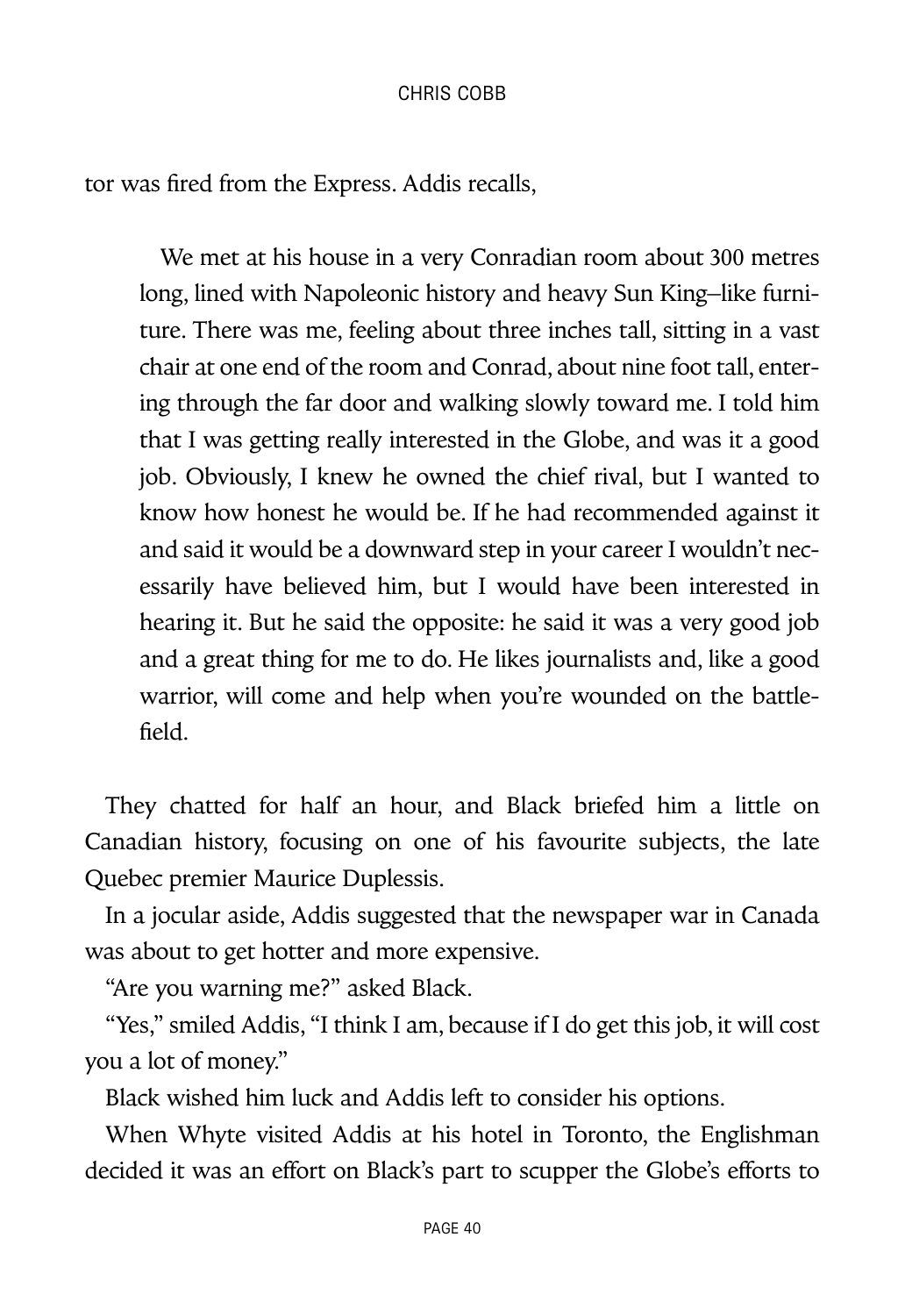hire him. "I think I was in Toronto for just one night, and there was a window of an hour or so. Ken basically offered me the job of their comment editor and had been instructed by Conrad to try to head off the appointment. It was nice to meet him and I was very polite, but it was a pointless offer."

Addis says he was never clear how Whyte knew he was in Toronto, let alone where to find him. "But I think everyone in Toronto knew I was there."

Kenneth Whyte's recollections are different. The impetus for the meeting, he says, came from Addis, not the other way around. Crawley and Garner were genuinely searching for a deputy for Thorsell, and Addis was dissatisfied with that scenario and had contacted Black to sound him out on job opportunities at the Post.

According to Whyte, "Conrad said, 'Go talk to Ken Whyte.'"

Addis and I met for about an hour by the pool at his hotel. He had come with his girlfriend and they were taking it easy. He was very interested in what we were doing and had already sized up the Globe. The way he viewed London was like this: there were nine or ten senior editing jobs and about fourteen or fifteen people capable of holding them, and it was a game of musical chairs. You had to keep yourself in play until your turn came up again, and if you had to spend some time in the colonies while you were waiting, so be it. He was very frank about what he was trying to do with Thomson. They were offering him a number-two job, but he wanted it to be the number-one job or have it lead to a number-one job. He told me he was going to tell them he was interested, but only in the number-one job. And it worked. I think Thomson wanted to treat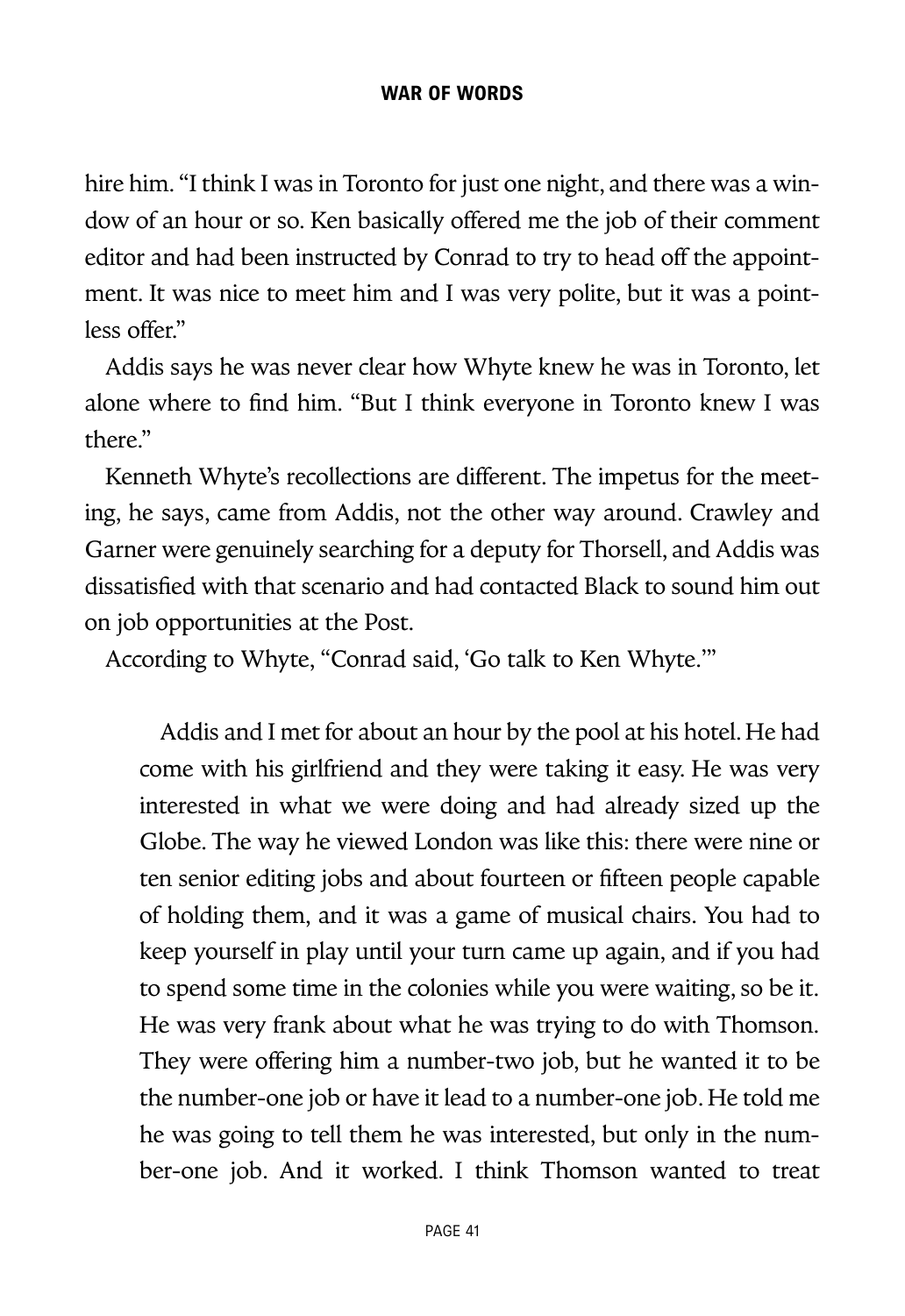William well, but the only way they could get Addis was to make him the number one. He was looking probably to play one side off against the other and wanted to explore his options.

Whyte sensed that if he had offered the job as deputy editor – the job already filled by the other Englishman, Martin Newland – Addis might have taken it. "If I am Richard Addis doing calculations and my goal is to get back to London as a number one,you're far better able to do that from Hollinger than you are from Thomson, because Conrad owns two number-one titles in the Daily and Sunday Telegraph plus the Spectator."

Addis concedes that the original plan might have been the plan to hire a deputy to Thorsell:

I successfully turned it around during the interviews with [British headhunter] Spencer Stuart and made it clear that I was not interested in any job in which I was not going to be the editor in the British sense. Which means editor of everything. I wasn't that interested in the job in the first place and certainly would not have become interested had it been anything less than editor. I think that Spencer Stuart told Thomson that they would not find anyone good unless they made them editor. So throughout all the interviews it was understood that if I got the job I would be the editor. There was this thing called the Editorial Board, which we don't have in England. We have leader writers who report to the editor and do whatever they are told. They told me there would be a chairman of the editorial board who would report to me, and that would be William Thorsell. That was fine. As long as he reported to me, I could live with that.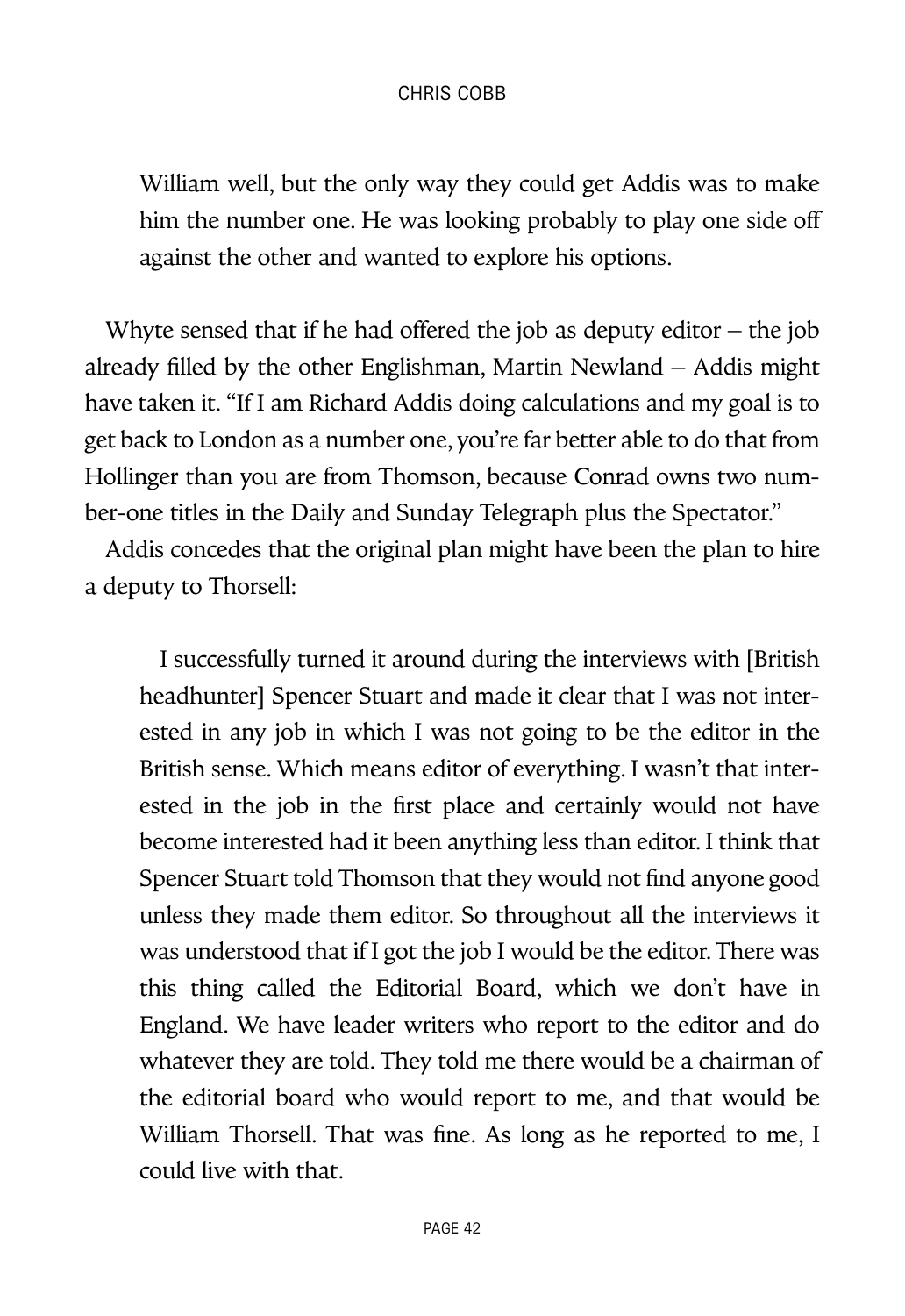After a week's negotiation, conducted through his Toronto lawyer, Addis eventually got a contract that spelled out clearly that he would be in charge of everything on the editorial side of the Globe and Crawley would take care of business. "I had to have it spelled out in British terms so I knew exactly what being the editor meant. Because I knew I had that power, I was more relaxed about it than I would have been had I had to fight William. I was very gentlemanly toward William in the sense that I didn't interfere with him at all. In the six months he ran the editorial board I never interfered, so we got on quite well."

Garner and Crawley showed Addis a circulation chart and told him it was his job to rid the Canadian newspaper market of the National Post. In turn, they promised to supply him with the money and troops to do the job.

Addis had already given them a detailed plan of how he intended to do the job. "I gave them a dozen areas that needed to be improved: We had to strengthen the Globe, undermine the Post, and lock them into a corner and wait for them to shrivel up and die. The strategy I proposed was to keep the high ground in Canadian journalism, which we already had, though it was dwindling, and then push downward. The way I saw it, we were on the top of the mountain and the Post had a big army coming up the mountain, so what we needed to do was keep the top and drive them back down by occupying some of their territory and broadening the Globe's appeal. They were a U.K.-style newspaper based on tabloid principles, whereas the Globe was a hopelessly slow-witted, cumbersome, boring operation that would be dead in months if it didn't react quickly."

During the course of the hunt, Spencer Stuart had been considering another candidate who had told them that if he got the job, he would bring a young Canadian woman, Chrystia Freeland, to Toronto as his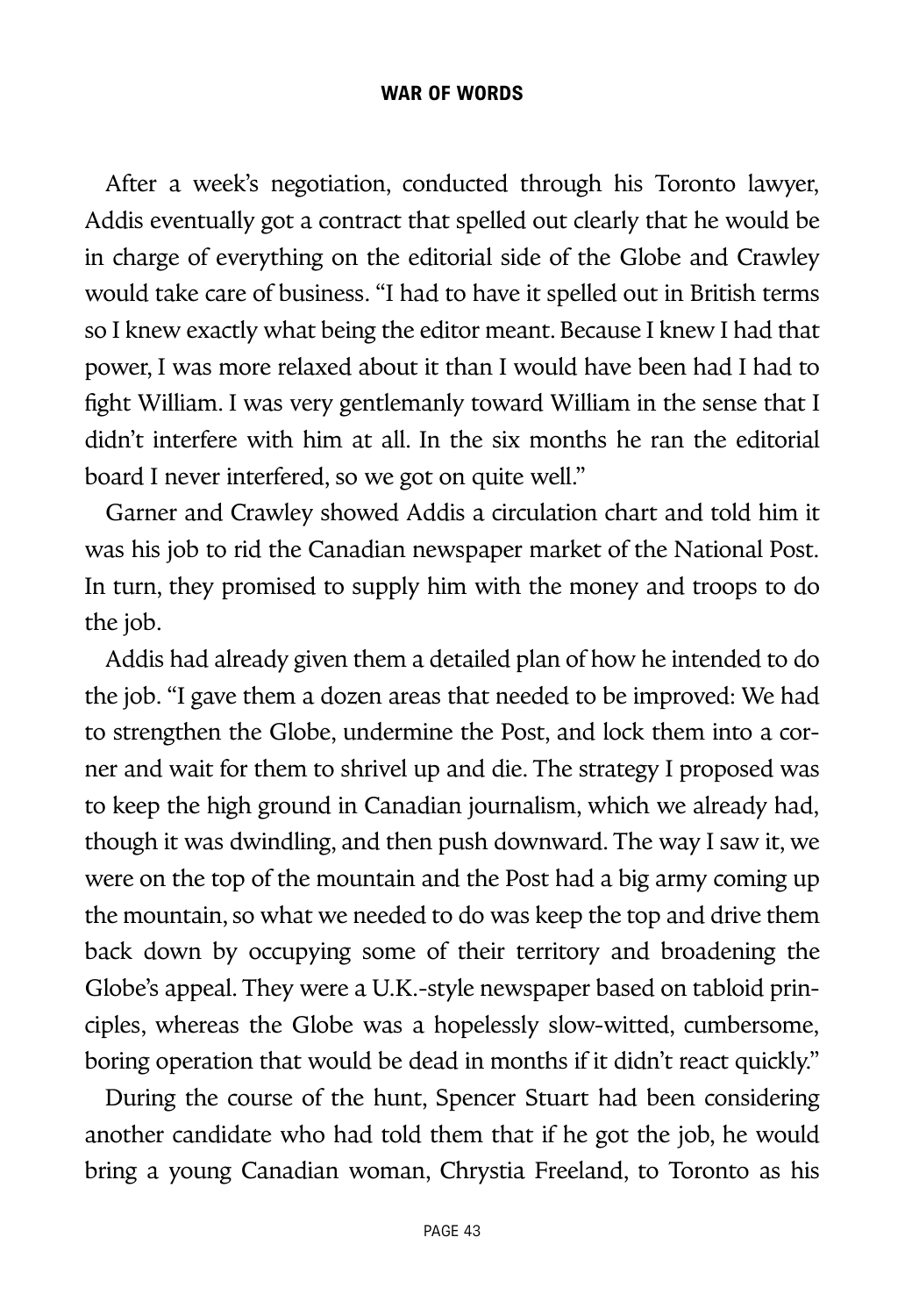deputy. "The headhunters were very clever," says Addis, "and decided not to hire the person who put himself forward, but they did like Chrystia and said, 'Why don't you take her?' I didn't know her, but I liked her, and she had a tremendous drive and that Fleet Street ruthlessness that I liked. I decided very quickly that we could change things more quickly together than I could on my own."

Ed Greenspon was holidaying with his family in Nova Scotia when Crawley phoned to give him the news about Richard Addis, the imported British editor Greenspon had expected. But there was a sting in Crawley's message: Addis would not be Thorsell's number two; he would replace Thorsell, who was being bumped down to become chairman of the editorial board, where he would be in charge of the editorial and opinion pages, the job he had before becoming editor-in-chief. Greenspon, uneasy at the prospect of working directly for an imported editor, told Crawley he disagreed in principle with a foreigner being editor-in-chief of Canada's national newspaper. They agreed to disagree, but Crawley, offering small consolation, did assure him that Addis had signed a three-year contract and would be gone at the end of it.

But for Greenspon, there was worse news to come. He was walking with his family through a fort when his cellphone rang again. It was a colleague from the Globe. "They've hired a deputy editor," he was told.

A call confirming the appointment of thirty-year-old Alberta-born Chrystia Freeland as Addis's deputy came about a half-hour later from Crawley. Greenspon was stunned. Richard Addis, or someone with his professional pedigree, he had sort of expected, but a new deputy, especially one so young and inexperienced, came as total shock. "I wasn't sure that I was totally ready to be editor," says Greenspon. "Richard had a lot of knowledge, and I thought I could work with him and learn things. My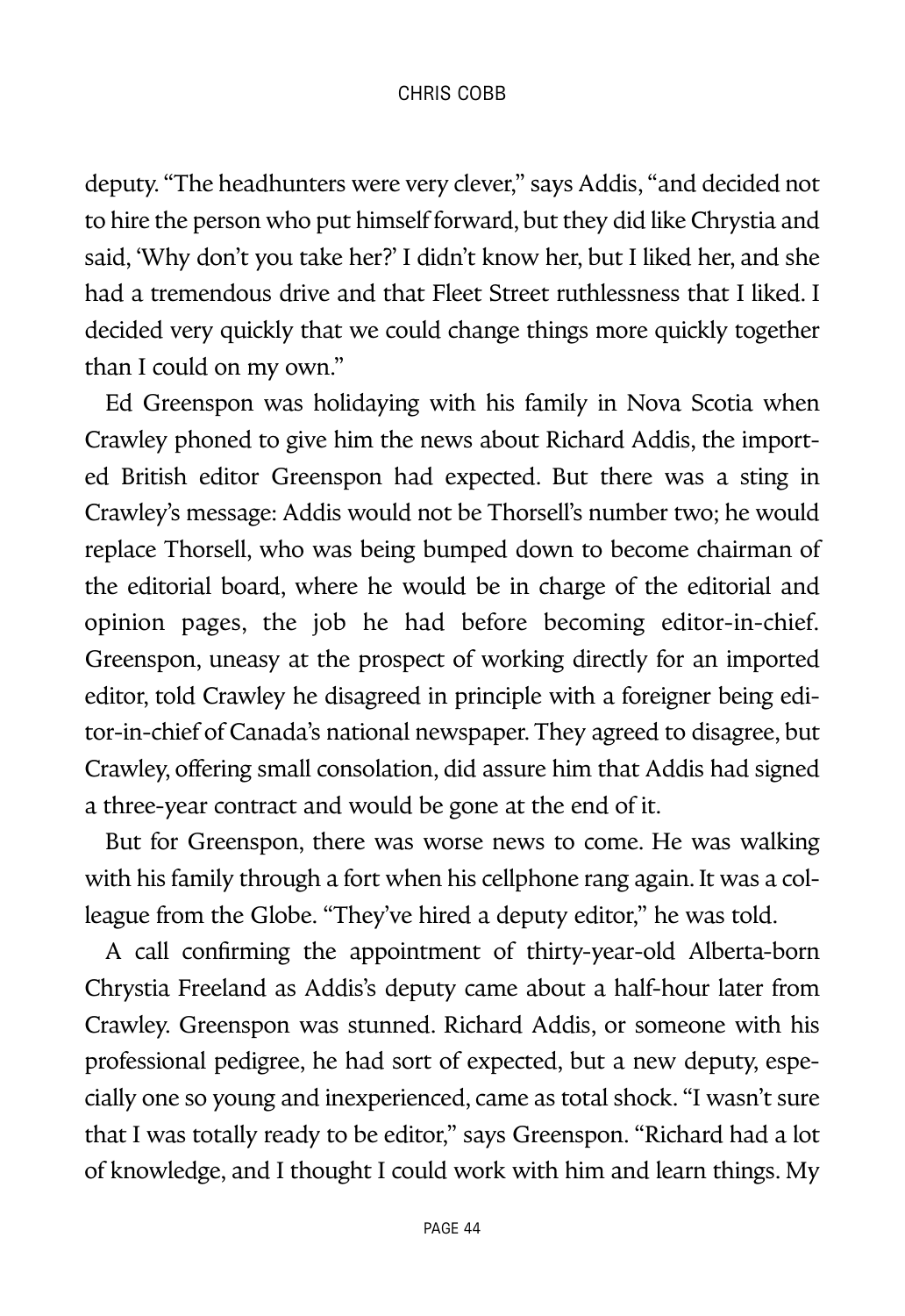unhappiness was with Chrystia rather than Richard – until I started dealing with him."

◆ ◆ ◆

Greenspon, disappointed and angry, felt he had a decision to make.

Ottawa bureau chief Anne McIlroy called to say she would step aside if he wanted to exercise an option in his contract and return to Ottawa. But Greenspon had only been on the job in Toronto for four or five months and feared that leaving so soon would be interpreted as failure, and he did not feel like he had failed.

Greenspon and Addis met for ninety minutes in the Globe boardroom, and Greenspon, figuring that Crawley had told Addis to go gently, agreed to try the new arrangement. But until the new editor and his deputy settled in, Greenspon would continue running the news section alone. "I had a lot of power when Richard arrived, and probably I was reluctant to surrender it, but I didn't see anything wrong with that, because I was working for him not against him. But he was very jealous about having all the power."

Addis came to Canada with prototypes for a new-look Globe and Mail in his suitcase, created for him by London designer David Hillman, who had, fifteen years before, radically overhauled the Guardian. Addis's own redesign plans became a long-running saga, colliding with lots of resistance before appearing in a milder form a year later. In the meantime, he rejigged some sections, shuffled some editors, and, in September 1999, spoke to his highly skeptical troops about his intentions.

While none of them expected Addis to say, "Look, you lot, Garner and Crawley think you need whipping into shape and they've hired me to do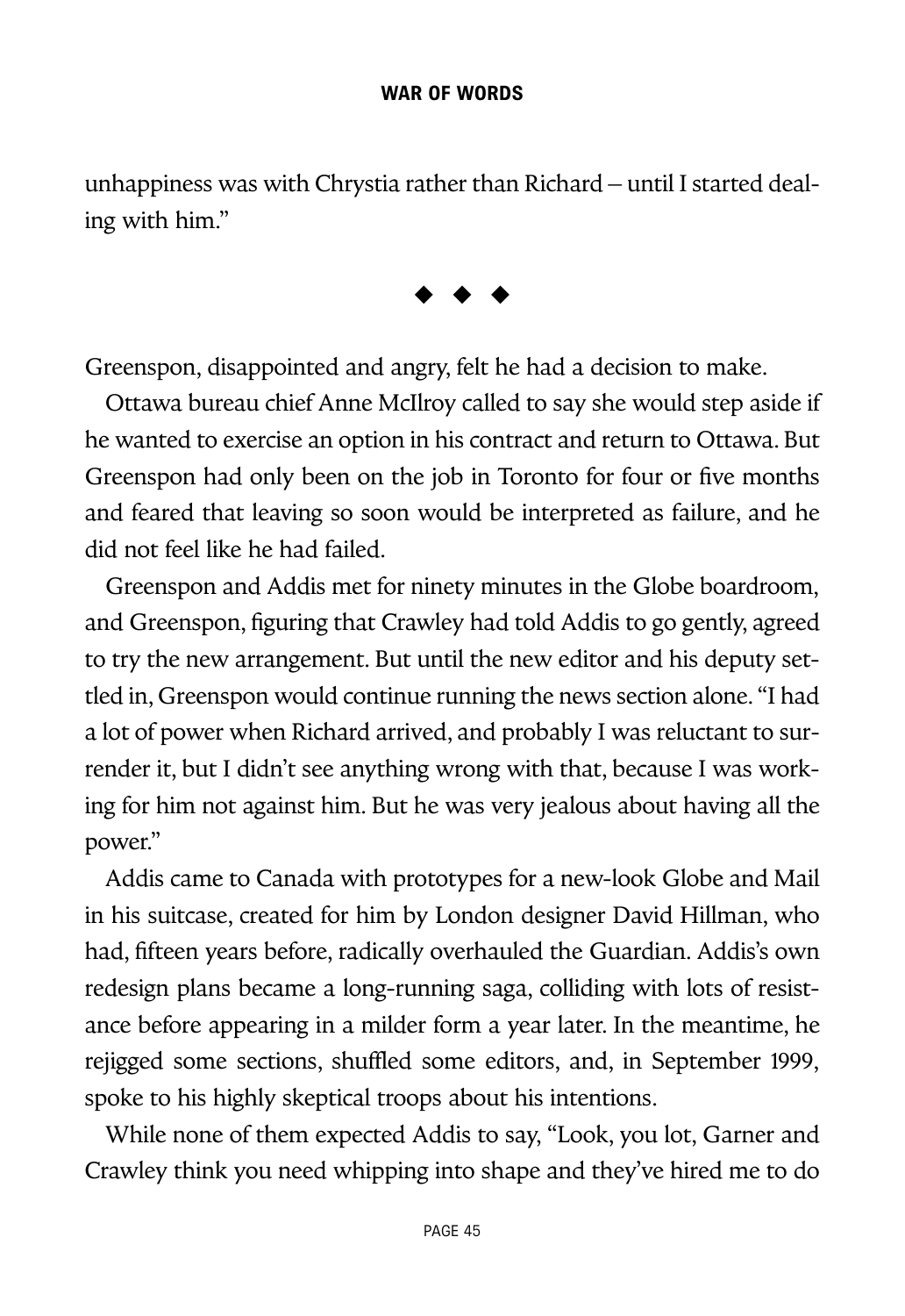it, so let's just get on with it," his was a presentation directly out of the Speeches for New Executives textbook, beginning with some requisite self-effacement: "I hate speaking in public and am very bad at it." And then:

**Empathy for the long-suffering staff:** "You have all had too much change and uncertainty in the last few years. Plans and people have chased each other's tails. I want to stop all that . . ."

**The (sort of) open-door policy:** "People with something important to say are welcome to come in and talk. E-mail is an excellent way of getting a decision . . ." (He did not define "important.")

**Tepid praise for the Globe as it was before Addis:** "We have integrity and quality . . . a wonderful reputation and great strengths. . . . Our stories are accurate. These are precious jewels. I firmly support our long-held commitment to clarity, elegance and accuracy. . . . We are different from the other papers in Canada and the world. But we need to feel more different and enjoy our differences."

**A light whack at the National Post:** "Our boast should be the same as the Costa Rica Tourist Board – No Artificial Ingredients. How different from another newspaper, whose main aim is to be 'provocative' – what could be more artificial than that?"

**But let's not kid ourselves:** "While I think we should never set our sails by the wind that comes from the Post, we should admit that it does some things right. I know it is often very hollow and delivers an awful lot less than it promises, but it is winning credit for being bright, fresh, and new. For reasons that we all know, the national edition has some advantages over us. The Saturday offering is acknowledged to be pretty strong . . ."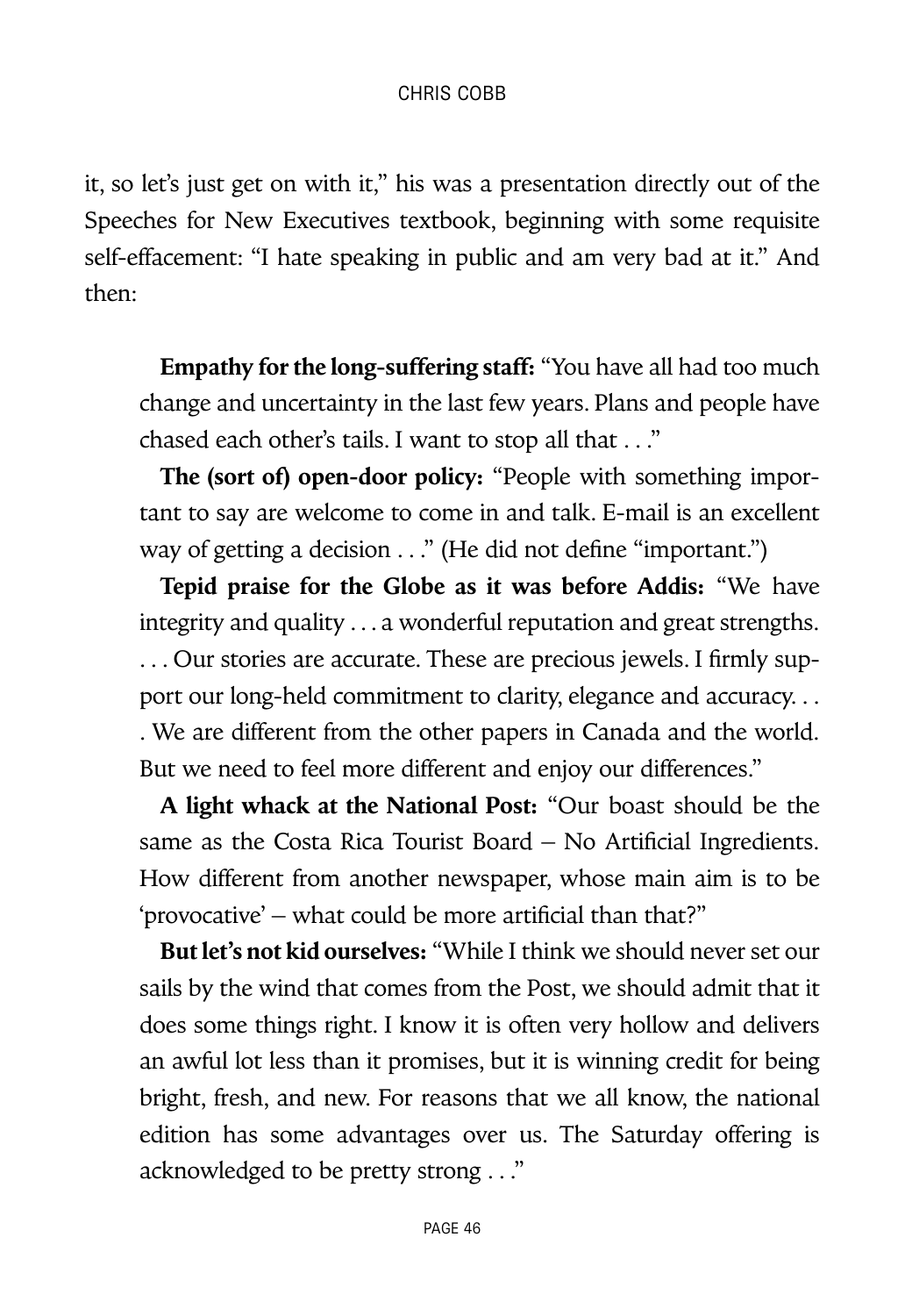**This-is-why-they-hired-me criticism of the Globe:** "Against this, the Globe often looks so forbidding. Despite the improvement that came with the introduction of colour, we somehow still have the problem of 'the great grey Globe' – as grey as a prison wall, some I know described it."

**Emphasis on new lines of authority:** "Chrystia Freeland is coming this month as deputy editor, and she and I will work together on most things. She will edit the paper when I am away. She has great qualities that make up for my defects and vice versa."

**But confidence in the old guard:** "Our number three will be Ed Greenspon,who is promoted to executive editor from tomorrow.He will also edit the paper and be totally involved in our inner councils. . . . He has done a wonderful amount for the paper this summer. I am giving him a huge job, which reflects the confidence I have in him."

**Tangential self-association with greatness:** "Arthur Christiansen, who was Lord Beaverbrook's greatest editor, summed up his memoirs by writing something like this: 'And, with strong language, laughter, and a passion for news, the Express came out day after day.'"

**Upbeat ending:** "I want people to be free to air their passions. I want there to be much laughter as we toil away. At its best, a thriving newspaper is like a good party . . ."

After Freeland's arrival it became clear to Edward Greenspon that he was not going to be part of any triumvirate. "Richard and Chrystia met every morning by themselves. She would go into his office in the morning and close the door and do whatever they would do, and I wasn't part of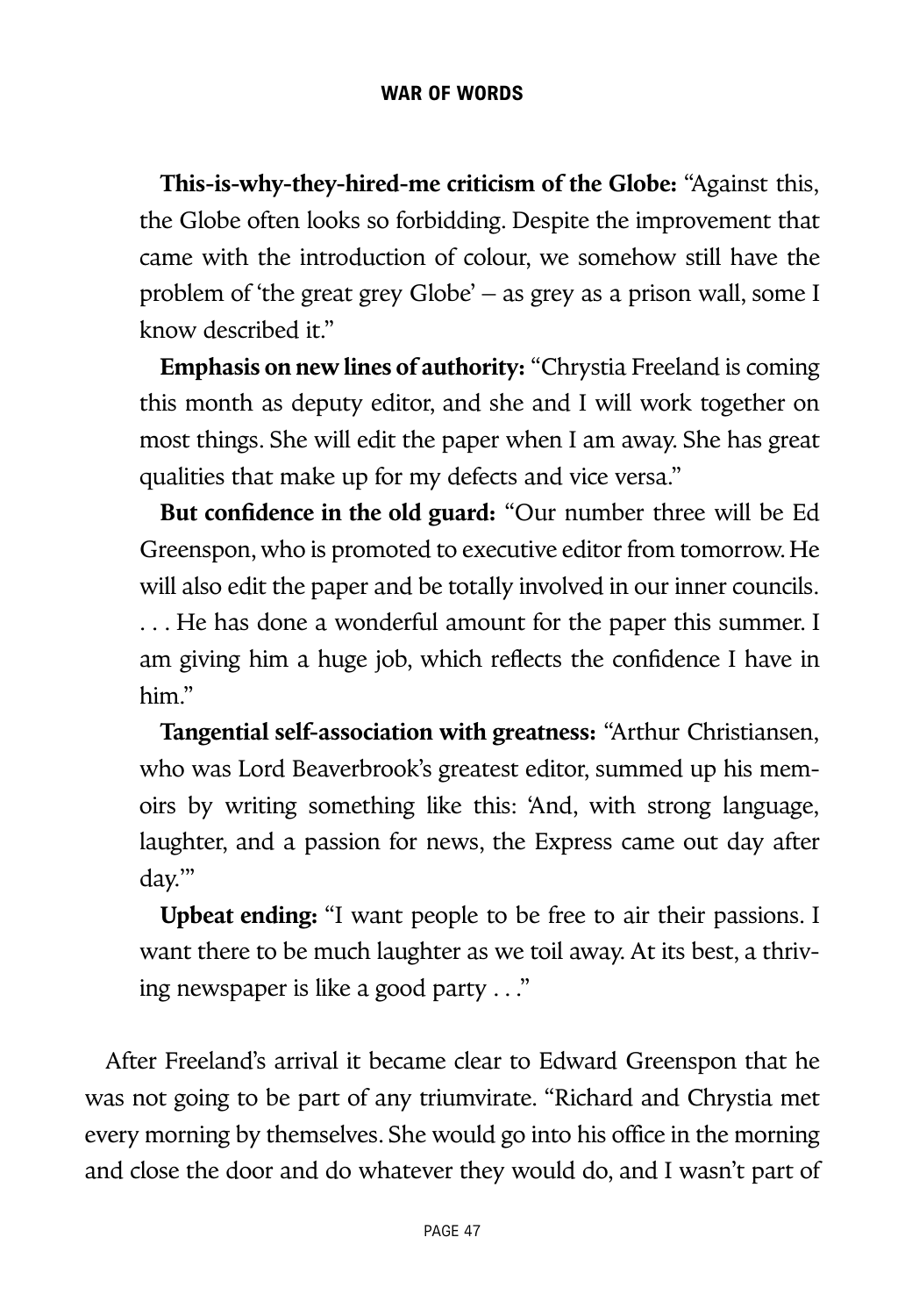those conversations. I wasn't taken with Richard's management style, and there were lots of promises unkept to people we would offer jobs. I didn't know whether I wanted to be around this guy."

It was during the first week of the Addis tenure that he made one of many faux pas that would reveal his almost total ignorance of Canada and its geography. "Who's Wayne Gretzky," he asked Greenspon, "and why would we put him on the front page?"

Another hockey faux pas came when Montreal Canadiens great Maurice (The Rocket) Richard died and Addis famously asked, "Who is this Maurice Richard fellow?" (as in King Richard). And he was confused about whether Alaska was in Canada.

Greenspon also grew to loathe the way Addis was prone to treat people beneath him. Not long after Addis's arrival a department editor came into a meeting and sat in the chair next to the new editor-in-chief, who immediately told him, "You're not important enough to sit there."

Addis thought he and Greenspon were getting on reasonably well in the first months of their working relationship, and the endorsement he gave Greenspon during his speech was not totally disingenuous. At first, he considered Greenspon enthusiastic, bright, and energetic, but his opinion gradually changed. "I got impatient with him after a month or two. He was stupid in that he was too ambitious and thought he could somehow win a power struggle with me. And, of course, just having that thought is fatal. I could see it was slipping through his mind. He didn't have the skills that were necessary at that time to repair the newspaper. He didn't have a clue how to do it. So it wasn't the right time for Eddie. He was very upset that Chrystia was coming in over his head, and we had long negotiations about what he should do next, and he agreed to be number three, but obviously he wasn't going to be allowed to run things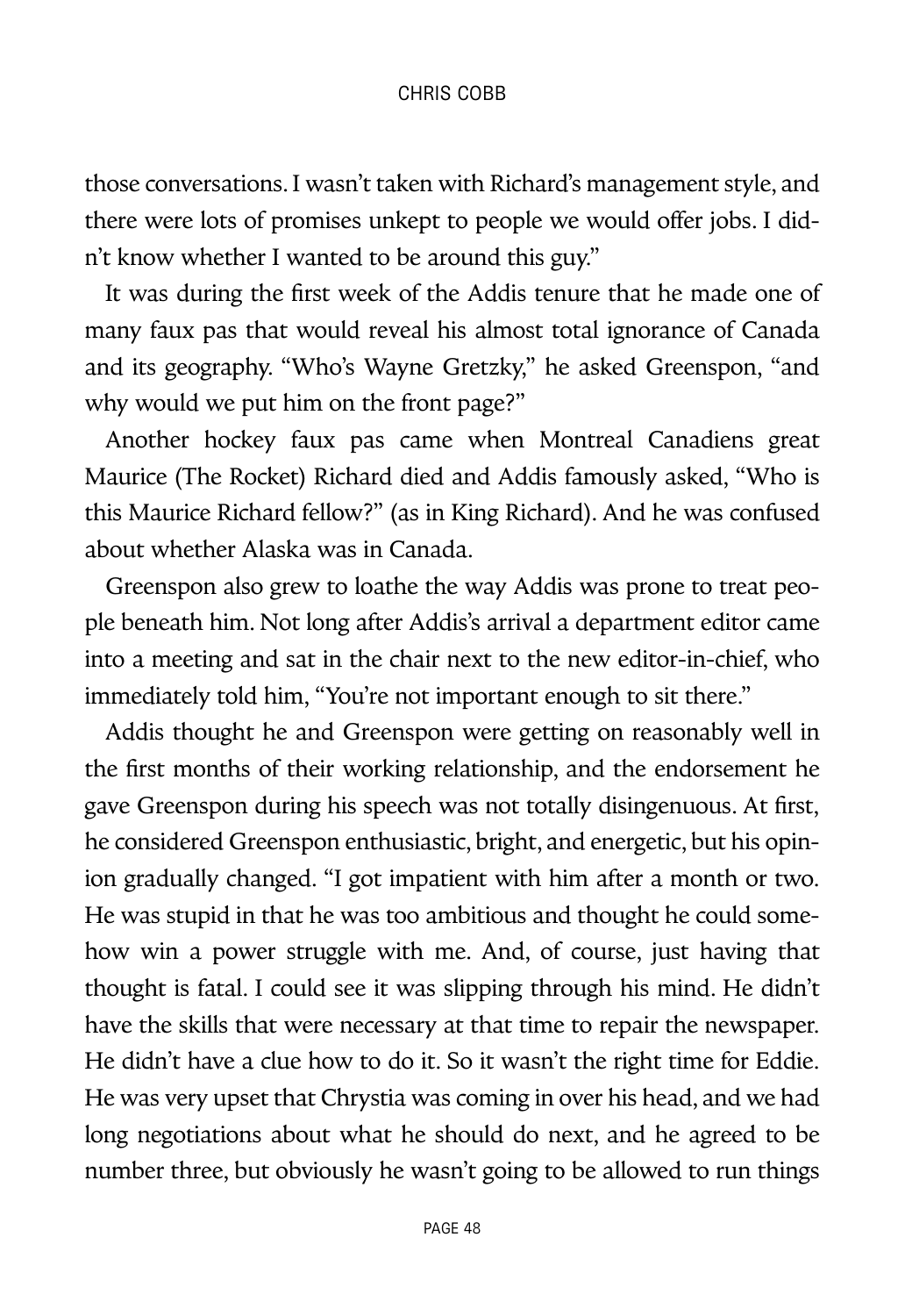as he had before."

Addis and Greenspon were two cultures, and two specific upbringings, colliding. The Englishman conceded that Greenspon could sometimes be a warm, understanding person, but the rest of the time, he just didn't like him. "That's when I'm more aware of this very ambitious hustler, and that gets right up my nose," says Addis. "Part of it is a cultural thing, because it is not the way anyone I know, with any style, operates. He might say, 'I really like that watch. Can I buy it off you? It looks great.' Whereas I would not mention your watch, but would buy a slighter better one and never mention it. The ghastly, appalling public-school boy that I am, I have to make things appear effortless. Victories must seem effortless. You can paddle hard underneath, but on the surface you must be a swan. It's a chemical difference between us, so when I was editor, if he annoyed me I would give him a kick."

#### ◆ ◆ ◆

One Globe veteran in whom the former editor-in-chief occasionally confided says Thorsell was shocked to be fired, because he had assumed he was doing what Garner and his other bosses wanted. "He had never been a hands-on editor but more of a big-picture guy and accepted that the Globe needed a hands-on person to drive the newsroom. He went to London as part of the search-and-interview process with Crawley but always under the assumption he was looking for a number two. When it became clear that Addis was being brought in as the editor, William was shocked and saddened but seemed to get over it quickly and was never less than graceful about his demise. But I imagine the blow was cushioned by a pretty good settlement. So he had his column and was back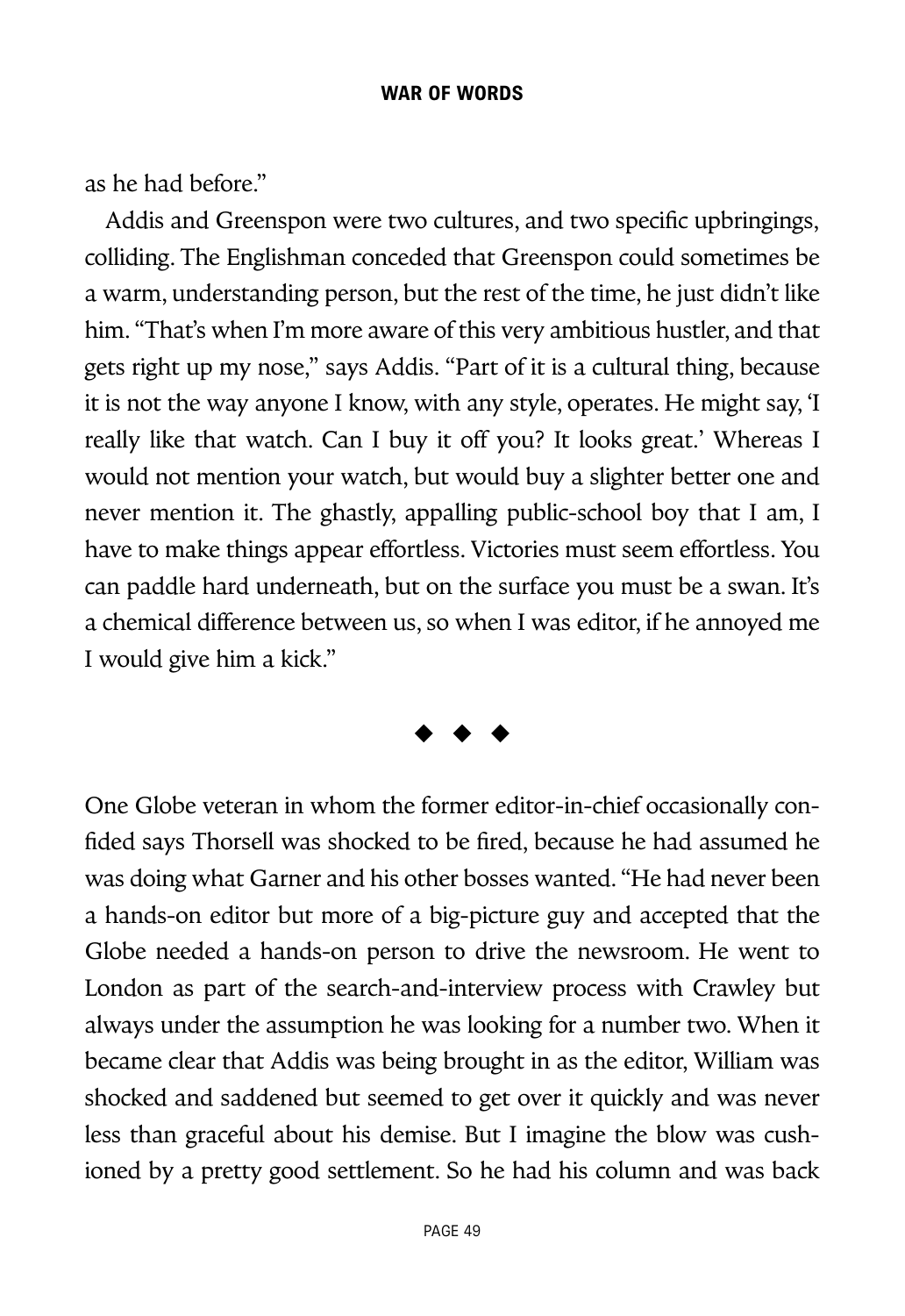on the editorial board, but nobody ever imagined he was doing anything other than waiting for something else to come along."

The departure of Thorsell, who found a second successful career as head of the Royal Ontario Museum, was expected, but those already uncomfortable with an Englishman running Canada's venerable national newspaper were outraged when Addis, contrary to Canadian journalistic tradition, assumed direct control over the comment and opinion pages. "It's one thing to have someone come from Britain running our national newspaper," one Globe editor complained, "but quite another to have someone come from Britain to tell us how to run our country."

National Post editor Ken Whyte admired Thorsell and figures he was lucky to get out when he did:

He had the last great run of being the last great newspaper in the country. It had better writers, better talent, everyone wanted to be there, and it had a dominant voice in the national conversation. It's like comparing the original six to the expanded NHL. The Globe did some things better then than it does now. It had integrity then. I don't think it has integrity now. It had a real sense of what was important in the country and what the important stories were. It had a political point of view under William, and I think it all hung together pretty well. It's certainly more readable now, but that is only part of the game. I think it had more authoritative voices then than it does now – Andrew Coyne, Terence Corcoran, Michael Coren as a counterpoint to Michael Valpy. Rick Salutin was always an effective in-house critic who argued with all those guys. There was a lot going on in Thorsell's Globe.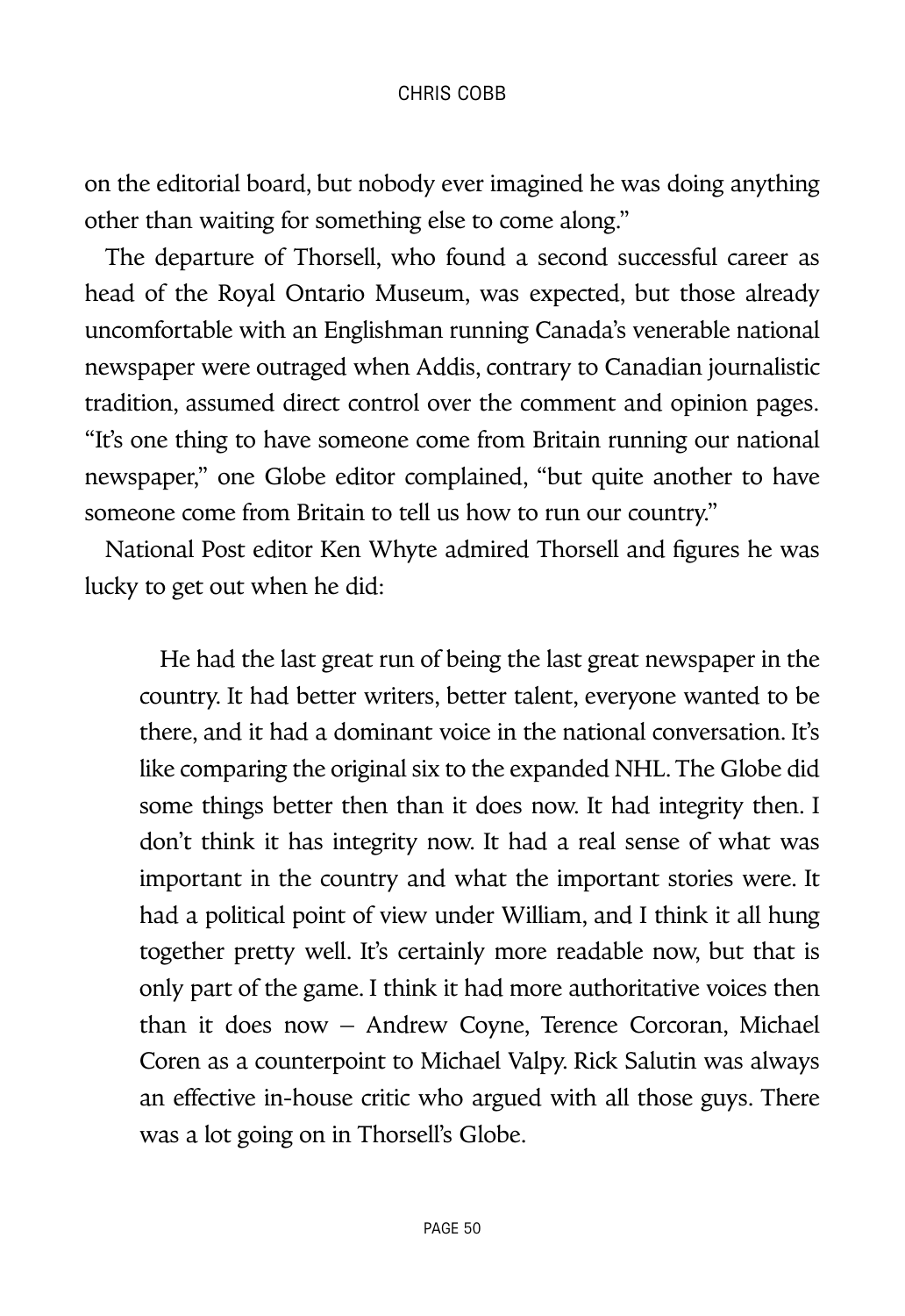#### ◆ ◆ ◆

In March 2000, while Greenspon was taking a week off with his children, Addis announced that newly hired news editor Fred Kuntz from the Toronto Star would take charge of the front section on the afternoon and evening shift. Addis had not discussed the changes beforehand with Greenspon, but it was clear that he was being squeezed out, and not too diplomatically. "I had been stripped of all my power," says Greenspon, "and for the second time while I had been on holidays. It was an unnecessary insult to me."

The resilient Greenspon, down but not quite out, had asked Crawley months before about beefing up the Globe's Web site and now asked to be put in charge of the job. After all, with Thomson dumping its newspapers and refocusing on electronic information, it seemed to fit with corporate strategy. Crawley agreed that it made sense and Greenspon had engineered his out.

But aside from getting nervous about taking holidays, Greenspon also decided that too many of his eggs were in one unsteady basket and he couldn't trust his future to the vagaries and whims of other people. He developed what he called a Brand Eddie strategy to give himself a diversified multimedia presence in books, on TV, and online.

Six months later, with an impressive globeandmail.com launched and in good shape, Greenspon exercised his option and returned to Ottawa as a senior political editor and columnist. Despite his irreparable differences with Addis and Freeland, Greenspon would continue to keep regular contact with Crawley – something that Addis, well practised in the art of self-preservation, knew all about.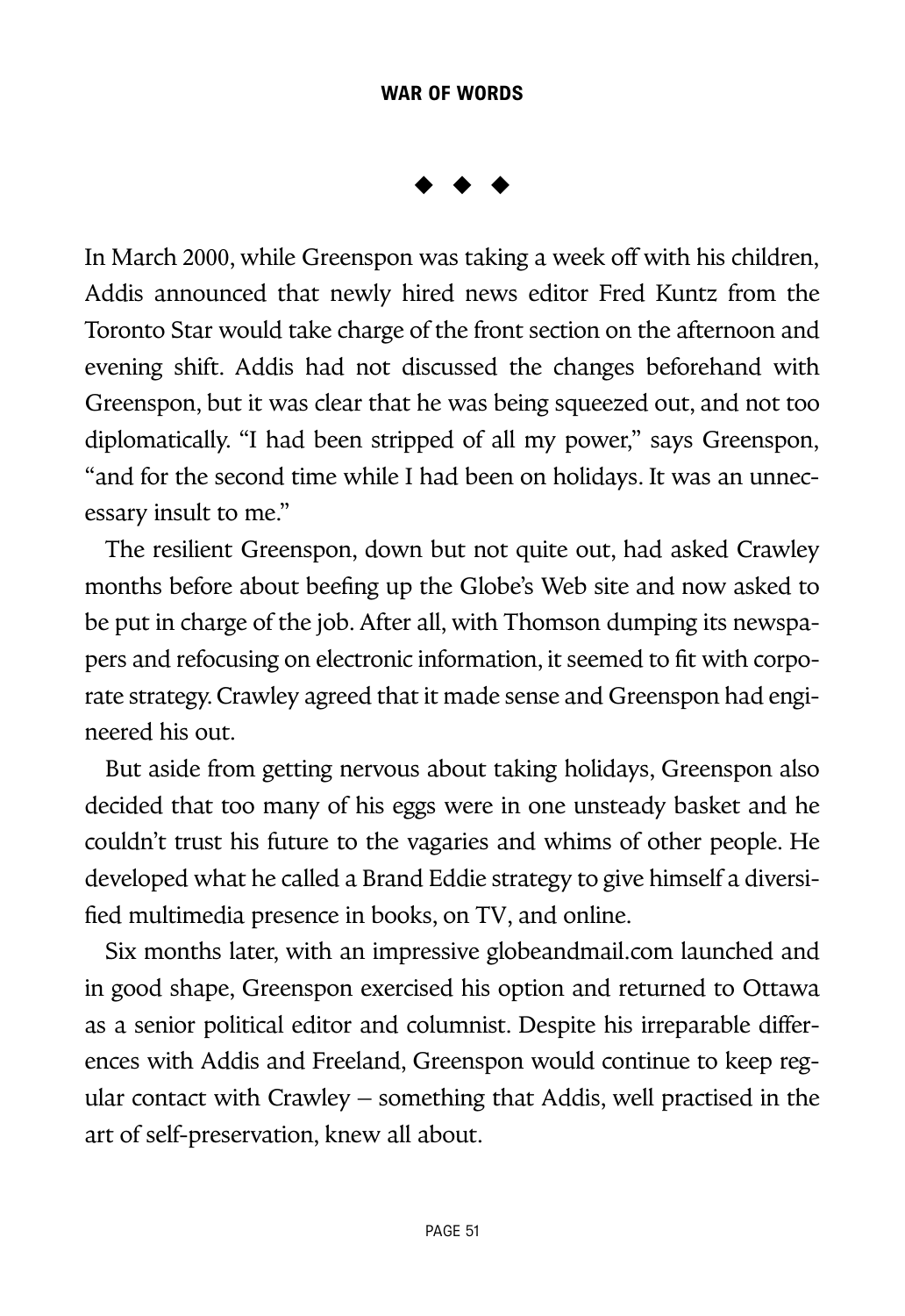## AUTHOR'S AFTERWORD

The beginning of Conrad Black's end as a force in Canadian newspapers came in the spring of 2000, with the North American economy in a downturn and his corporate debts mounting. "Our company was (U.S.) 1.95 billion in debt," he told me. "We had the assets but we couldn't get any upward movement on the stock price. It's an American listed company and the Americans in the first place are not very impressed with Canada, and in the second place, newspapers were out of fashion. It was the peak of the Internet boom and you couldn,t step out of doors without people telling you that you were like a silent movie or a black- and-white TV set."

Black eventually sold the major newspapers in his Canadian empire to CanWest Global, a network TV company owned by the Asper family of Winnipeg, Manitoba, who were anxious to pursue a future in media convergence. Initially, CanWest wanted just a few of Black's major Canadian metro newspapers but after much haggling during the summer of 2000, the Aspers bought Black's 13 largest titles and 50 per cent of the Post, for more than \$3-billion (Cndn). The deal also included 136 smaller newspapers. After a year or so of uneasy partnership at the Post, Black turned the remaining 50 per cent of the daily over to CanWest.

None of this mass sell-out hinted at Black's incredible downfall that was to come three years later in a wave of accusations that the once-powerful media lord and his associates had systematically pilfered millions from hiscompany coffers. The accusations of illegal dealings have still to be proven but by his own admission they have reduced Lord Black of Crossharbour to a business and social leper. He says he is no longer welcome in the homes of the world's rich and influential and they no longer accept invitations to be a guest in his. By any measure, it is a collapse of remarkable proportions.

*August 31, 2004*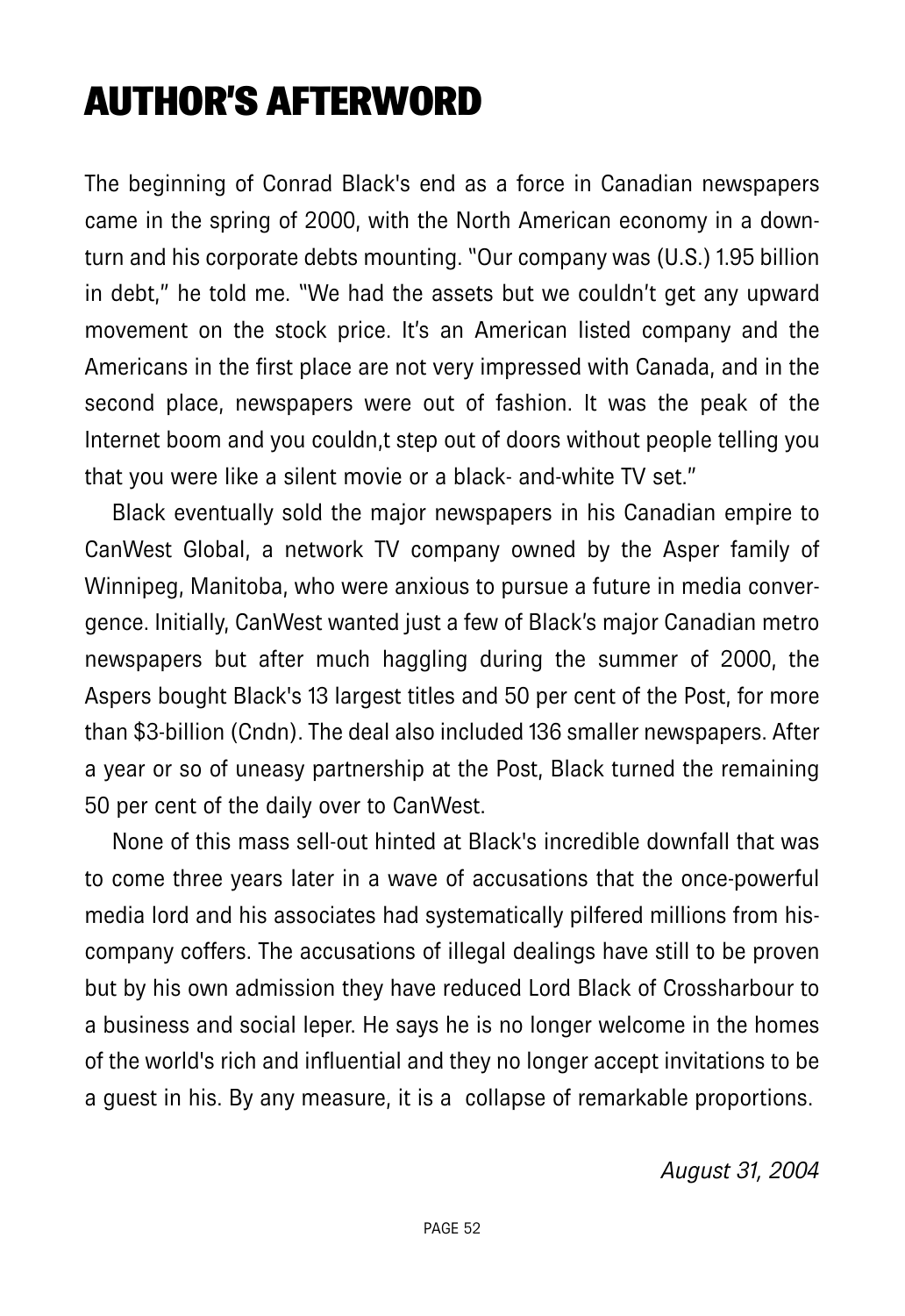## REVIEWS for Ego And Ink

"Chris Cobb's gossipy *Ego and Ink* – based on interviews with dozens of players – provides a compelling post-fight wrap-up of the action, packed with replays of all the choice eye gouges, hair pulls, and vicious kicks to the crotch. … [It] beautifully captures the flavour of the newspaper war and the personalities of its players, from the press barons to the cub reporters. … *Ego and Ink* is required reading for serious students of Canadian journalism." – *Quill & Quire*

"A sensational … tell-all. … It's the story of Conrad Black's ambition to create the *National Post* and the ripple effects it caused across the country's mediascape. The book, filled with enough characters to people a Hanna Barbera park, comes out at the end of the month, but already the scramble is on in newsrooms for the precious few advance copies." – Shinan Govani, *National Post*

"It's the Darwinian struggle of the two 'national' papers, the *Globe* versus the *Post*, that Cobb has sagely adopted as his principle narrative. … His most entertaining stuff is full of chatterbox details." – *Toronto Star*

"A dishy fast paced account of the feud that fired up Canadian journalism." Globe and Mail's Report on Business.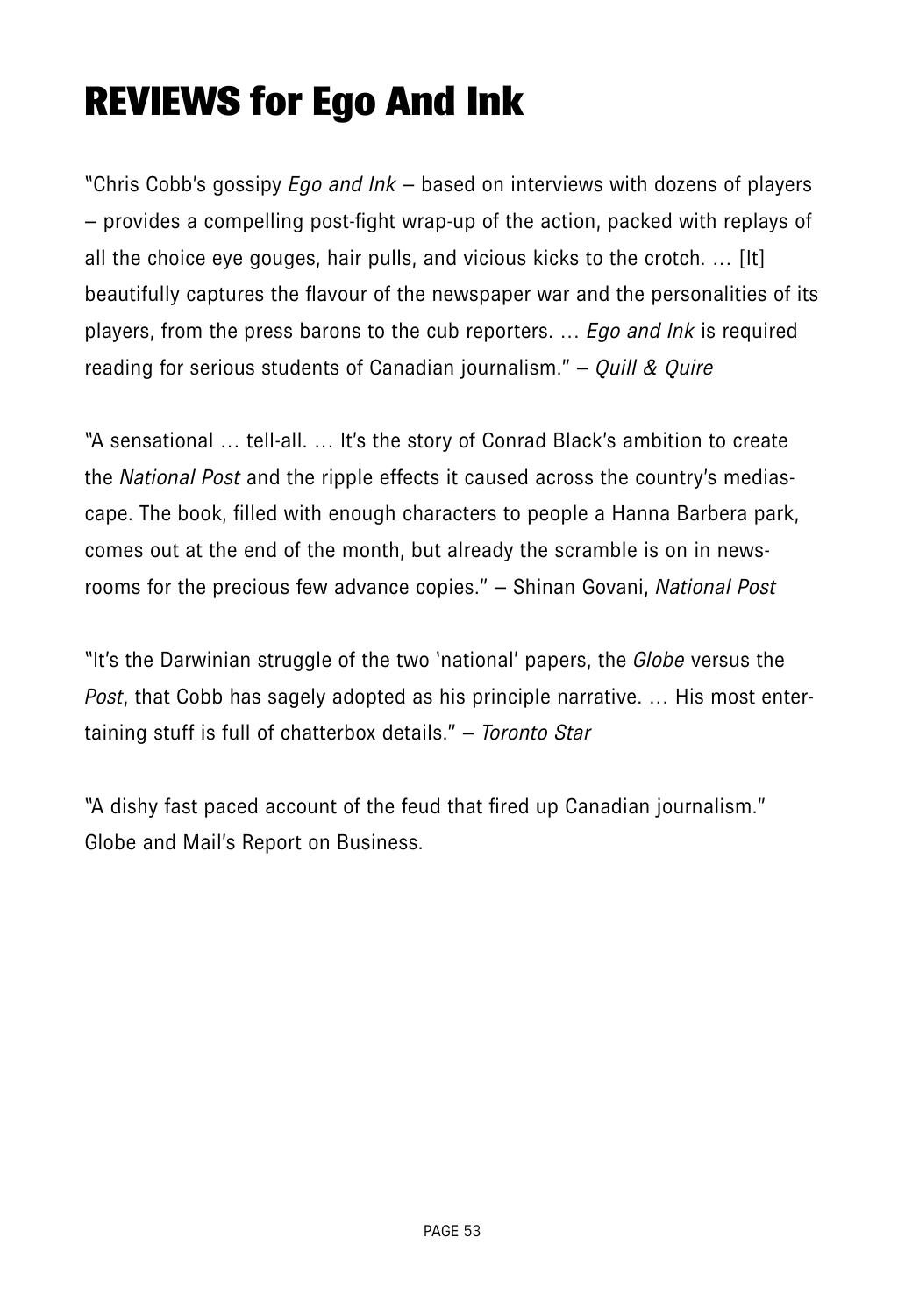

# IF YOU'D LIKE TO READ MORE, BUY THE BOOK

## **GET IT ONLINE AT:**

- **Canada** www.pagesbooks.ca; www.amazon.ca
- UK www.bookmarks.uk.com; www.amazon.co.uk
- **USA** www.powells.com; www.amazon.com